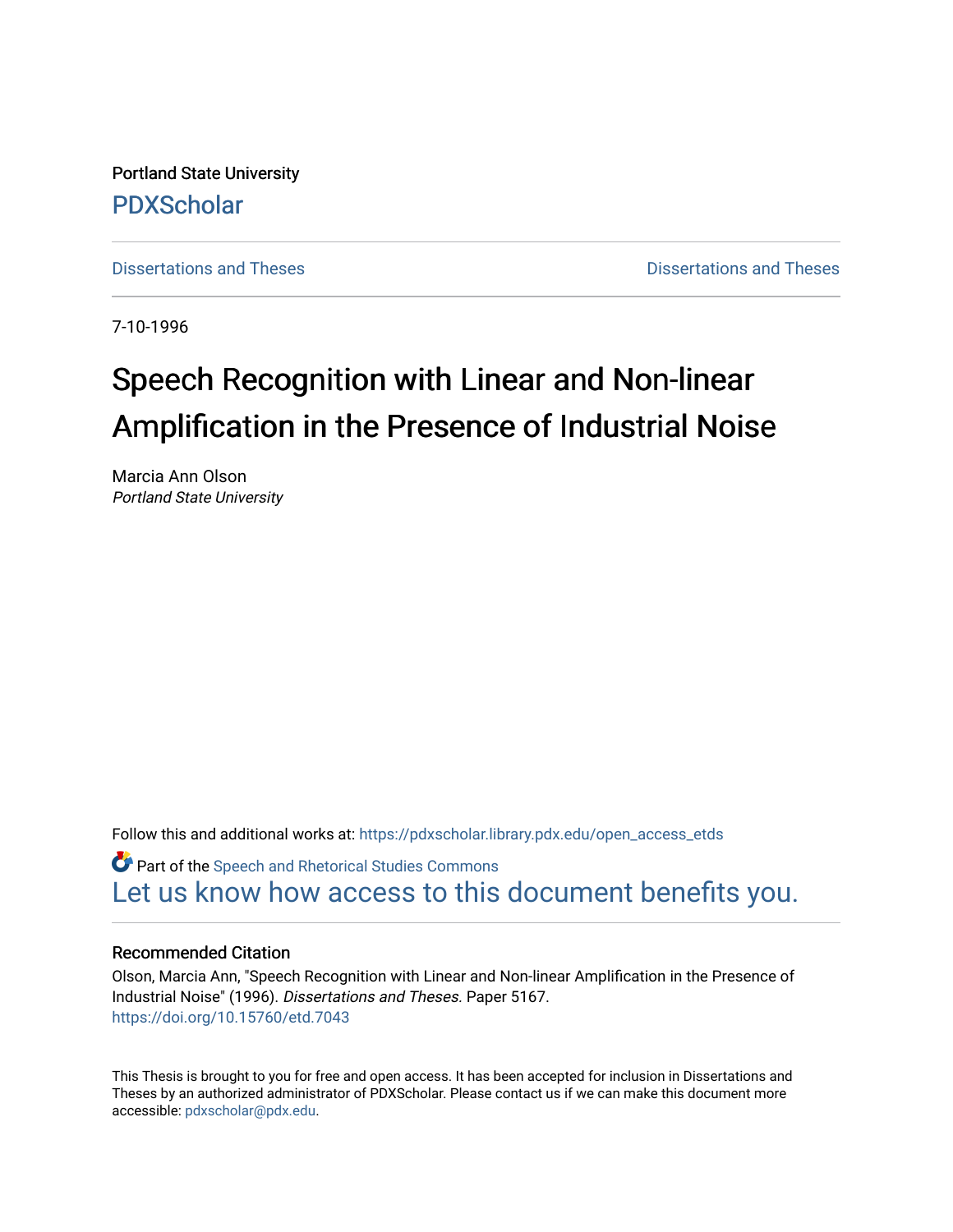#### THESIS APPROVAL

The abstract and thesis of Marcia Ann Olson for the Master of Science in Speech Communication: Speech and Hearing Science were presented July 10, 1996, and accepted by the thesis committee and the department.

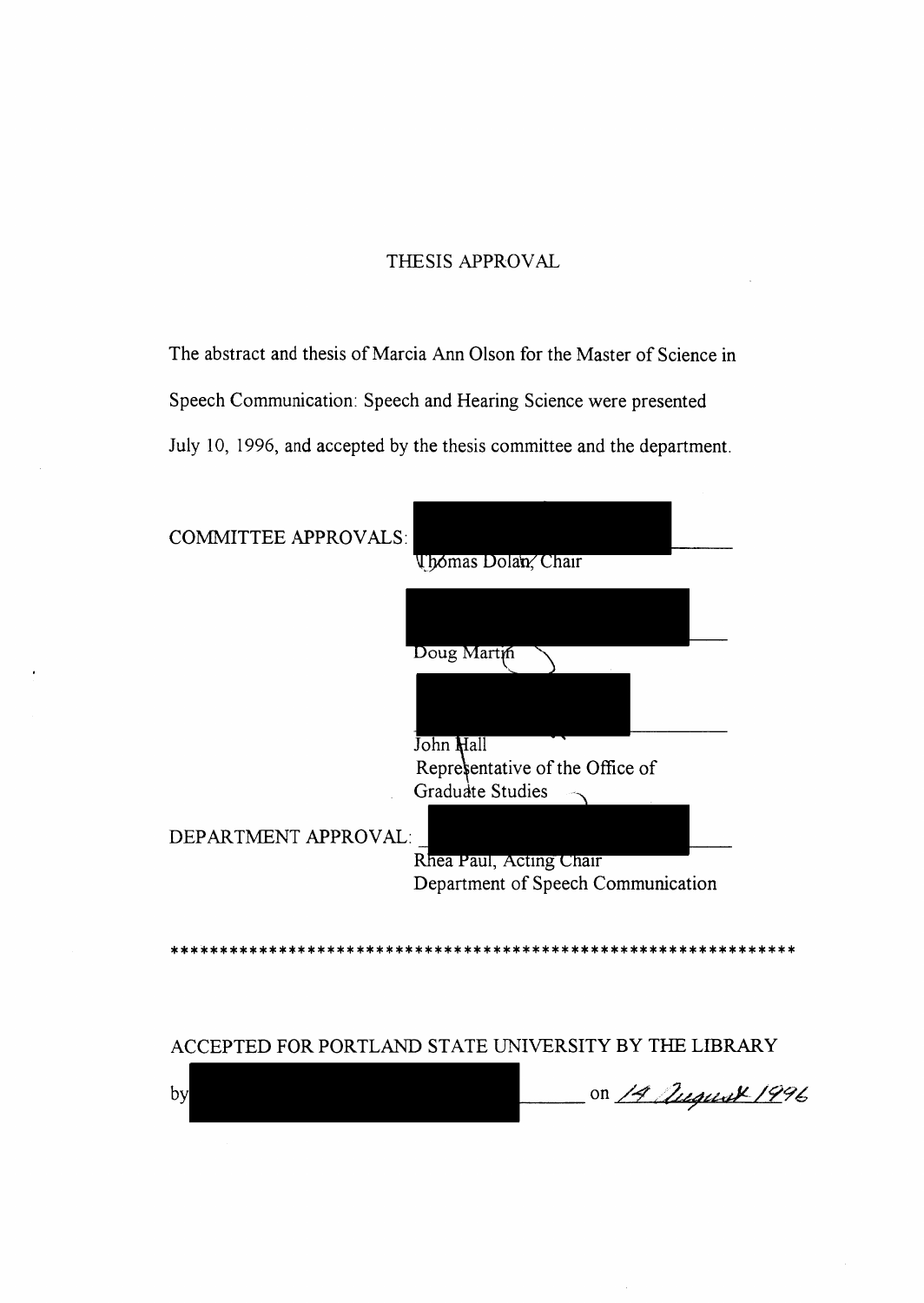#### ABSTRACT

An abstract of the thesis of Marcia Ann Olson for the Master of Science in Speech Communication: Speech and Hearing Science presented July 10, 1996.

Title: Speech Recognition with Linear and Non-Linear Amplification in the Presence of Industrial Noise.

In order to help reduce hearing loss, the Occupational Safety and Health Administration regulates noise levels in work environments. However, hearing aids are the primary rehabilitative service provided for individuals with an occupational hearing loss. Very little is being done to monitor hearing aid use in the work environment. Noise which may be safe to an unaided ear can amplified to levels that are damaging to the ear when a hearing aid is being worn. However, it is necessary for some individuals to wear amplification in these noisy environments for safety reasons. As a consequence it is important that these individuals be able to understand speech in the presence of industrial noise while wearing amplification.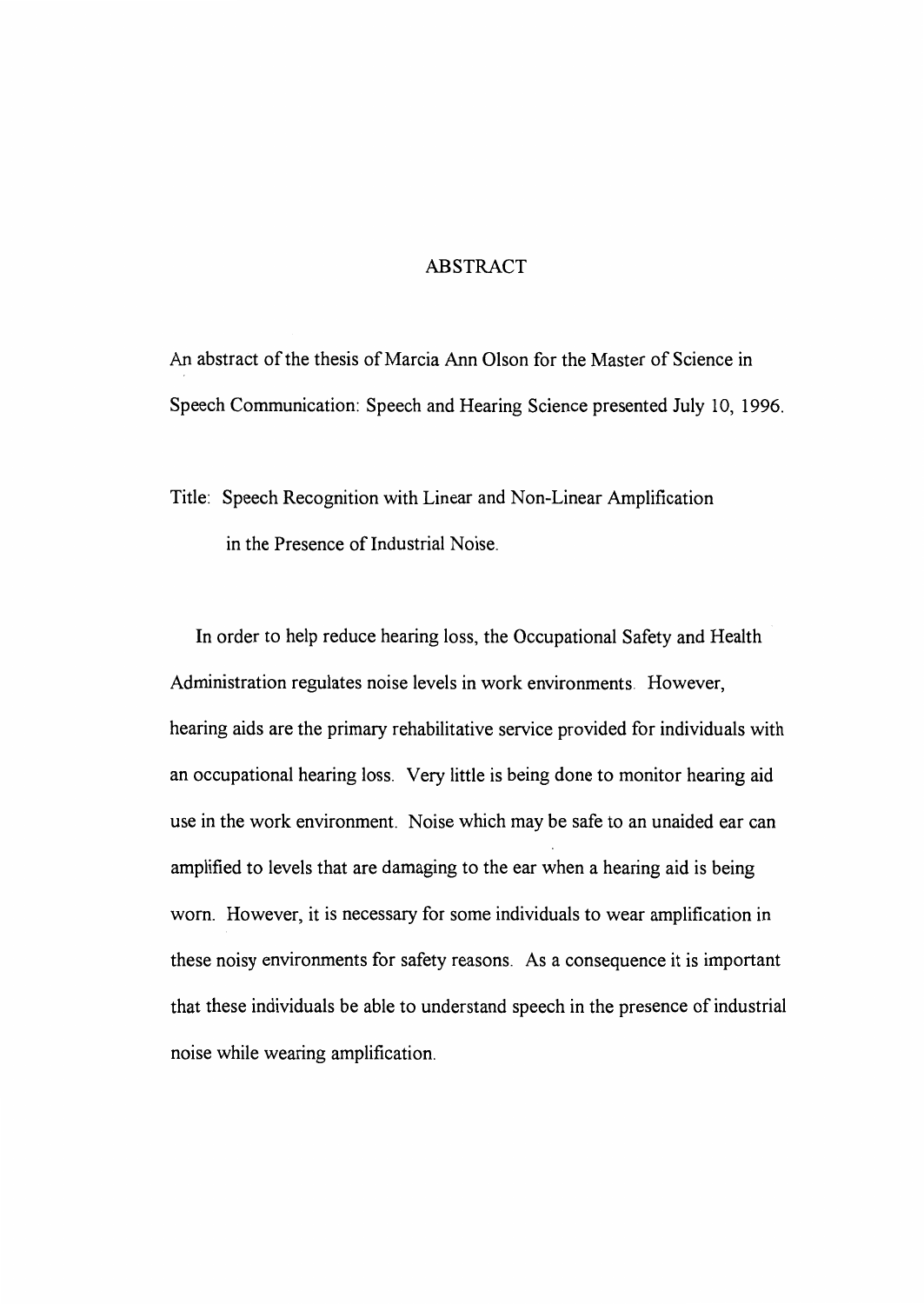The purpose of this study was to determine if there is a significant difference in speech intelligibility between linear hearing aids and different types of non-linear hearing aids when they are used in the presence of industrial noise.

Twenty-four normal hearing subjects were selected for this study. Each subject was ask to identify words in four CID W-22 lists which had been recorded through a linear hearing aid and two different non-linear hearing aids.

Test results showed significantly better word recognition for the linear in quiet condition over all other conditions. Significantly higher scores were obtained for the TILL condition than were obtained for the Linear in noise and the BILL condition. These preliminary results suggest that an individual wearing amplification in a noisy work environment would benefit with a TILL circuit. The TILL circuit would provide better speech intelligibility in this type of environment. Therefore, providing a safer work environment for the hearing aid user.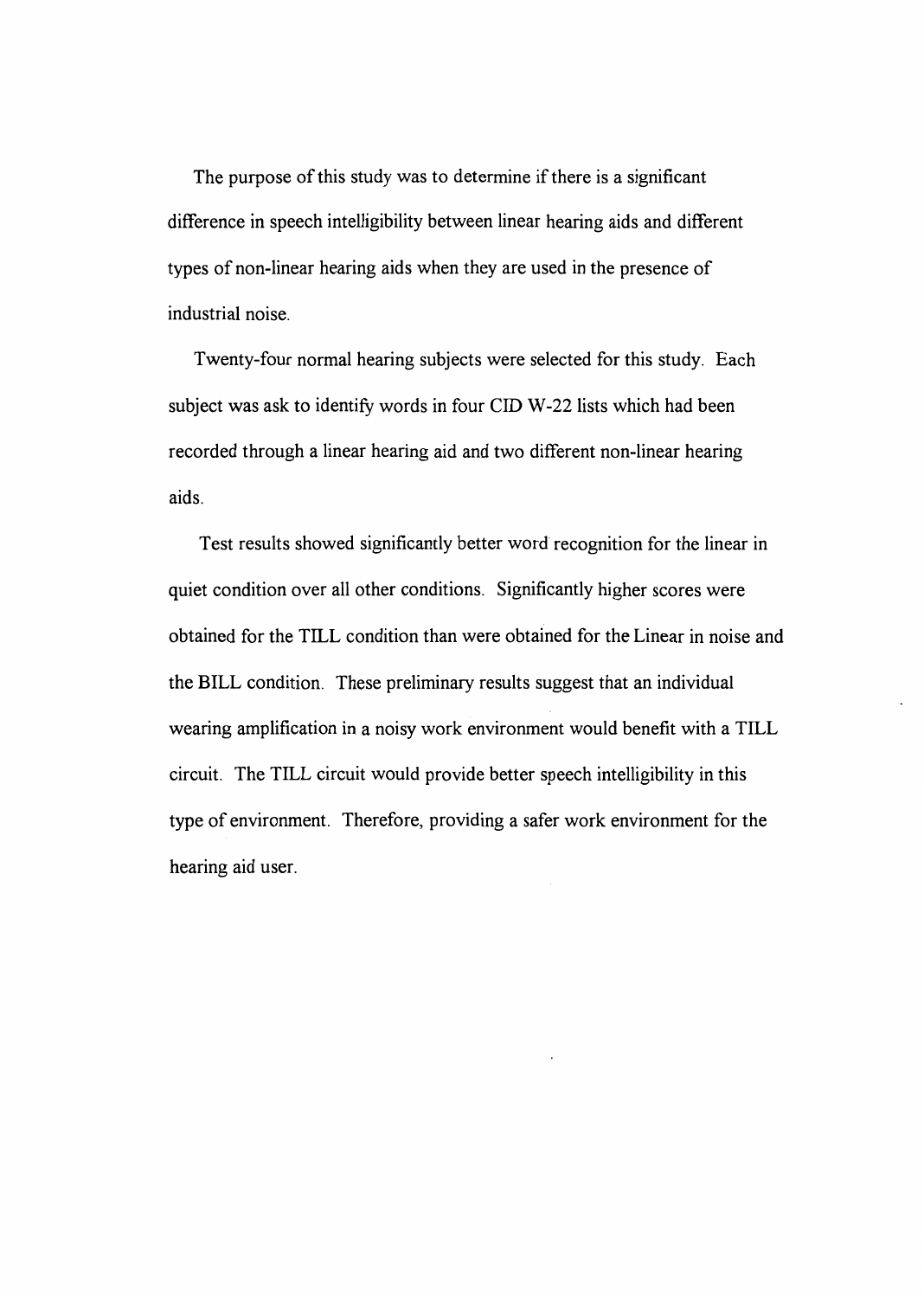### SPEECH RECOGNITION

# WITH LINEAR AND NON-LINEAR AMPLIFICATION IN THE PRESENCE OF INDUSTRIAL NOISE

by

#### MARCIA ANN OLSON

### A thesis submitted in partial fulfillment of the requirements for the degree of

### MASTER OF SCIENCE in SPEECH COMMUNICATION: SPEECH AND HEARING SCIENCE

Portland State University 1996

 $\gamma_{\mu\nu}$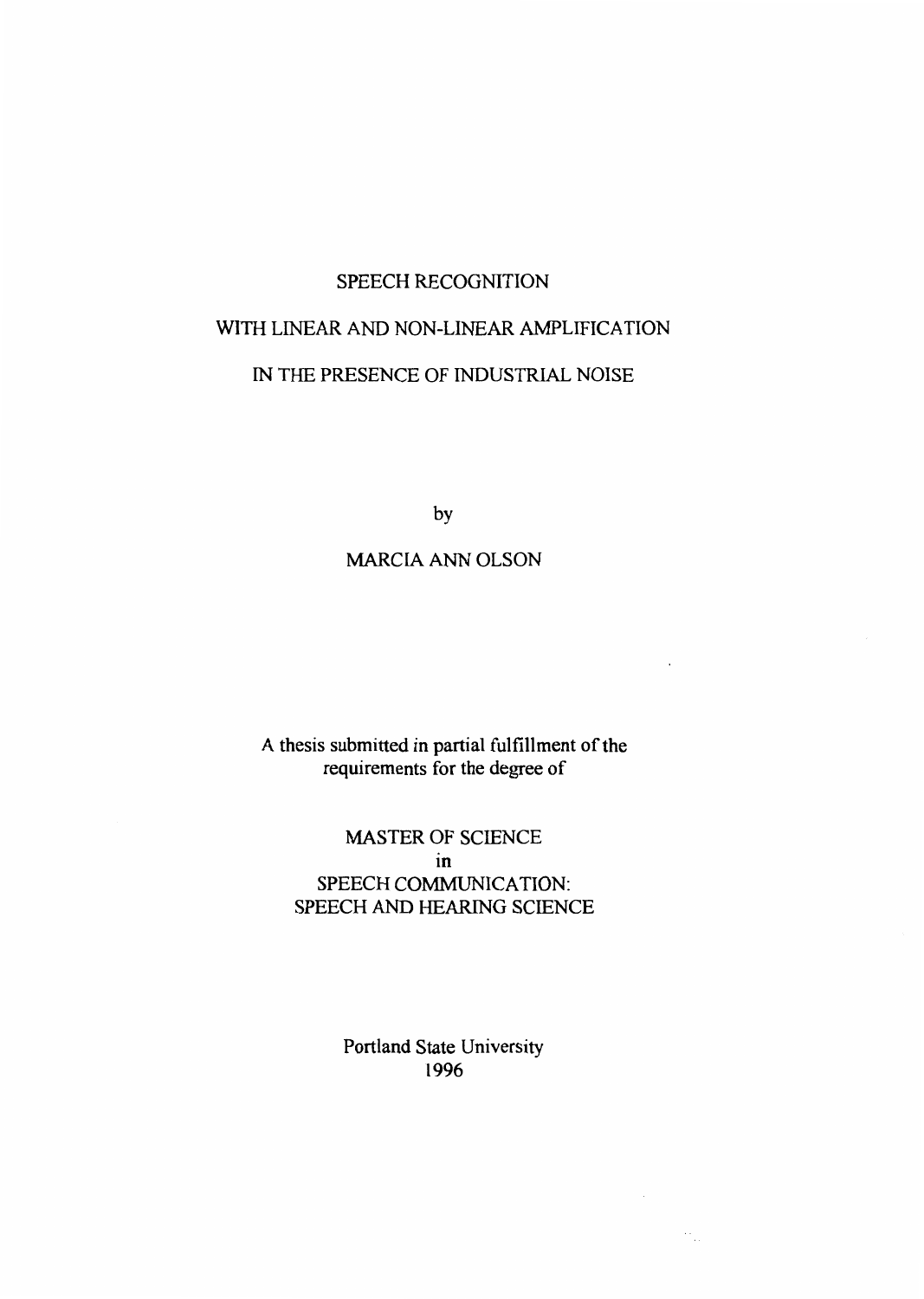#### Acknowledgments

Sincere thanks to Tom Dolan for helping with this research project. Especially for the extra time and work he completed to allow this project to be completed quickly and efficiently while I was living in Colorado. Special thanks to my husband too for always believing in me and encouraging me through both the good times and the hard times. Lastly, thanks to my parents and brother for instilling in me the confidence and the ability to always strive to be the best I can be.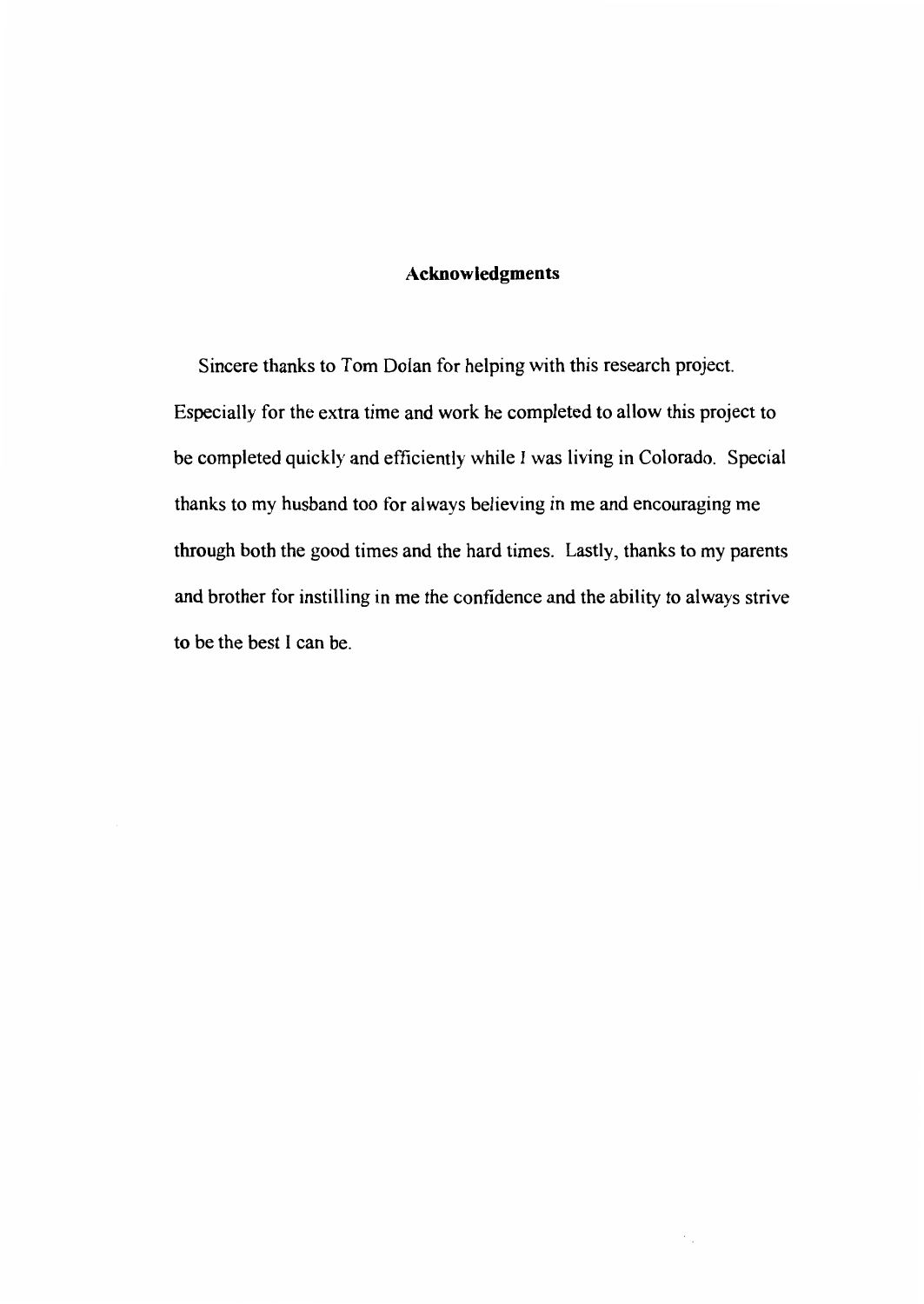### **TABLE OF CONTENTS**

### **CHAPTER**

| I |                                                        |
|---|--------------------------------------------------------|
|   |                                                        |
| П |                                                        |
|   |                                                        |
|   | Use of Hearing Aids in Industrial Settings 10          |
|   |                                                        |
|   |                                                        |
|   | Effects of Output Limiting on Speech Discrimination 15 |
| Ш |                                                        |
|   |                                                        |
|   |                                                        |
|   |                                                        |
|   |                                                        |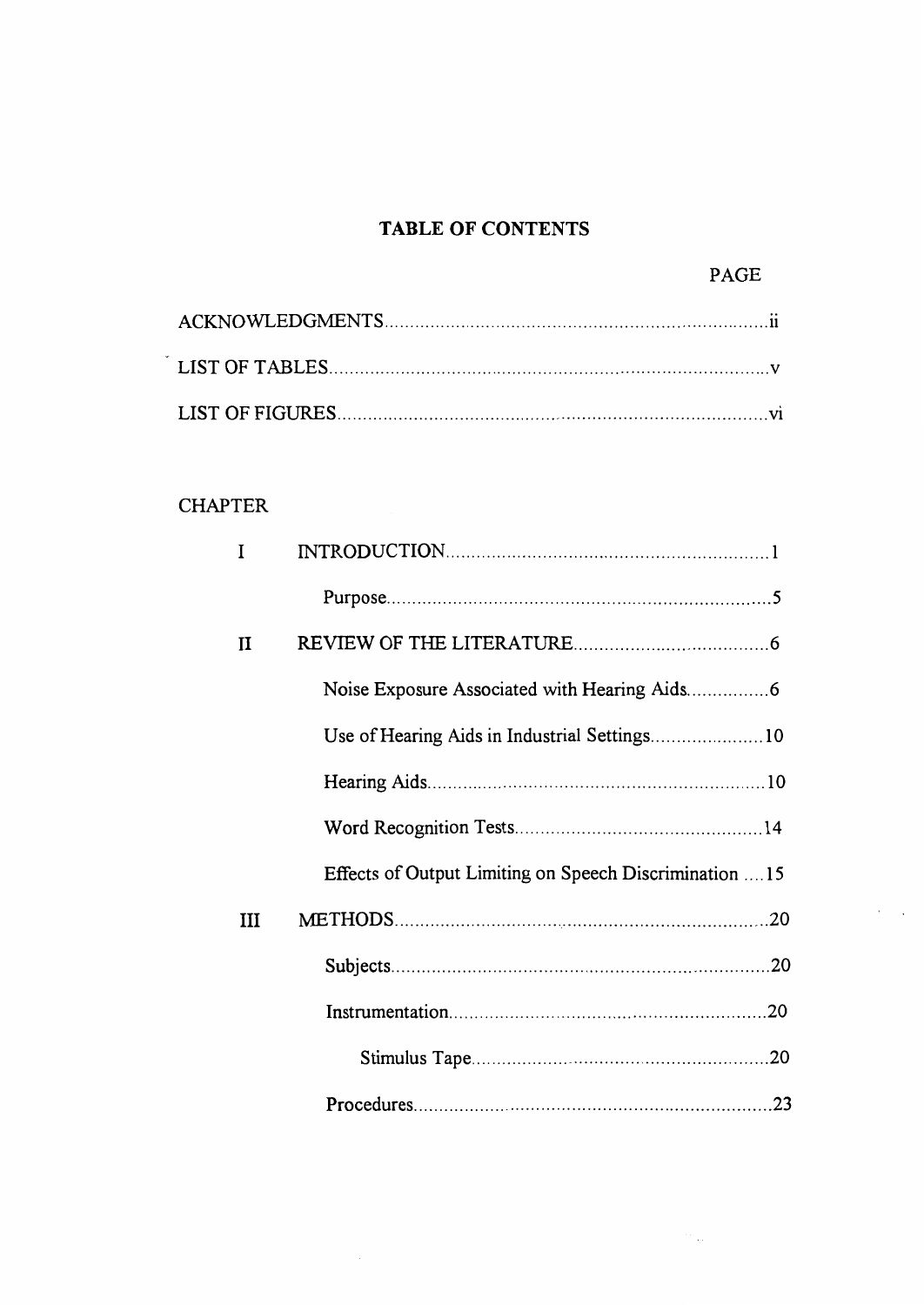| IV |                   |  |
|----|-------------------|--|
|    |                   |  |
| V  |                   |  |
|    |                   |  |
|    |                   |  |
|    |                   |  |
|    | <b>APPENDICES</b> |  |
|    | A                 |  |
|    | B                 |  |
|    | C                 |  |

 $\sim 10^{11}$  km s  $^{-1}$ 

 $\sim 60$ 

 $\mathcal{L}^{\mathcal{L}}(\mathcal{L}^{\mathcal{L}}(\mathcal{L}^{\mathcal{L}}(\mathcal{L}^{\mathcal{L}}(\mathcal{L}^{\mathcal{L}}(\mathcal{L}^{\mathcal{L}}(\mathcal{L}^{\mathcal{L}}(\mathcal{L}^{\mathcal{L}}(\mathcal{L}^{\mathcal{L}}(\mathcal{L}^{\mathcal{L}}(\mathcal{L}^{\mathcal{L}}(\mathcal{L}^{\mathcal{L}}(\mathcal{L}^{\mathcal{L}}(\mathcal{L}^{\mathcal{L}}(\mathcal{L}^{\mathcal{L}}(\mathcal{L}^{\mathcal{L}}(\mathcal{L}^{\mathcal{L$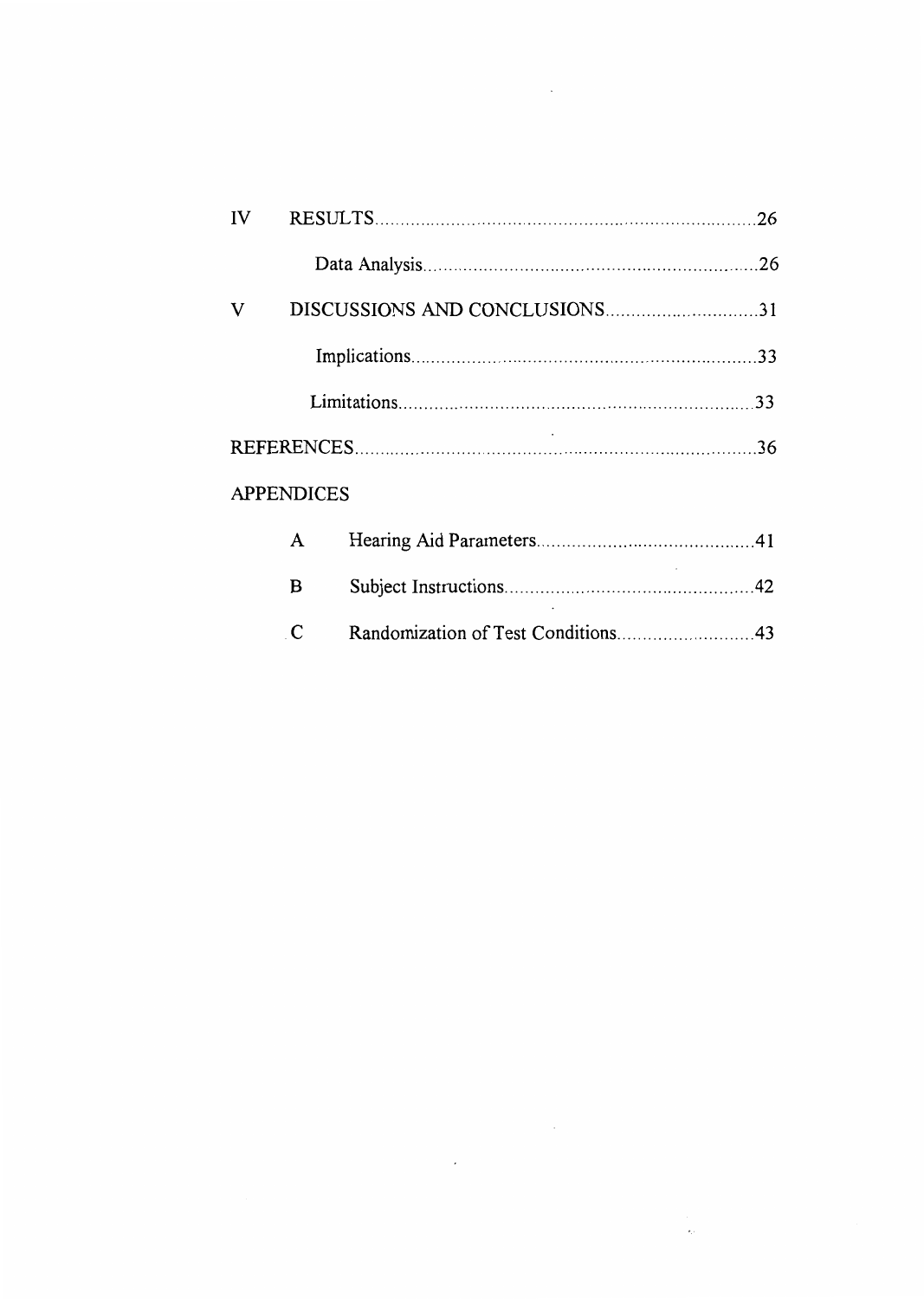### **LIST OF TABLES**

 $\mathcal{F}^{\pm}$ 

| <b>TABLE</b> |              |                                       | PAGE |
|--------------|--------------|---------------------------------------|------|
|              |              |                                       |      |
|              | $\mathbf{H}$ |                                       |      |
|              | Ш            | One-way Analysis of Variance Scores30 |      |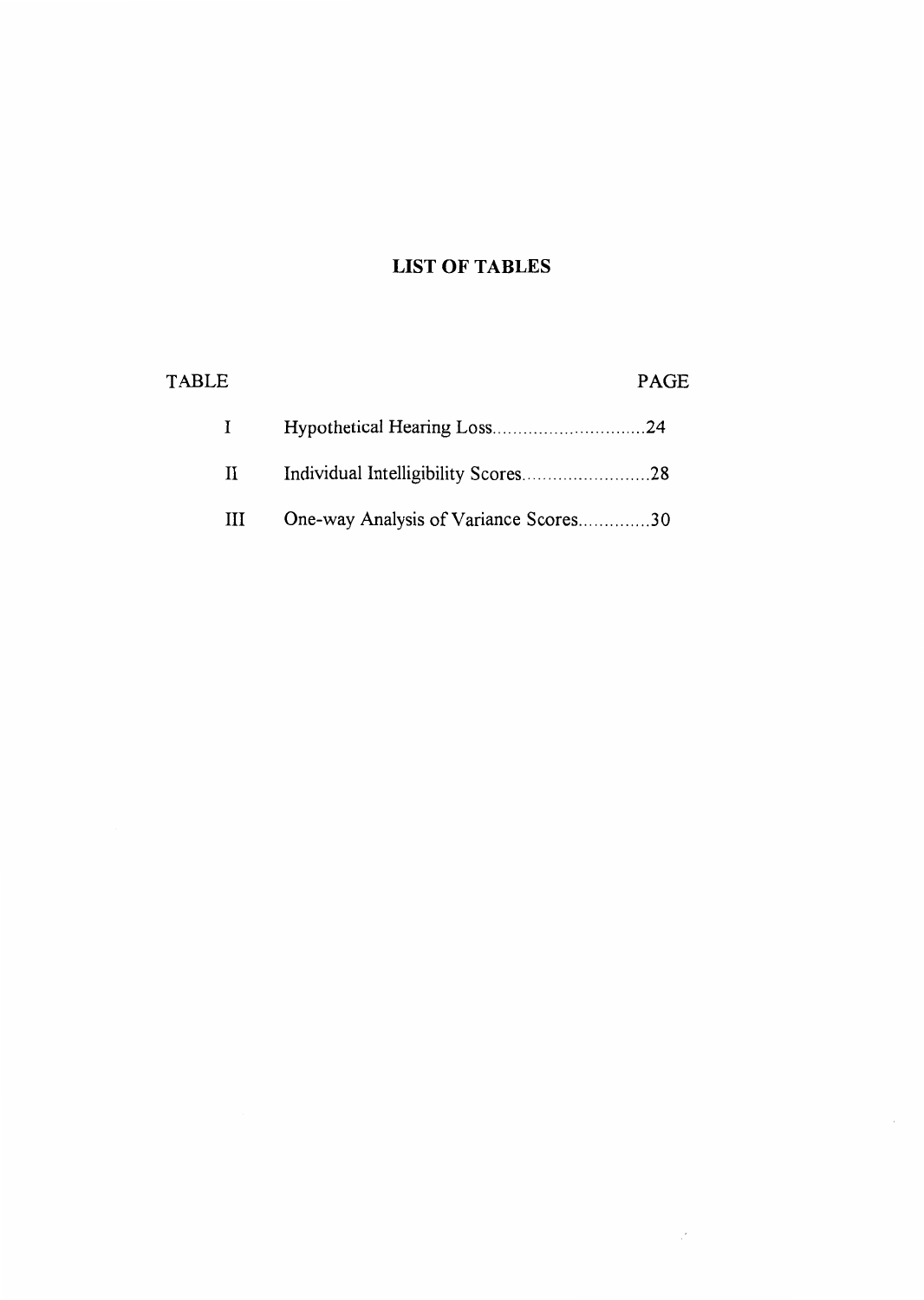### **LIST OF FIGURES**

| FIGURES | <b>PAGE</b>                                             |
|---------|---------------------------------------------------------|
|         |                                                         |
|         | Percent correct scores for each hearing aid condition29 |

 $\sim 10^{-11}$ 

 $\epsilon_{\rm C}$  .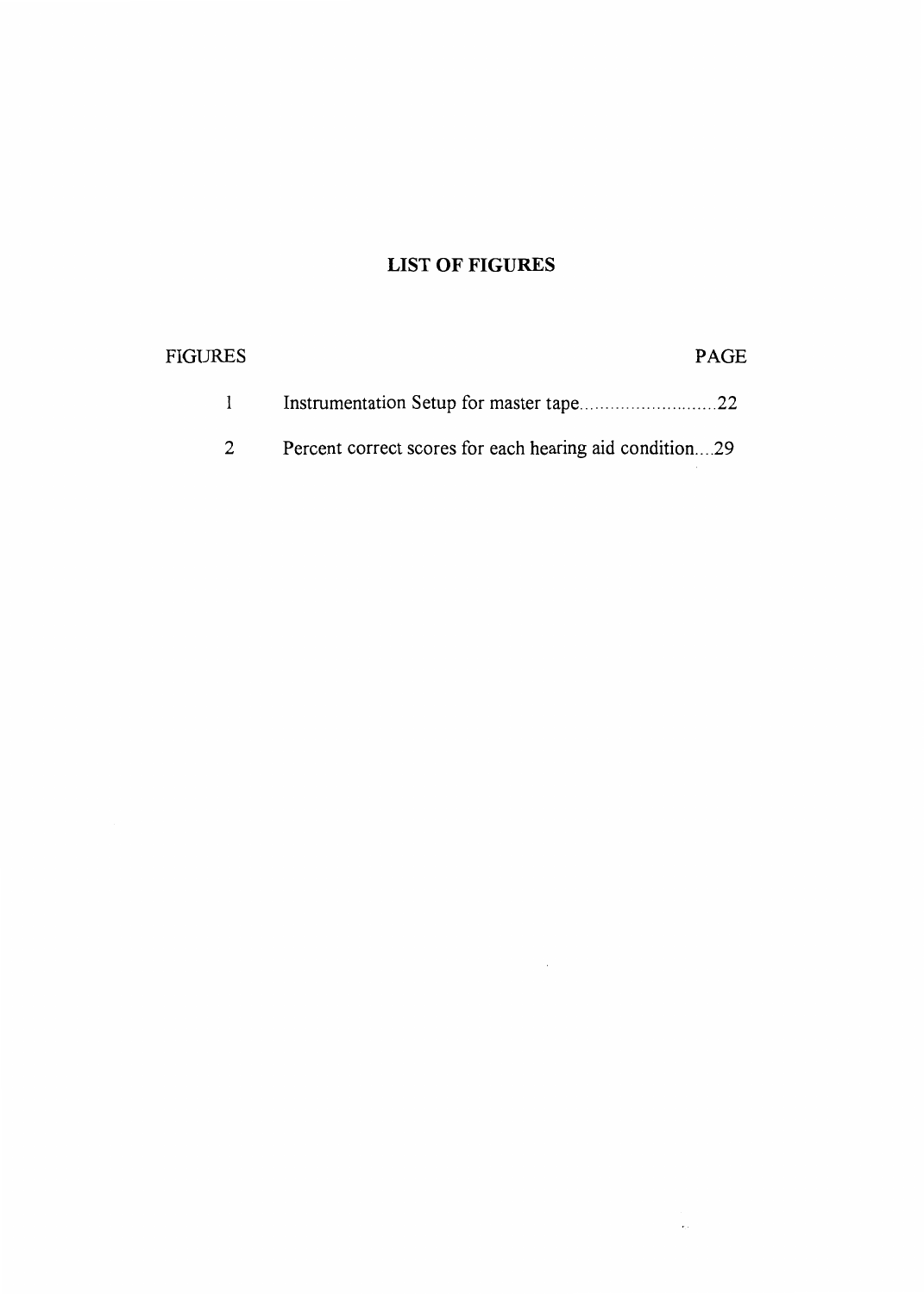#### CHAPTER I

#### INTRODUCTION

According to the National Institute of Occupational Safety and Health (NIOSH), occupational hearing loss is one of the ten most important preventable injuries (Lee-Feldstein, 1993). In order to prevent hearing loss, the Occupational Safety and Health Administration (OSHA, 1983) regulates the noise levels in the workplace. However, little attention is paid to the fact that many hearing impaired individuals are wearing hearing aids in the presence of industrial noise. Riko, McShane, Hyde, & Alerti (I 990), report that the primary rehabilitative service provided to those individuals with an occupational hearing loss is the use of hearing aids. The study also reported that of the hearing loss claims they reviewed, 33.4% of the claimants owned a hearing aid. The problem is that even when occupational noise is safe to the unaided ear, it can be raised to increasingly high levels when a hearing aid is worn (Dolan & Maurer, 1996).

The output of a hearing aid can be limited in order to avoid levels which would exceed an individual's loudness discomfort level or levels which can be damaging. Two ways in which this can be accomplished is saturation limiting and compression limiting (Teder, 1993). Saturation output is also known as the maximum power output (MPO) of the hearing aid. The maximum power output of a hearing aid is the highest level of sound pressure to which the hearing aid is capable of amplifying. When the maximum output level is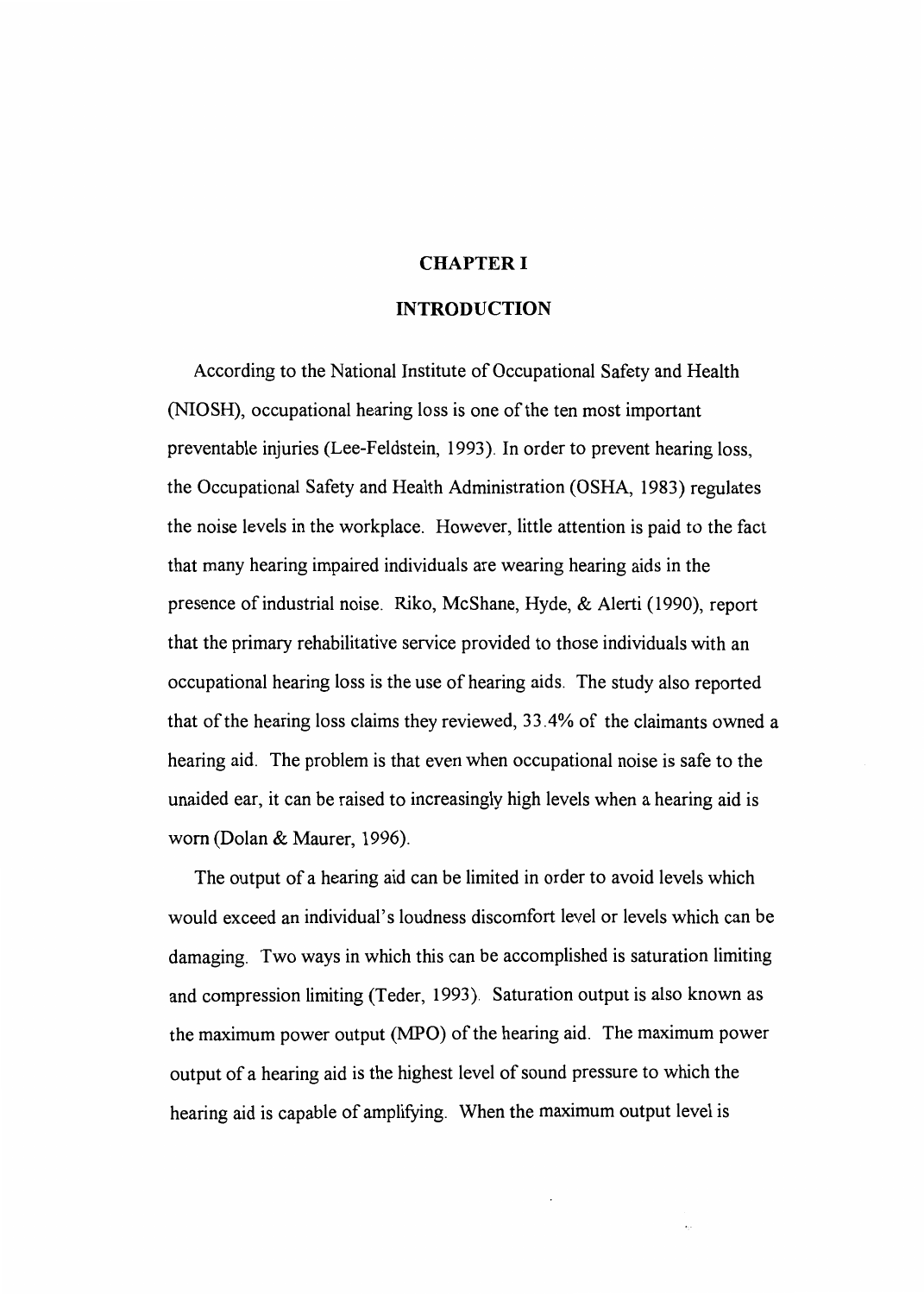reached saturation limiting occurs when the amplifier is no longer capable of amplifying the sound beyond this level or the receiver is no longer capable of transducing a higher level signal (Pollack, 1975).

Often an individual's hearing aid is operating at a level of saturation (Van Tasell, 1993). In fact, the hearing aid user's own voice can cause the hearing aid to be saturated if the saturation sound-pressure level is not set high enough. When a linear hearing aid is worn in a noisy work environment it could also be saturating. When an individual's hearing aid has reached saturation, peak clipping occurs. This clipping of the waveform peaks results in harmonic distortion and intermodulation distortion (Skinner, 1988).

The distortion may create an unacceptable speech signal for the user and it degrades the amplified sound (Skinner, 1988; Teder, 1993; Preves & Newton, 1989; Moore, 1987, Van Tasell & Crain, 1992). The harmonic distortion may reduce the syllabic characteristics of speech (Teder, 1993). If the sound quality is poor enough the hearing aid may be rejected by the user.

Compression limiting, the second method of output limiting, occurs when the gain of the hearing aid is automatically reduced at a given input or output level (Teder, 1993). Compression limiting reduces or eliminates saturation which occurs in a linear hearing aid (Teder, 1993). The compression amplifier was initially developed to avoid sounds reaching the listener's loudness discomfort level (LDL). Since the initial development of the compression circuit, it has been considered a circuit which may allow individuals with a limited dynamic range to improve his or her speech intelligibility. However,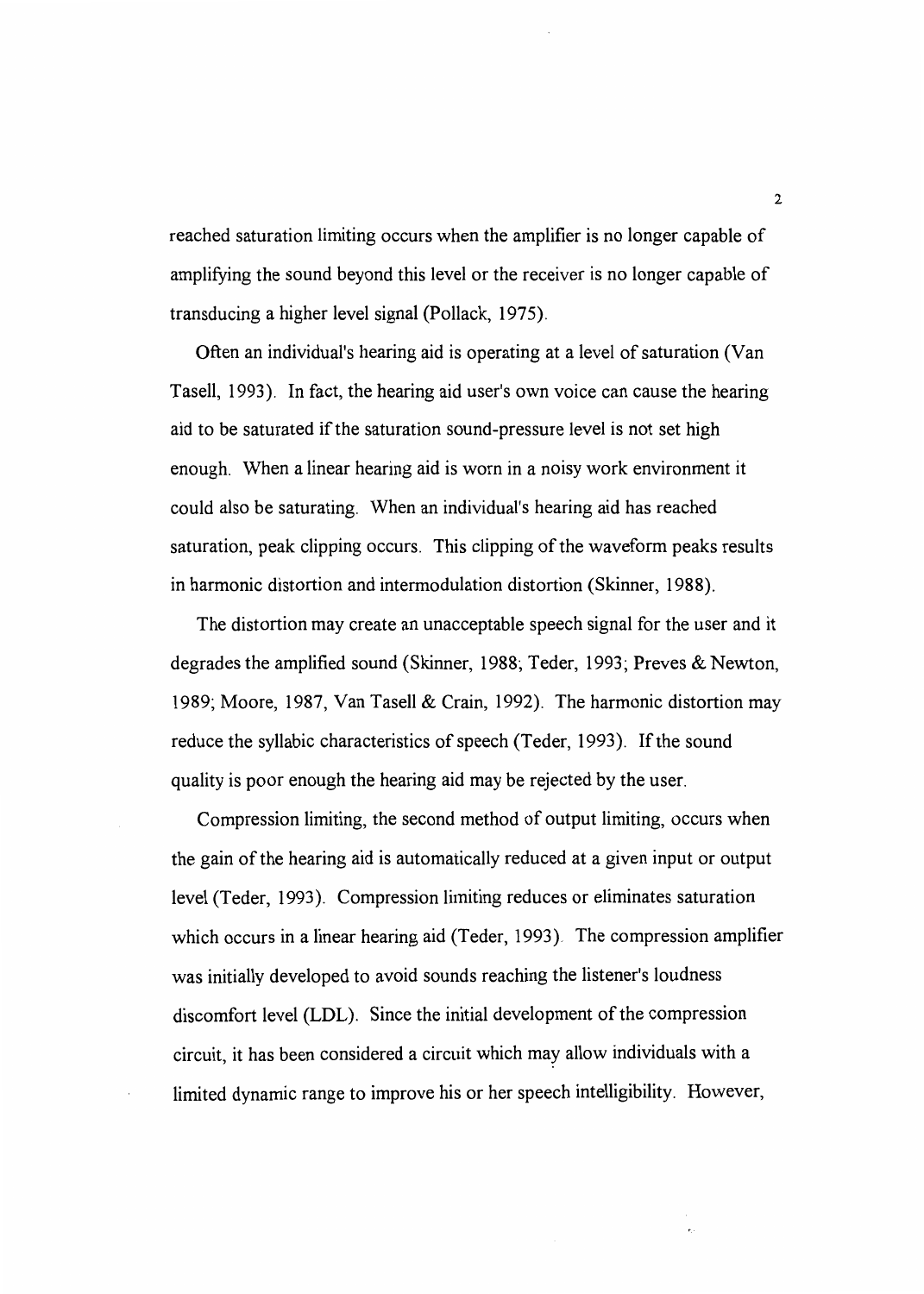Teder states "either method can cause major changes in the amplified speech, with negative consequences to intelligibility" (1993, p. 42).

Base Increase at Low Levels (BILL), Treble Increase at Low Levels (TILL), and the Programmable Increase at Low Levels (PILL) are other methods of limiting the output of the hearing aid. The BILL, TILL, and PILL are all considered automatic signal processing (ASP) circuits (Killion, Stabb, & Preves, 1990).

The BILL circuit was designed for individuals who are frequently exposed to noisy environments. The BILL circuit provides more bass response for lower input levels and automatically reduces the low frequency amplification for high input levels. This reduction in low frequency amplification as a result of high input levels helps reduce "overload distortion" (Killion, et al., 1990).

The TILL circuit was designed for individuals with a high frequency hearing loss. The TILL circuit provides more gain at the high frequencies for low level inputs and automatically decreases gain for high level input signals.

Lastly, the PILL circuit is a programmable level dependent frequency response which can be programmed so that the bass or the treble response decreases with increasing input level. Therefore, the hearing aid is being programmed to have responses similar to the BILL, or TILL circuit. The PILL circuit for this reason is the most versatile circuit (Killion, et al., 1990). Some ASP instruments are multi-band, where the frequency range is divided into two or more bands. Typically the gain of the multi-band hearing aid can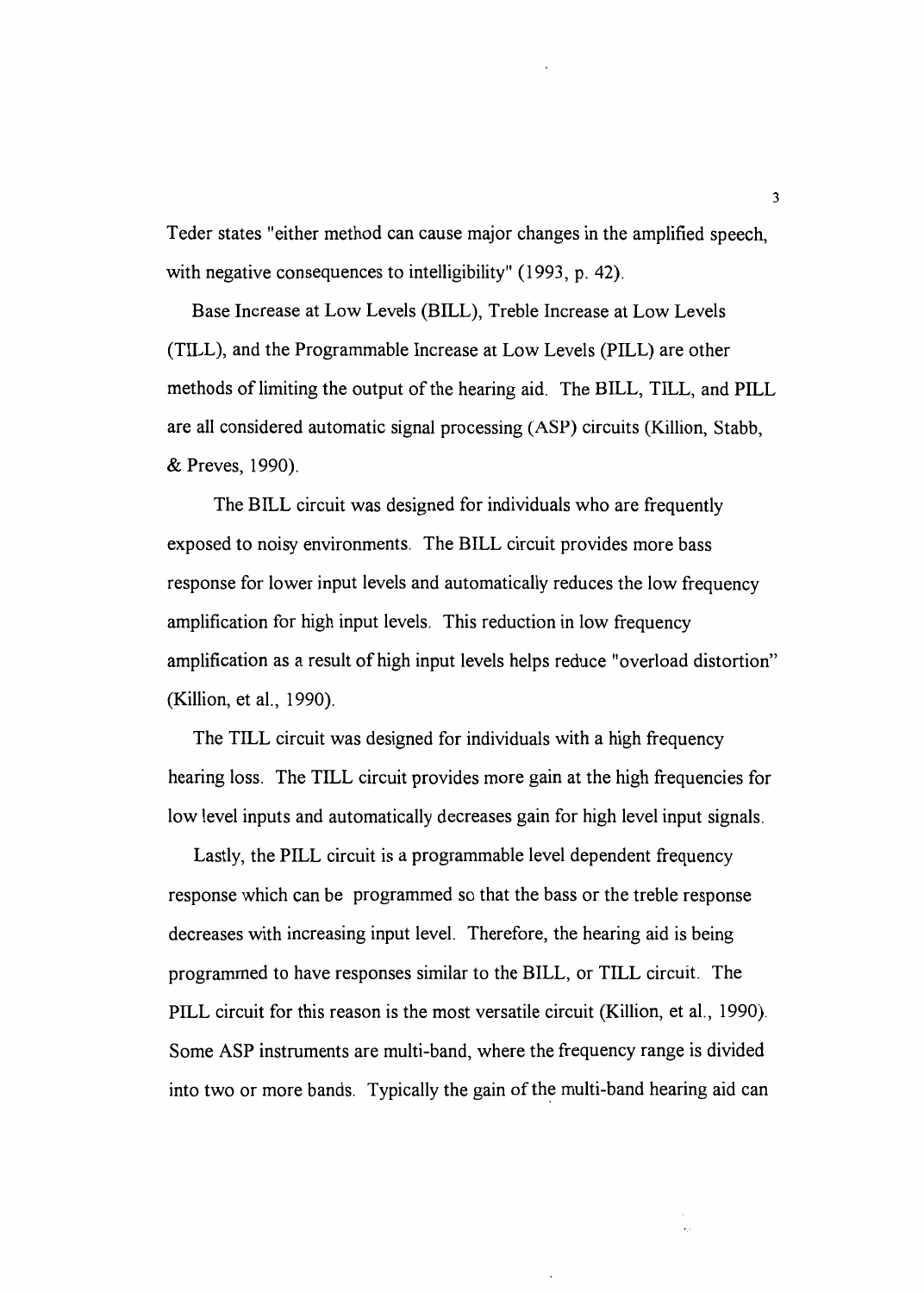be adjusted for each band individually, allowing for finer resolution of the frequency response of the hearing aid. (Preves, 1993).

Many researchers have focused on differences in speech intelligibility associated with compression hearing aids versus linear hearing aids (Walker, Byrne, & Dillon, 1984; Lippman, Braida, & Durlach, 1981; Dreschler, 1988a; Dresch1er, Eberhardt, & Melk, 1984; Bustanamte & *Braida,* 1987; Moore, 1987). Various speech tests have been used to assess speech intelligibility. Yund, Simon, and Efron ( 1987), used the nonsense syllable test (NST), while Bustamante & Braida (1987), and Dreschler (1988b), used consonant-vowelconsonant words. The Bench and Bamford (BKB) sentence list was used by Moore, Glasberg, & Stone ( 1991 ), Moore, Johnson, Clark, & Pluvinage (1992), and Moore (1987) to evaluate the comparison of hearing aids for speech intelligibility.

Walker, et al. (1984) found that compression was beneficial to some individuals but not to all. They recommended that more research be done to determine what conditions result in maximum speech intelligibility performance for individuals when using compression amplification. Dreschler (1988a) found speech intelligibility to be significantly better for individuals when compression was used as opposed to linear amplification, as did Moore (1987) when comparing a two-channel compression hearing aid to a linear hearing aid. Nablek, (1983) noted an improvement in speech intelligibility with a compression hearing aid in the presence of noise. Dreschler, (1988b) compared compression to linear amplification in quiet using a 50 word list of nonsense consonant-vowel-consonant words, that were presented at four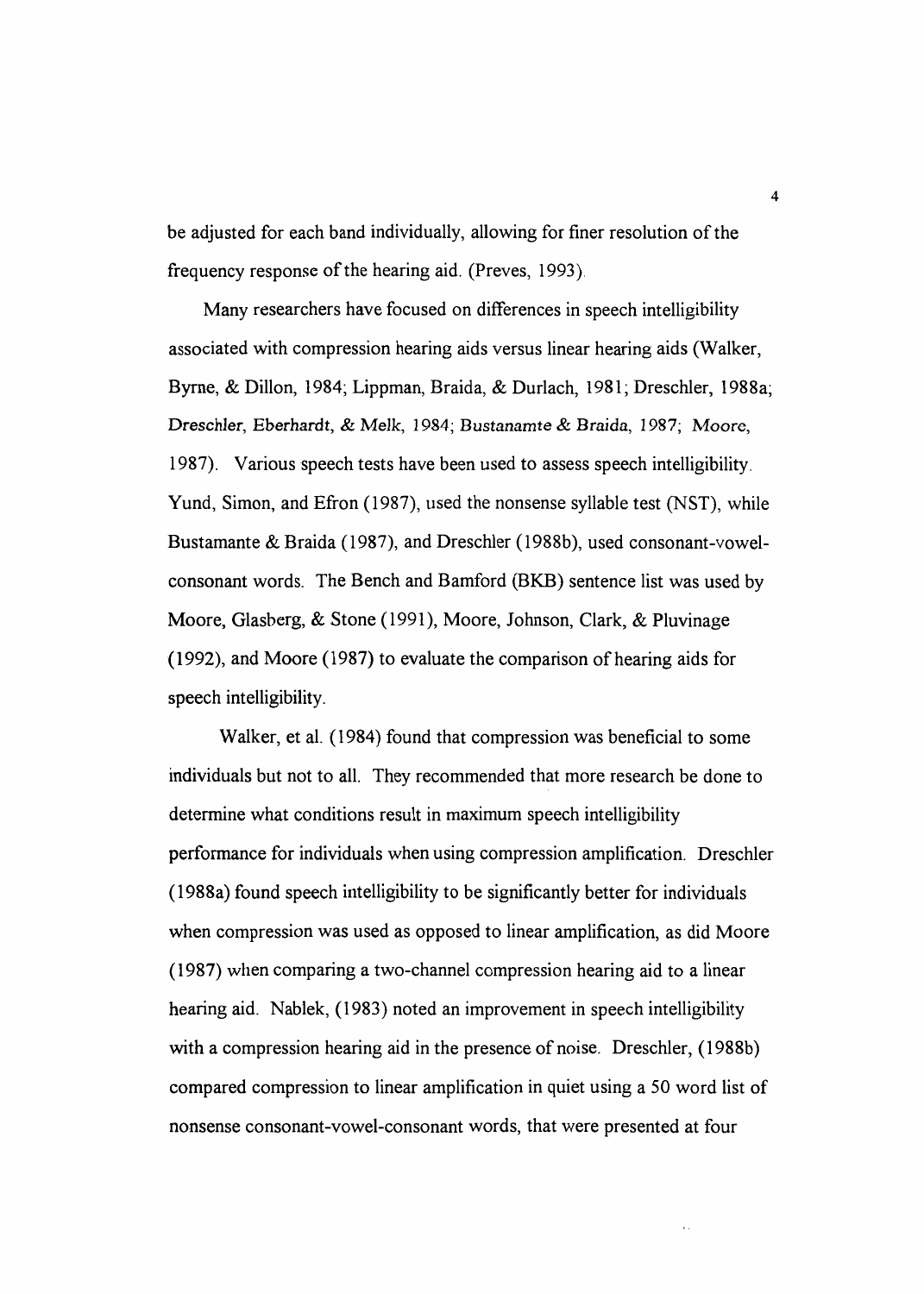different intensity levels. Their study found compression amplification to be significantly better then the linear amplifier for all input levels. However, Dreschler et al., ( 1984) and Lippman et al., ( 1981) found no significant difference between compression amplification and linear amplification.

When comparing the performance of the hearing aids in the presence of noise, Dreschler, et al. (1984), and Moore (1987) used a random competing noise which represented the long term average speech spectrum. Other noise used was cafeteria babble (Lippman et al., 1981) and random noise (Walker, et al., 1984).

However, there have been no studies of how speech intelligibility is affected when a hearing aid is used in the presence of industrial noise. This issue is important because hearing impaired workers may need to understand speech while on the job. If workers are unable to understand speech it could lead to dangerous situations, depending on the work setting and circumstances.

The focus of this study was to determine if there is a significant difference in speech intelligibility between linear hearing aids and two different types of non-linear hearing aids when they are used in the presence of industrial noise. This issue will be addressed by comparing speech intelligibility scores obtained in quiet and in the presence of industrial noise using a Danavox Aura hearing aid, programmed to function as a linear circuit, a BILL circuit, and a TILL circuit.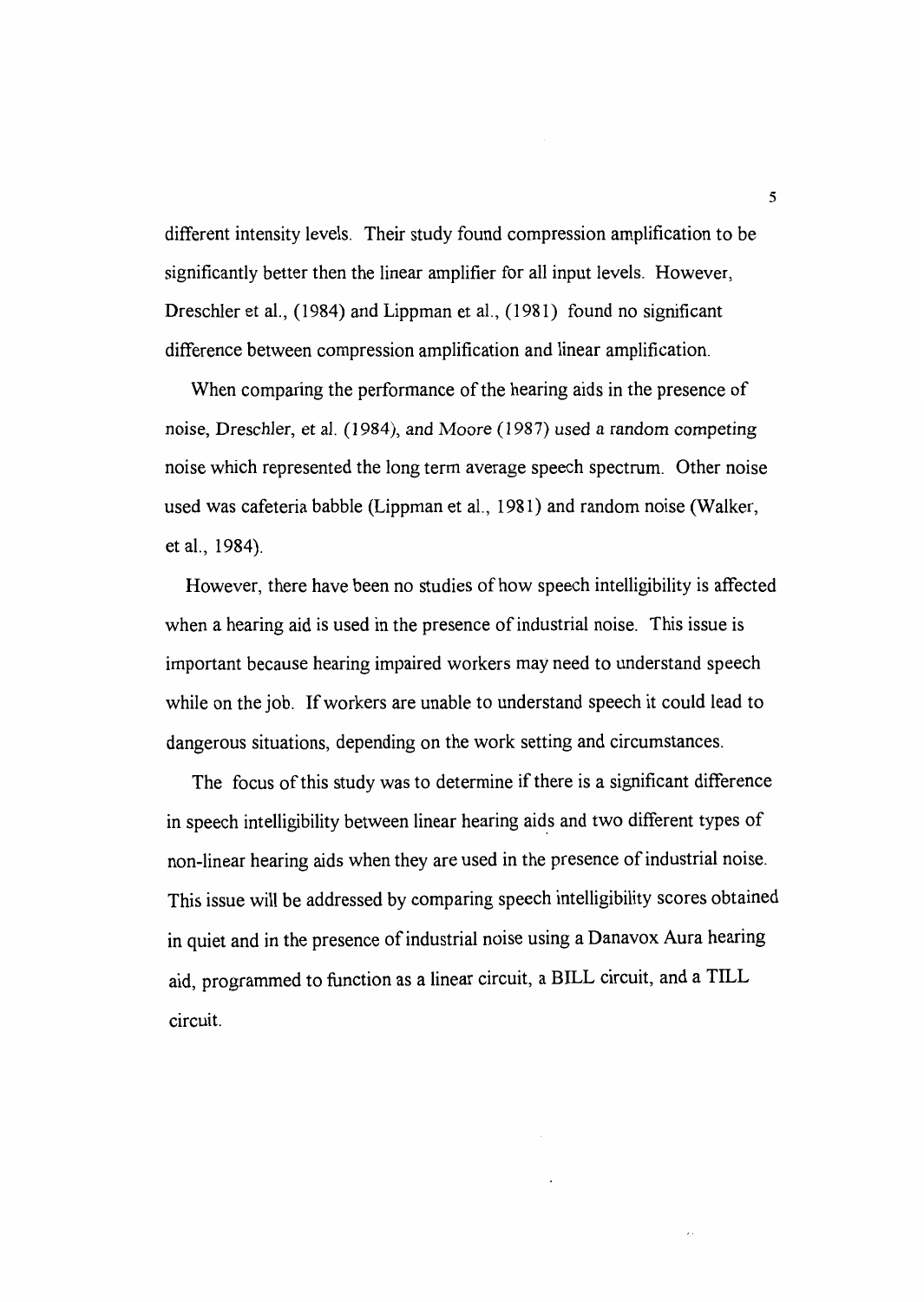# CHAPTER II REVIEW OF THE LITERATURE

#### Noise Exposure Associated with Hearing Aids

Many researchers have investigated the possibility of acoustic trauma resulting from hearing aid use. Conflicting theories have developed from various research studies. Some researchers believe powerful hearing aid can cause temporary threshold shifts (TTS) or even permanent threshold shifts (PTS), while others disagree and have found no significant acoustic trauma as a result of prolonged hearing aid use.

Roberts (1970) studied a case of a young boy wearing ear level amplification in one ear who had been diagnosed as having a progressive hereditary perceptive deafness. Nine months after being fit with the hearing aid a decrease in hearing sensitivity had occurred at 4000 Hz. Roberts describes this dip at 4000 Hz as the "classical C5. dip" for acoustic trauma. The unaided ear was used as the control ear. The hearing sensitivity in the unaided ear had also decreased by 10 dB, but the loss had occurred at all frequencies, not just at 4000 Hz. Ross & Truex (1965), as well as Jerger & Lewis (1975) also reviewed individual case studies which supported Roberts (1970) study. Ross & Truex (1965) recommend the use of automatic gain control (AGC) circuit to help limit the output of the hearing aid, which in turn would reduce the possibility of acoustic trauma.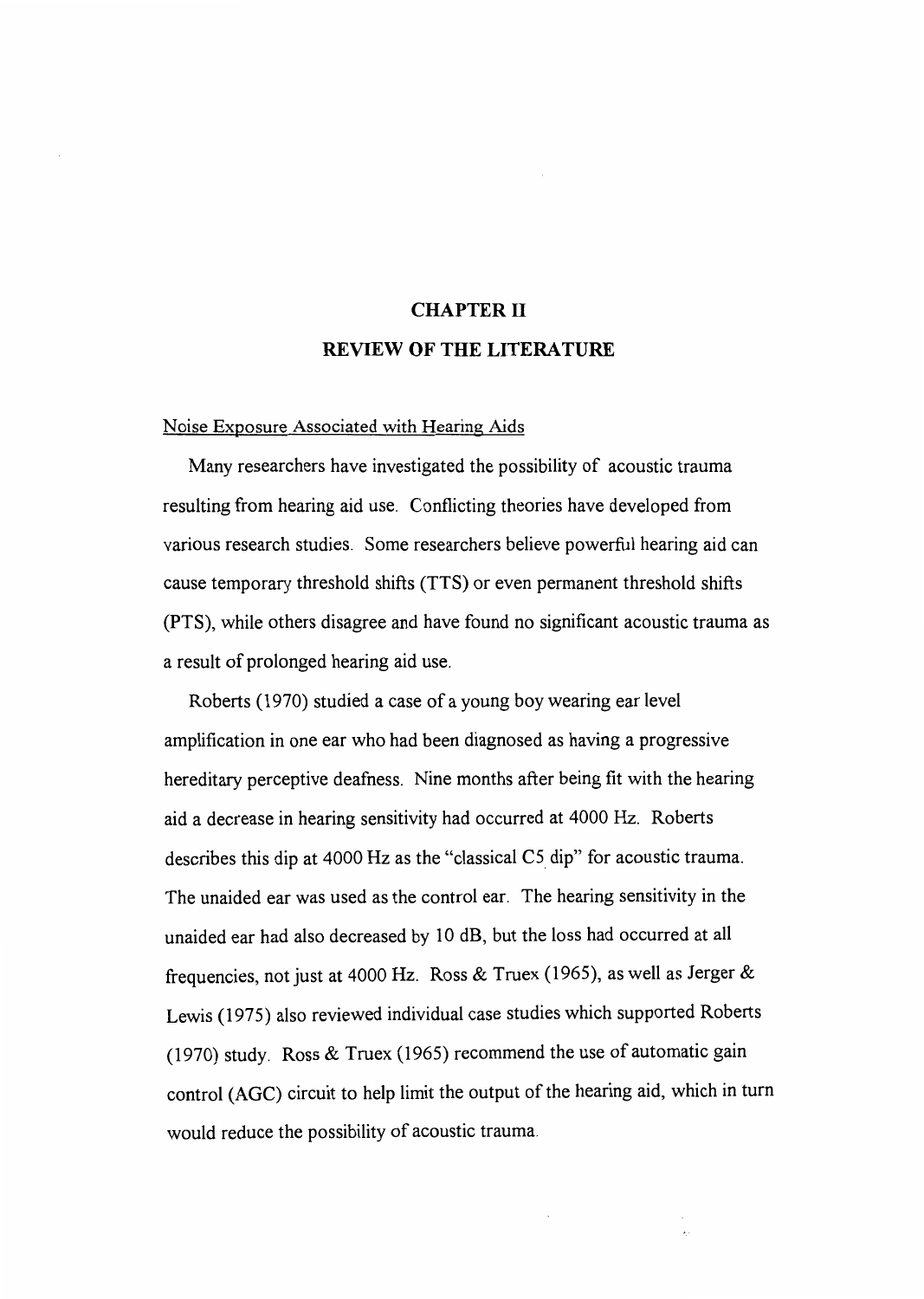Research completed by Macrae (1965, 1968, & 1991) also supports the theory that PTS can occur from hearing aid use. Macrae's subjects for his research consisted of children who had been fit monauraly. The unaided ear was used as the control, while any changes in the aided ear were analyzed. Macrae observed no change or no significant change in the hearing sensitivity of the unaided ear, but did notice significant deterioration of hearing *in* the aided ear. The PTS he observed in the aided ear was essentially flat across the frequencies with the use of power behind-the-ear hearing aids.

Humes  $&$  Bess (1981) suggested that the degree of TTS obtained from a short duration of a moderate intensity noise exposure may provide a means of predicting noise induced permanent threshold shift (NIPTS) for longer durations of exposure to higher intensity noise. This theory has prompted many researches to study TTS. If a relationship between the duration of the noise exposure, the intensity of the signal, and the amount of TTS as a result of the noise and the duration of the exposure can be established then some researchers believe this relationship will provide a means to predicting PTS. Humes and Bess (1981) describe a method of obtaining a TTS value used to predict possible PTS. This method consists of obtaining the TTS value two minutes after the noise exposure, this is known as  $TTS<sub>2</sub>$ . It is known that TTS grows exponentially for eight to twelve hours after exposure. After you exceed this time period an asymptotic threshold shift (ATS) is met. This is when the values of the TTS remain the same. For instance if a TTS measurement is taken at twenty-four hours after exposure and forty-eight hours after exposure, the same TTS measure would be obtained. However, it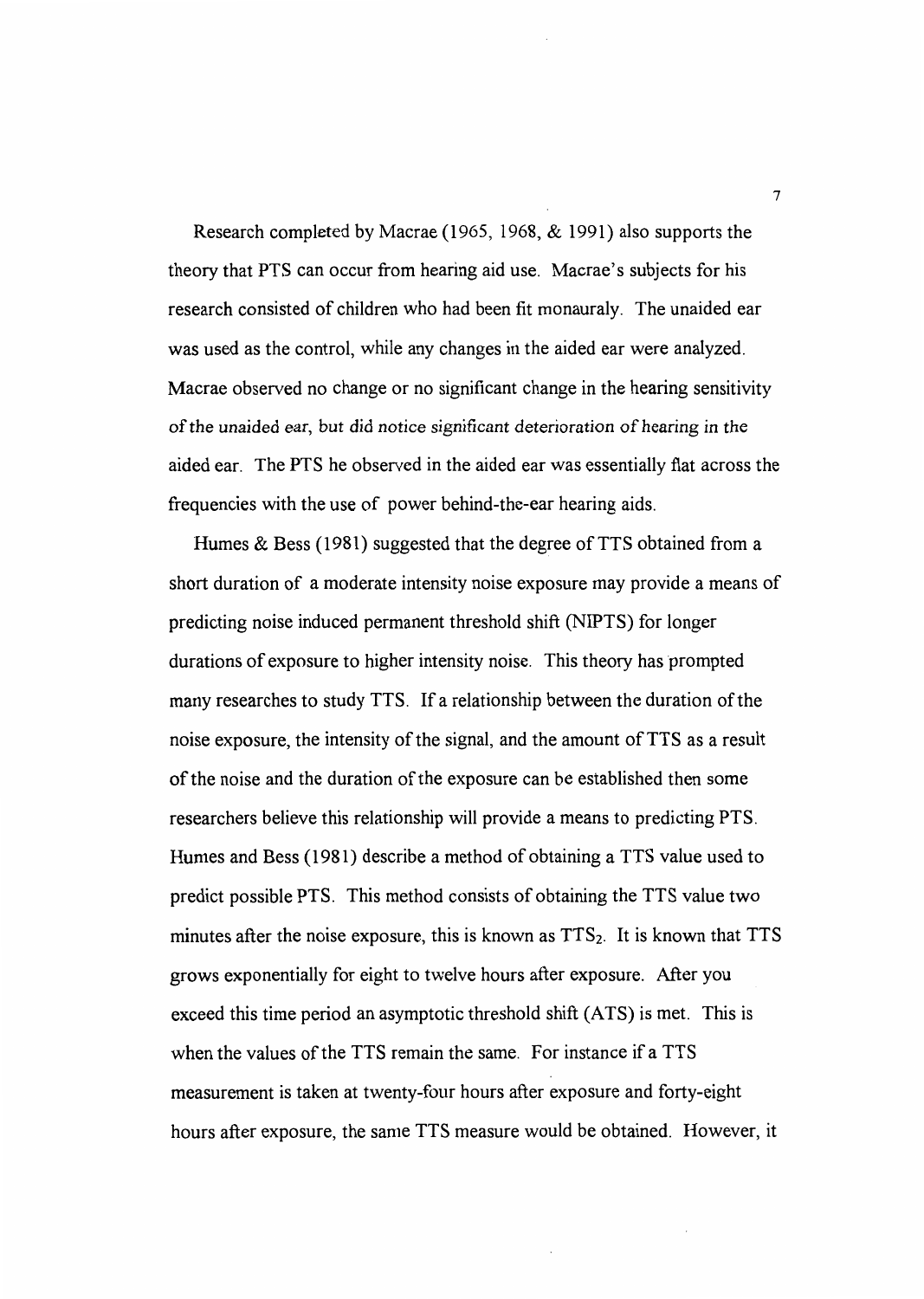has been found that it takes longer to recover to pre-exposure level when exposed to noise for forty-eight hours then when exposed for twenty-four hours, even though the same TTS measurement was obtained for both. Humes and Bess (1981) report varying correlation between  $TTS_2$  measures and histological studies of damage to the cochlea resulting from noise exposure. A stronger correlation for estimated damage for higher frequencies has been obtained than for lower frequency predictions using  $TTS<sub>2</sub>$ .

A second method of measuring TTS has been developed. This measurement is referred to as the time integral of TTS (ITTS). This method of measuring TTS is more accurate then  $TTS<sub>2</sub>$  measurements. ITTS calculations require that multiple threshold measurements be taken through the growth and recovery pattern. Measurements are taken until complete recovery has occurred. Studies have shown a direct or linear correlation between noise dose and ITTS. This would in turn mean that ITTS can be predicted by any given noise dose. This direct correlation has also been seen when measuring ITTS resulting from hearing aid use. It was found that the output of the hearing aid and ITTS is directly related, the greater the output of the hearing aid the greater the amount of ITTS (Humes  $\&$  Bess, 1981).

Macrae (1968) found that TTS occurred in children with sensorineural hearing loss who had been fit with high gain amplification. In all four children there was a significant decrease in hearing sensitivity. The shift in the threshold recovered over time. It was observed in three of the children that the rate of recovery was slower than rates typically obtained in normal-hearing children who experienced the same amount of TTS. Humes (1978) and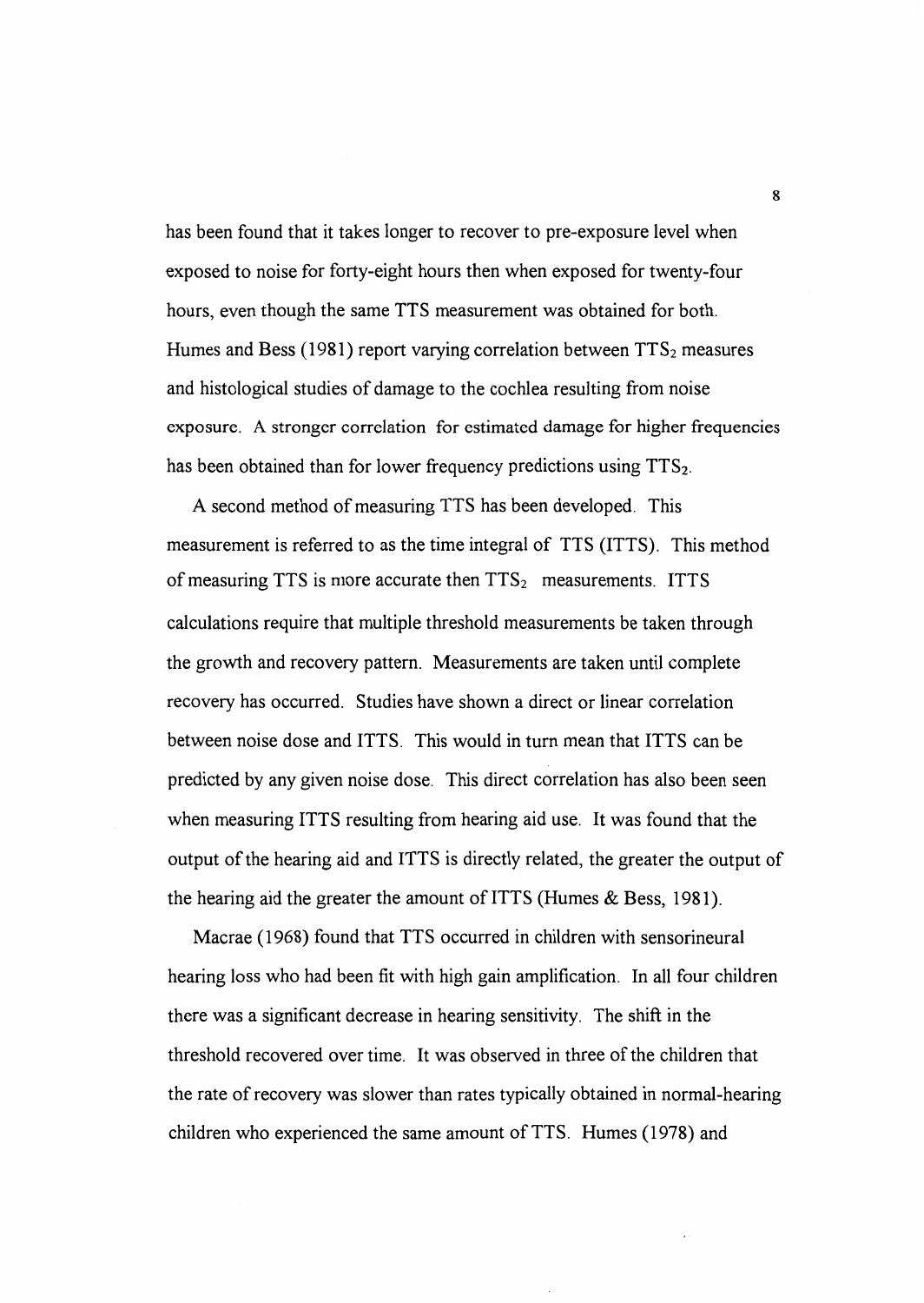Harford & Markle (1955) also observed TTS after hearing aid use. Humes (1978) found measurements taken after noise exposure resulted in TTS of greater then 40 dB, which occurred across the frequency range. Hearing sensitivity recovered to a normal level with in 24 hours of the exposure. It was determined that the amount of TTS was influenced the greatest by the sound pressure level of the hearing aid, the duration of the exposure, and the frequency of the test signal. The children in Harford  $&$  Markle's (1955) study showed thresholds returning to the pre exposure levels after the use of the hearings was discontinued.

Contrary to the findings that hearing aids can cause PTS or TTS, Ross & Lerman (1967), Bellfleur & Vandyke (1968), Markides (1976) and Naunton (1957) reported no significant change or shift in thresholds as a result of hearing aid use. Ross and Lerman ( 1967) limited the maximum output of the hearing aids in their study, which may have limited the possibility of hearing loss. Bellefleur & Vandyke (1968) stated that absence of PTS or TTS in some children who wear powerful hearing aids may be a result of setting the volume of the hearing aid at a lower level. This may lower the output to levels that are not dangerous.

Jerger and Lewis (1975) criticize the use of children for these research studies because it is more likely that children will have fluctuating hearing losses which can affect the results. There is also the possibility of over amplification from auditory trainers, which could be the cause of the acoustic trauma not the hearing aid.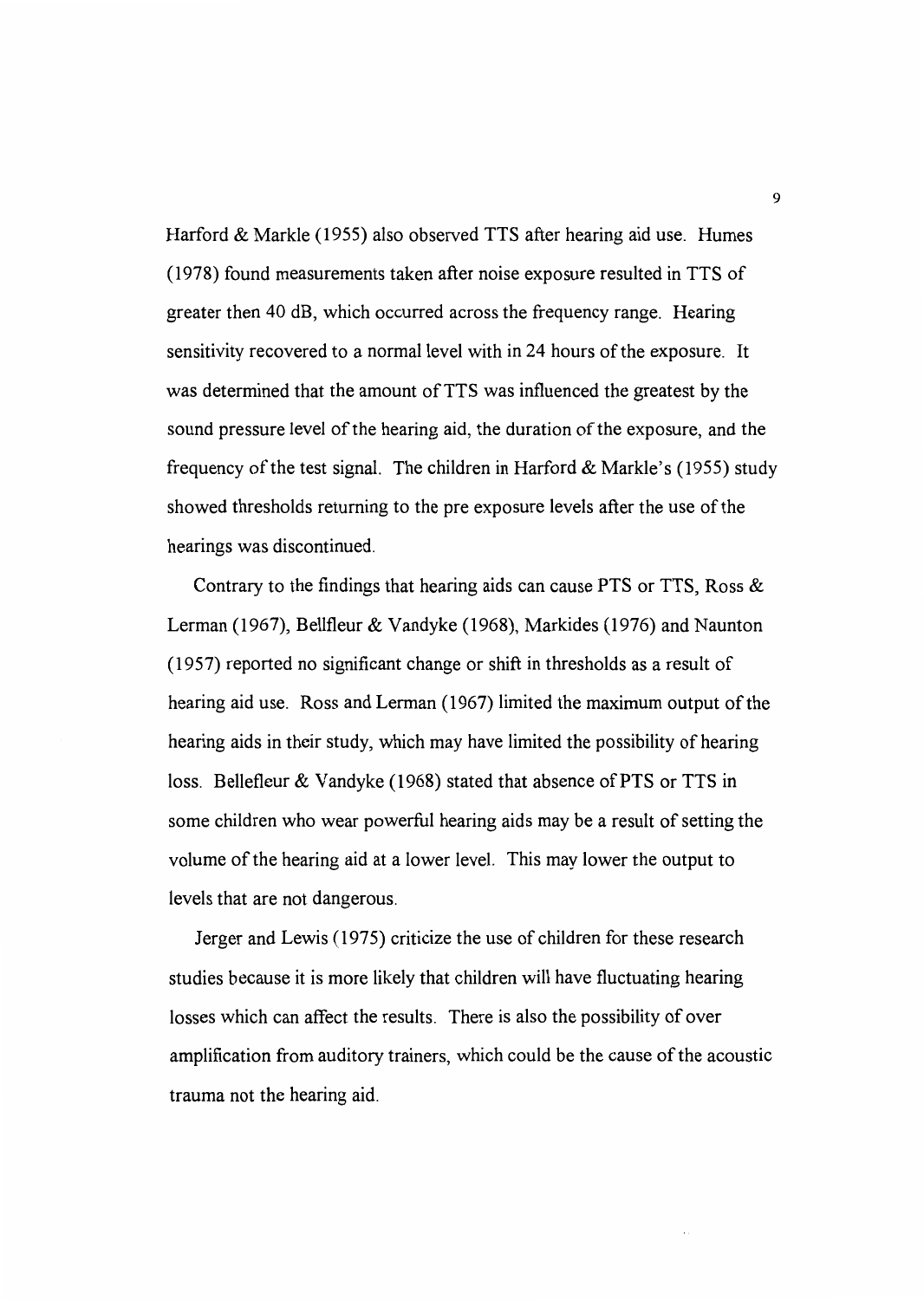#### Use of Hearing Aids In Industrial Settings

Dolan, Maurer, & O'Connor, (1992) compared the output of three hearing aids to determine if the aided 8 hour time weighted average (TWA) exceeded OSHA's maximum of 90 dBA. It was determined that moderate to high gain hearing aids worn in noise averaging 75 to 80 dBA resulted in a TWA which exceeded the OSHA guidelines of 90 dBA. These results would suggest OSHA guidelines are not appropriate for hearing aid users. A study completed later by Dolan and Maurer ( 1994) showed that the use of a multiband hearing aids could result in a reduction of the worker's average daily noise exposure to 90 dBA or lower. It was also found that singlechannel compression, fixed and adaptive high-pass filters reduced the average noise exposure, but in most cases not as effectively as the multiband hearing aid.

#### Hearing Aids

Automatic signal processing  $(ASP)$  is a method of limiting the output of a hearing aid. According to Skinner (1988), the major reason for using automatic signal processing is to enable the hearing aid user both to hear individuals speaking to them from a distance and to listen to their own voice at a comfortable level. According to Mare, Dreschler, and Verschuure ( 1992) the range of perceivable sound by individuals with a sensory-neural hearing loss is reduced. This reduction is a result of increased auditory threshold when in combination with a normal discomfort level. Linear hearing aids can alter the effects of the sensitivity loss, but may also cause parts of the speech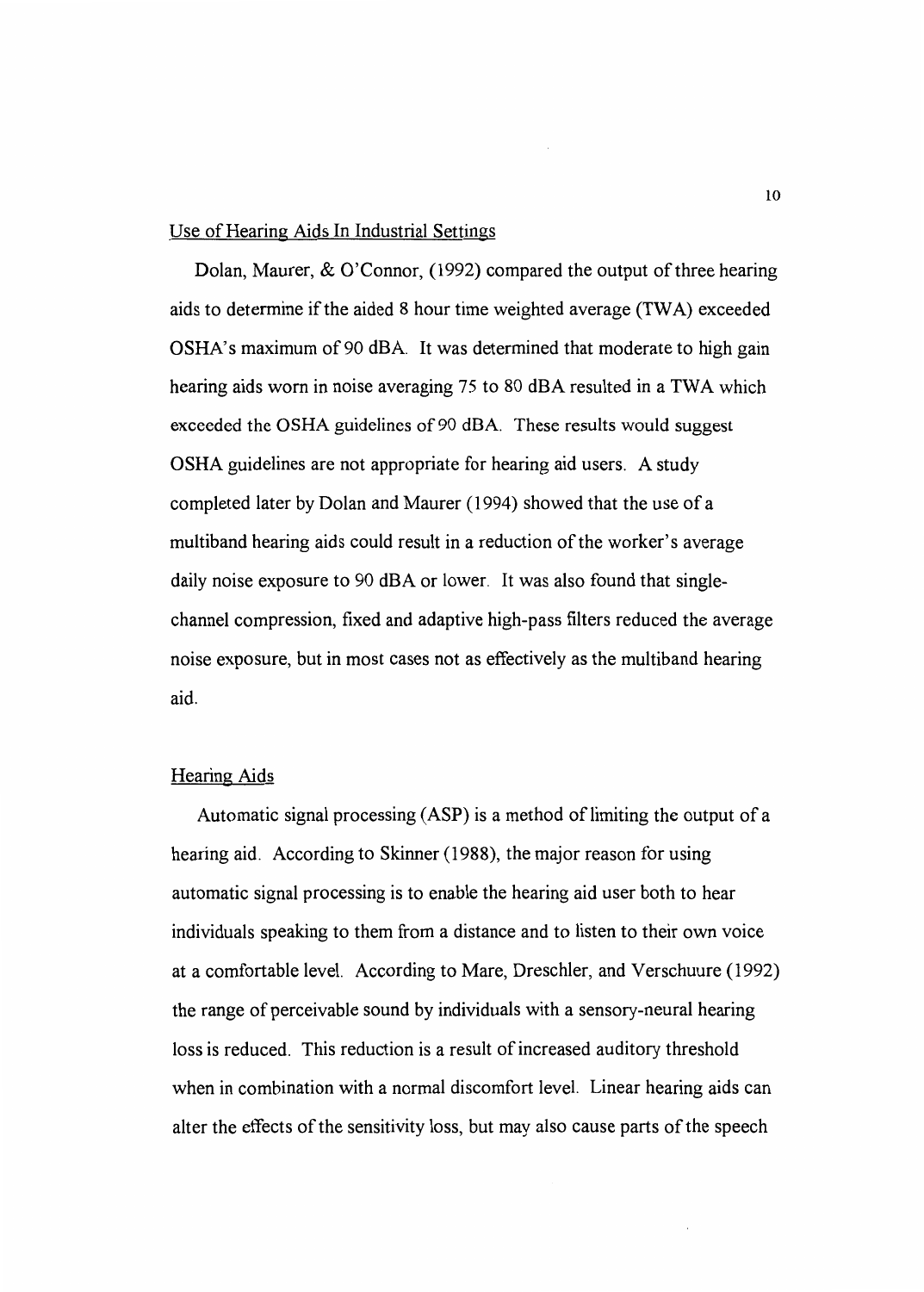signal to be too loud and reach discomfort levels. The compression circuit, which reduces the dynamic range, is an alternative to the linear circuit to alleviate the discomfort problem.

Linear hearing aids provide a constant  $1:1$  ratio between the input of the signal and the output of the hearing aid. This relationship stays constant until the maximum output of the hearing aid is reached. When the input has exceeded the maximum output, the hearing aid begins to saturate (Katz, 1994; Pollack, 1975). Katz (1994) defines saturation as the point when the input continues to increase, but does not result in an increase in the output. At this point peak clipping occurs. Pollack (1975) reports that speech intelligibility is not substantially decreased by peak clipping but the sound quality is decreased. Kuk ( 1996) reports that the distortion that occurs from saturation does not significantly affect the speech signal until the total harmonic distortion has reached more than 20%.

When saturation occurs in the presence of background noise, the higher amplitude peaks of speech are "clipped". The clipping of the speech peaks causes a reduction in the speech signal however, it does not alter the noise. Therefore, the signal to noise ratio is decreased when peak clipping occurs thus making speech understanding more difficult (Kuk, 1996).

Traditional automatic signal processing (ASP) either provides more amplification at low level input signal or reduces the gain of a high level input signal, without changing the frequency spectrum of the signal. A more advanced ASP circuit know as level dependent frequency response (LDFR) circuits has been developed in the last decade (Killion et. al., 1990). Killion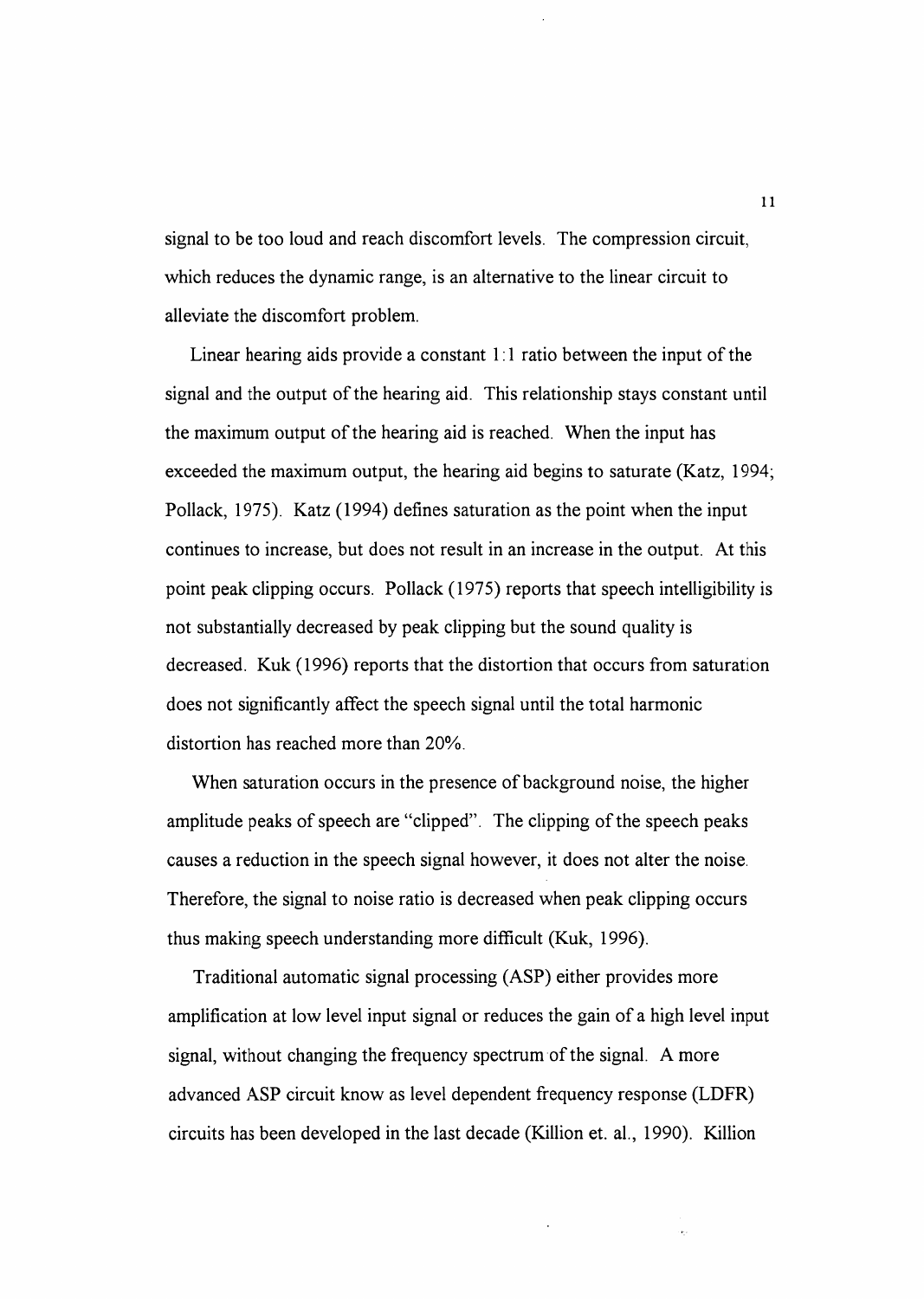et. al. ( 1990), developed a classification system for the different types of LDFR ASP circuits in relation to how the circuit responds to low level inputs. The two main categories of ASP circuits are the fixed frequency response (FFR) and level dependent frequency response (LDFR). The Base Increase at Low Levels (BILL), and the Treble Increase as Low Levels (TILL) circuit are two types ofLDFR circuits. The BILL circuit was designed for individuals who are frequently exposed to noisy environments. It provides less amplification of low frequencies in high intensity input signals or it provides more amplification in the low frequencies in low intensity input signals (Killion, et al., 1990; Katz, 1994).

The TILL circuit was designed for individuals with a high frequency hearing loss. The TILL circuit provides more amplification of high frequencies for low level signals and automatically decreases gain for high level input signals. According to Killion, et al. (1990), the reduction of gain for high level input signals helps reduce audible distortion. By providing better high frequency amplification, which extends in to the higher frequency range, (i.e. amplification being provided up to approximately 6000 Hz) the speech recognition of weak high-frequency consonant speech cues should improve. This higher frequency amplification should improve speech intelligibility an individual with a high frequency hearing loss. Therefore, the assumption of the TILL circuit is that the improvement in overall speech intelligibility will carry over to noise environments and also improve the individual's overall speech recognition in noise. Overall the TILL circuit makes no attempt to reduce the noise (Schum, 1996).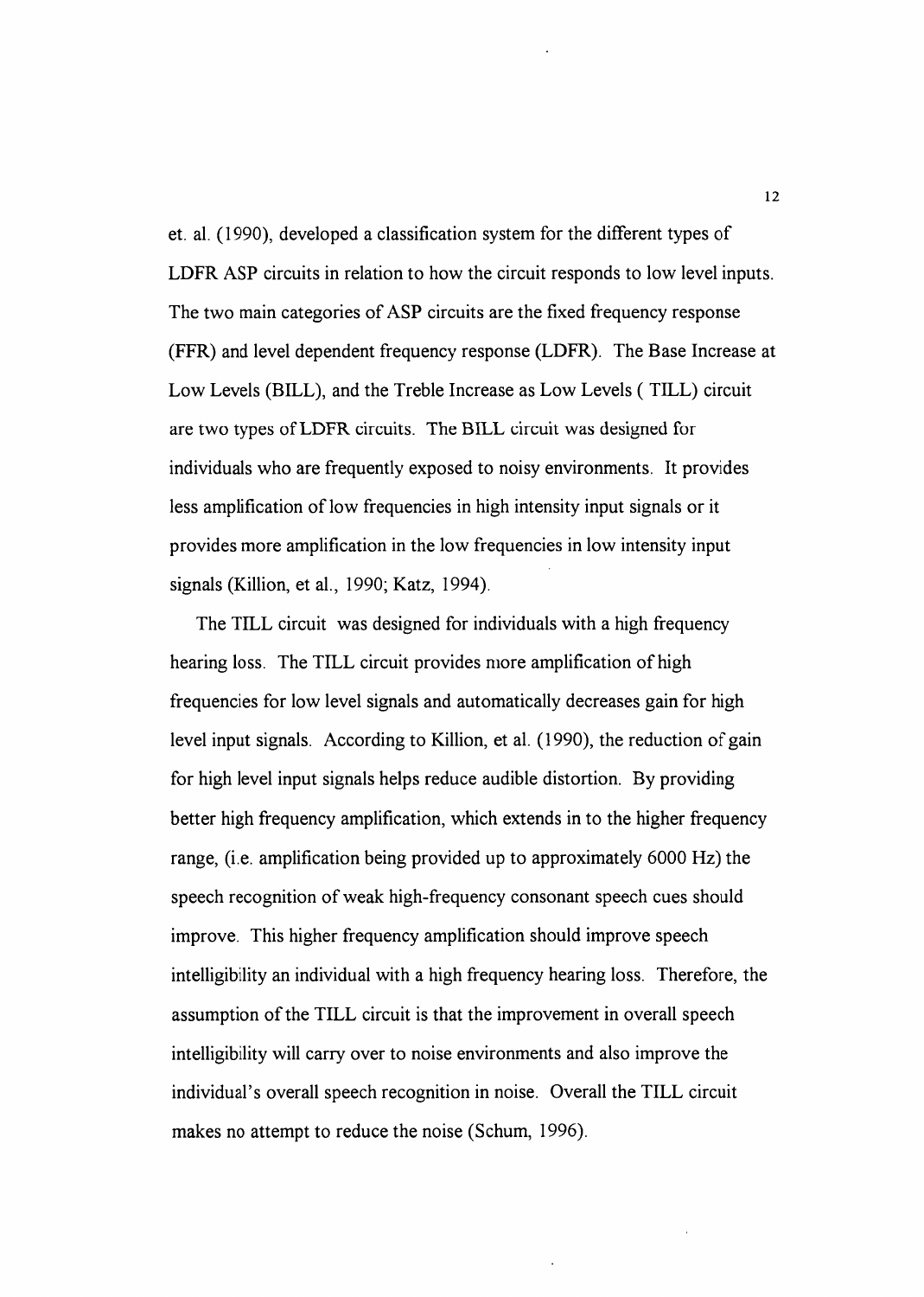The K-Amp (Killion amplifier) is a specific type of TILL circuit. The K-AMP circuit provides high frequency emphasis for low intensity signals (Teder, 1993; Preves, 1992; Hickson, 1994). It was originally designed for individuals who have difficulty understanding low level spoken speech and individuals who have difficulty in the presence of high environmental noise. The K-Amp has been found to perform better than noise reduction circuits in high environmental noise as reported by Preves (1992); however the author does not specify which noise suppression circuits. This boost of high frequencies in the presence of low levels allows consonants to be amplified to a level more closely approximating the vowels (Preves, 1992).

The BILL circuit is designed to reduce the background noise, by reducing the low frequencies. Through the reduction of the lower frequency noise the BILL circuit also minimizes the effects of the upward spread of masking (Schum, 1996).

Many studies have been completed comparing the effects of different types of amplification circuits and individual's speech intelligibility abilities. Dempsey (1987) completed a study that compared a BILL circuit to a linear circuit. Testing was completed at four different *SIN* ratios (quiet, +5, 0, -5). Performance for the BILL circuit resulted significantly better speech intelligibility scores for all conditions. Similar results were found by Ono, Kanzaki, & Mizoi (1983). Their results showed an increase of up to a 15% improvement in speech recognition for 50 out of 53 of the subjects who had a sensorineural hearing loss, when the ASP circuit, BILL. However, Tyler &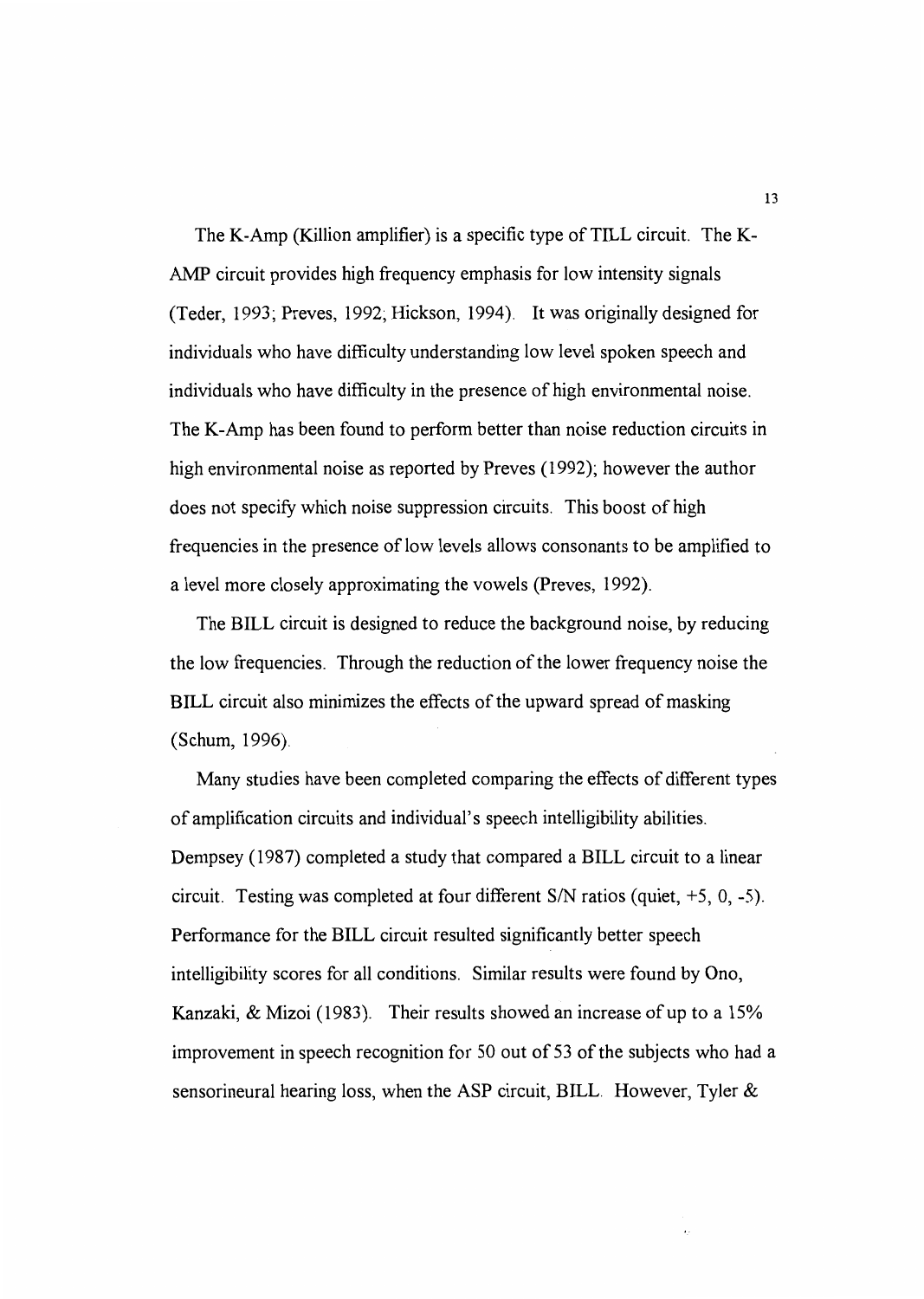Kuk (1989) found did not find that the noise suppression circuit was more beneficial in the recognition of consonants in the presence of speech babble.

The Danavox Aura programmable hearing aid is a 3-channel dynamic range compression circuit, with each of the three channels having independent input compression. The three channels divide the input into independent frequency bands. By varying compression threshold in each band the Danavox Aura can be programmed to operate as a TILL or BILL hearing aid.

#### Word Recognition Tests

One of the purposes of speech audiometry is to enable the audiologist to assess how a hearing loss affects the individuals' daily communication capabilities (Hannley, 1986; Goetzinger, 1972; & Jerger, 1973). The first speech intelligibility tests developed were lists of 50 monosyllabic words (Hannley, 1986). Several different speech lists have since been developed, including the PAL PB-50 which was developed by the Harvard Psychoacoustic laboratory, the Central Institute for the deaf (CID) W-22 word list developed by Hirsh et al., (1952) and the NU-6 word list developed by Northwestern University (Hannley, 1986; & Jerger, 1973). When developing the test materials, the following criteria were met. First, the word lists were to have a phonemic distribution similar to the English language (i.e. phonemically balanced). In addition, the words needed to be monosyllabic, familiar, and equal in difficulty among the different lists (Hannley, 1986; Jerger, 1973). Speech intelligibility testing is usually administered at 25 to 40 dB above the speech reception threshold or at the most comfortable level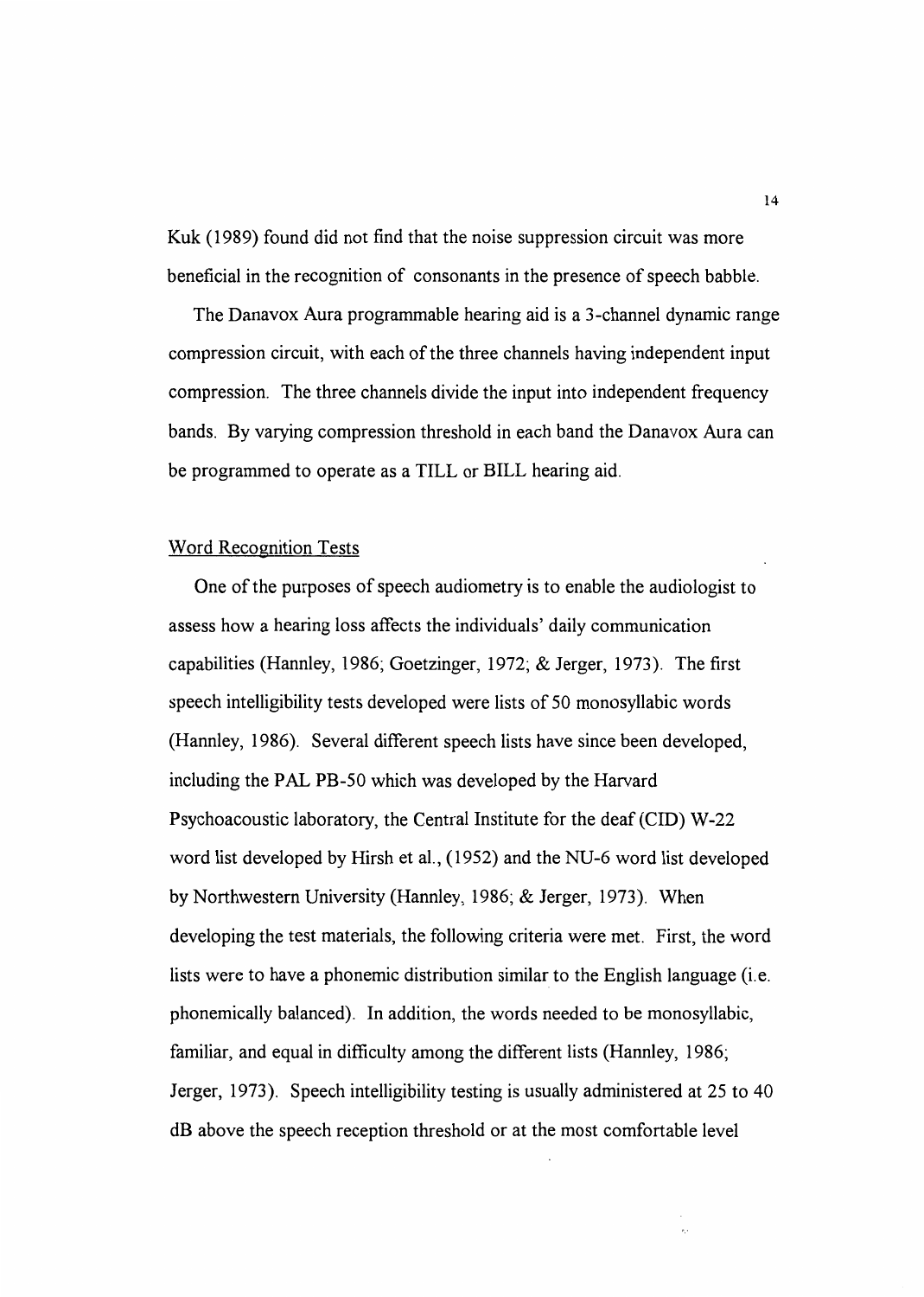(MCL) of speech. The range of presentation levels from 25-40 dB SL represents a range of speech from soft spoken speech to a normal conversation level (Hannley, 1986; Pollack, 1975).

By the l 940's the techniques for the development and administration of speech audiometry materials had been established and only small basic changes have been made since that time (Jerger, 1973). Hirsh et al. ( 1952) developed the Central Institute for the Deaf Auditory test W-22 as a result of their dissatisfaction with the PAL PB-50 test material. Hirsh et. al. ( 1952) felt the Pal PB-50's words lists were not phonemically balanced and that the words list contained several rare words. They also felt that no suitable recording of the test PAL PB-50 had been recorded which was commercially available.

Speech discrimination testing has also been applied to assess the usefulness of various types of amplification (Jerger, 1973). Harting & Newhart (1936) compared the relationship between "electroacoustic performance characteristics of carbon-type hearing aids and speech understanding." Carhart ( 1946) developed the first program comparing hearing aids using speech audiometry to help in the selection of a hearing aid for an individual.

#### Effects of output limitation on speech discrimination

Plomp (1994) reported that individuals with a hearing deficit on the average require a signal to noise ratio (S/N) of 3 to 6 dB higher than normal hearing individuals to adequately understand speech. This would partially explain why hearing impaired individuals have greater speech recognition difficulties in the presence of competing noise. A study completed by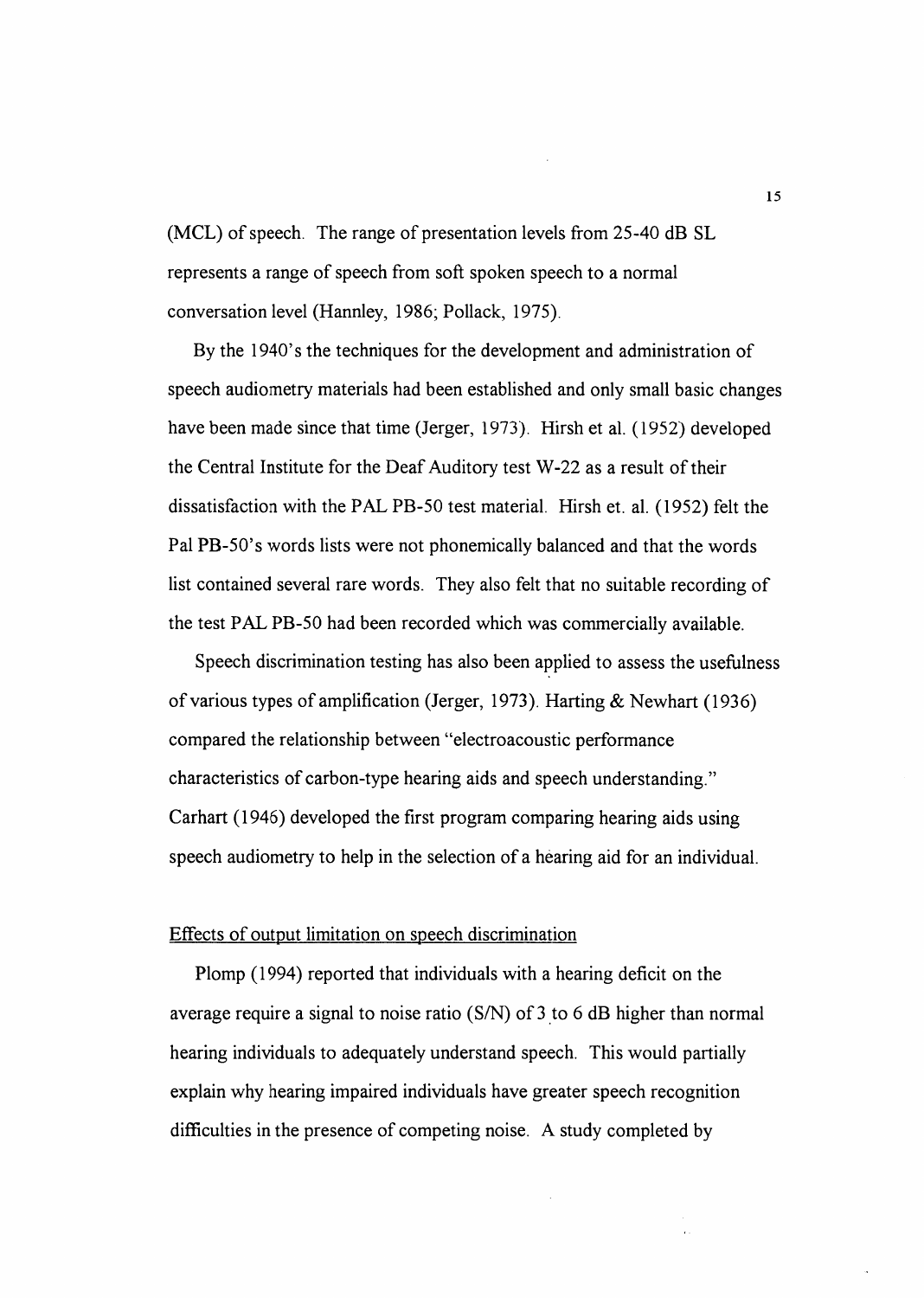Duquesnoy  $&$  Plomp (1983) showed a 10 dB increase in speech reception thresholds when noise is increased by 10 dB. It was concluded that hearing aids amplify speech adequately in quiet but not in the presence of noise. To address the need for better amplification in order to increase speech recognition in the presence of noise, compression hearing aids were designed. It was theorized that a person will understand speech better when amplified speech is audible through out the entire frequency range. Wide-band automatic gain control (AGC) compression and frequency dependent AGC compression circuits have been used to help improve speech recognition (Plomp, 1994).

Plomp ( 1994) points out some limitations to wide-band AGC compression and frequency dependent AGC circuits. \Vhen wide-band AGC is used it causes as input signal to be maintained at an "optimal" level. However, the listener may no longer perceive normal loudness variations in speech. For instance soft sounds are made louder so they are more audible and, on the other hand, louder sounds are compressed so that they are within a listener's comfortable levels. An alternative to wide-band compression is frequency dependent AGC. The down fall of frequency dependent AGC when adjusted to optimize speech recognition using long time constraints is that a time delay occurs between the time the initial input signal is heard and the compression circuit is activated. Therefore, an initial soft sound may not be loud enough to be heard or else a loud sound initially is uncomfortably loud, until the compression circuit is activated. Both of these conditions may hinder the individual's ability to understand the speech signal because it is too soft and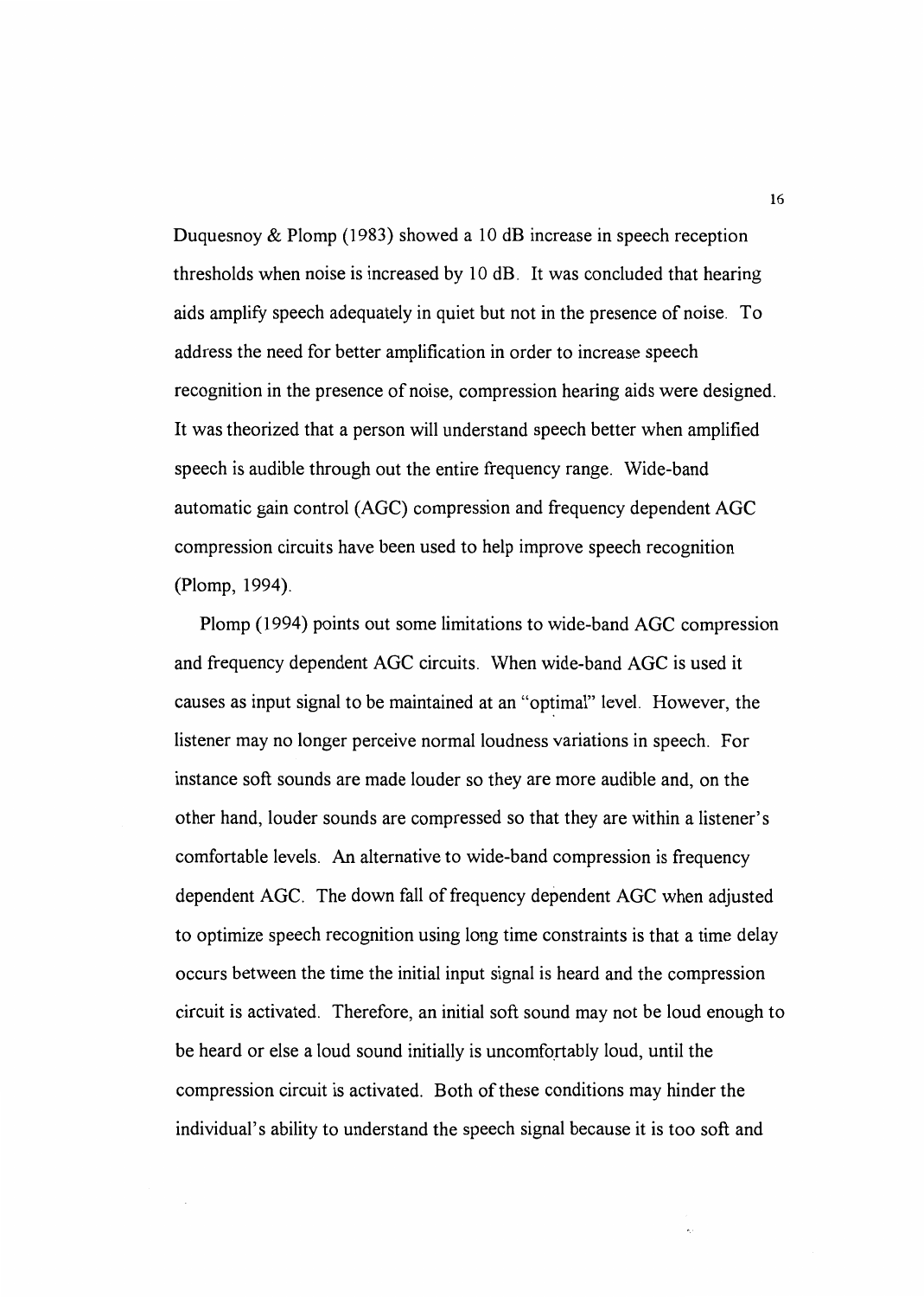not audible or too loud and uncomfortable. On the other hand, if the time constraints are shortened to eliminate the time delay issue then the speech spectrum is constantly altered which in turn reduces speech intelligibility.

Dreschler (1988a), compared the effects of speech discrimination of sixteen high school hearing impaired students using a compression hearing aid. There were two conditions: with the aid set to maximum compression and no compression (linear). Thirteen of the subjects had a sensorineural hearing loss and three had a conductive hearing loss. Fifty nonsense consonant-vowelconsonant words were used as the test stimuli. The four different word lists were recorded at four different levels ranging from 55 dBA to 85 dBA measured as the dB input of the hearing aid at the microphone. The speech material was amplified by the hearing aid and recorded at each of the four presentation levels. The recorded material was presented to the subject just above his or her 50% intelligibility threshold. The author found that speech intelligibility scores were significantly better in the compression condition than when the hearing aid was not compressing.

A study by Lippman, Braida, and Durlach ( 1981) looked at the differences between a computer simulated multichannel amplitude compression hearing aid and a linear hearing aid. Five subjects were used for this study. Each had a moderate to severe sensorineural hearing loss. The hearing aid conditions were as follows: Compression hearing aid 1 (Cl) provided a reduced compression ratio and less high frequency emphasis; compression hearing aid 2 (C2) restored normal loudness contours for pure tones; linear hearing aid 1  $(L1)$  had a response appropriate for a flat hearing loss; linear hearing aid 2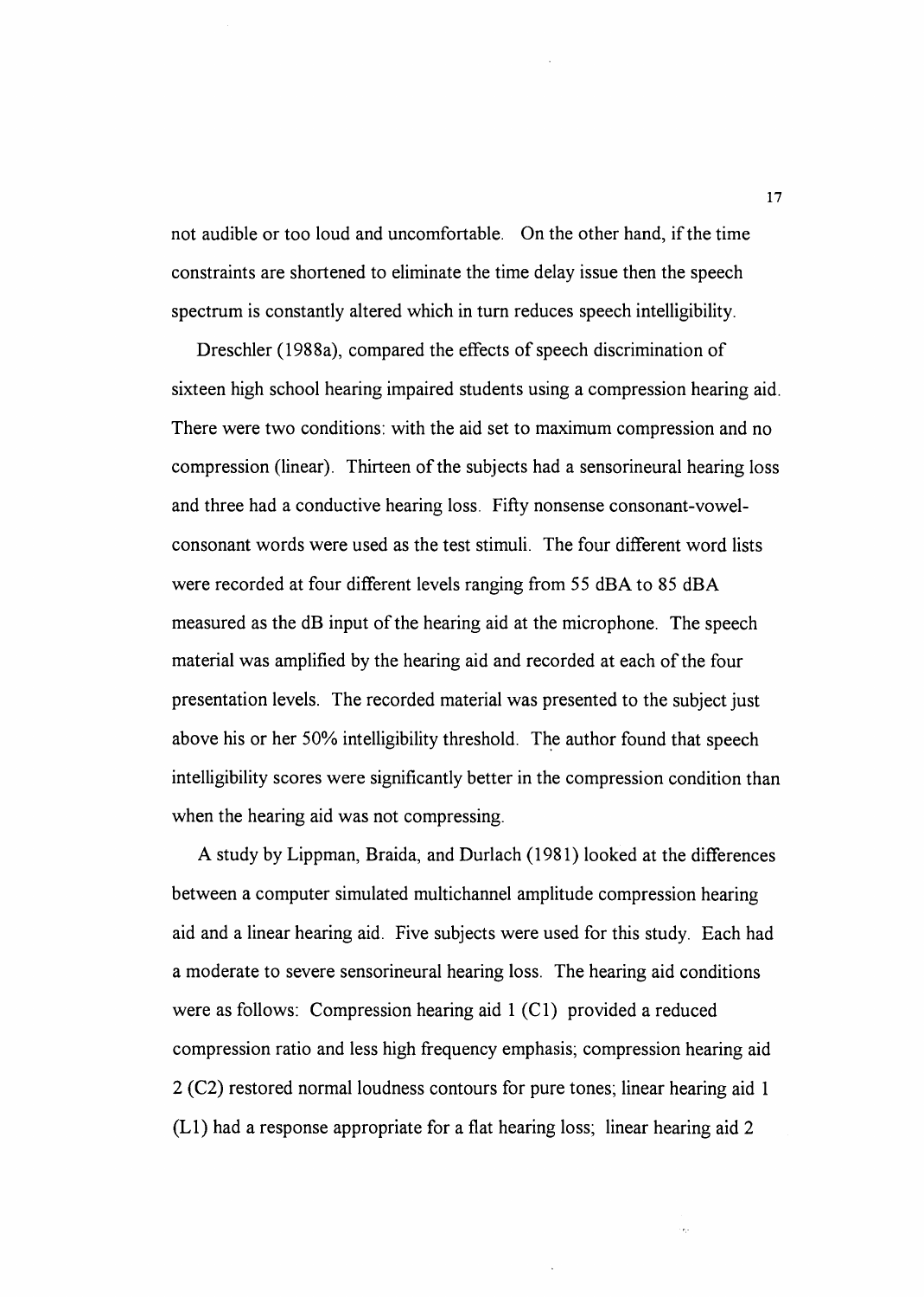(L2), and linear hearing aids 3 (L3), and 4 (L4) provided varying amount of high frequency emphasis. The first experiment Lippman et al. conducted looked at the differences between the hearing aids when they were adjusted to restore normal loudness contours for pure tones. Nonsense sentences and consonant-vowel-consonant nonsense syllables words were used as the test stimuli. The test materials were recorded by both a male and female speaker and presented in quiet and in the presence of cafeteria noise. The noise was presented at a signal-to-noise ratio (s/n) of 10 dB. It was found that the linear amplification resulted in better intelligibility scores then either of the compression circuits. It was concluded from this experiment that compression does not result in better speech discrimination than linear amplification when speech levels vary only a small amount.

The second experiment conducted compared L1, L2, and C1 hearing aids. The speech material used was the CID W-22 word lists presented in quiet, the SPIN test presented in quiet and noise, and the Harvard Sentence test presented in quiet. The authors found that compression was not significantly better then linear amplification in quiet or noise. In all of the test performed the L2 hearing aid performed better then the LI hearing aid. In quiet the scores were fairly equal for  $L2$  and  $C1$ , but in noise the  $C1$  hearing aid resulted in mean scores that were 6 points worse than the L2 hearing aid.

The third and last experiment conducted compared the effects of speech intelligibility presented at reduced input levels. The hearing aids used for this experiment were  $C1$  and the subjects' best linear hearing aid according to scores obtained in experiment one. The speech material was presented at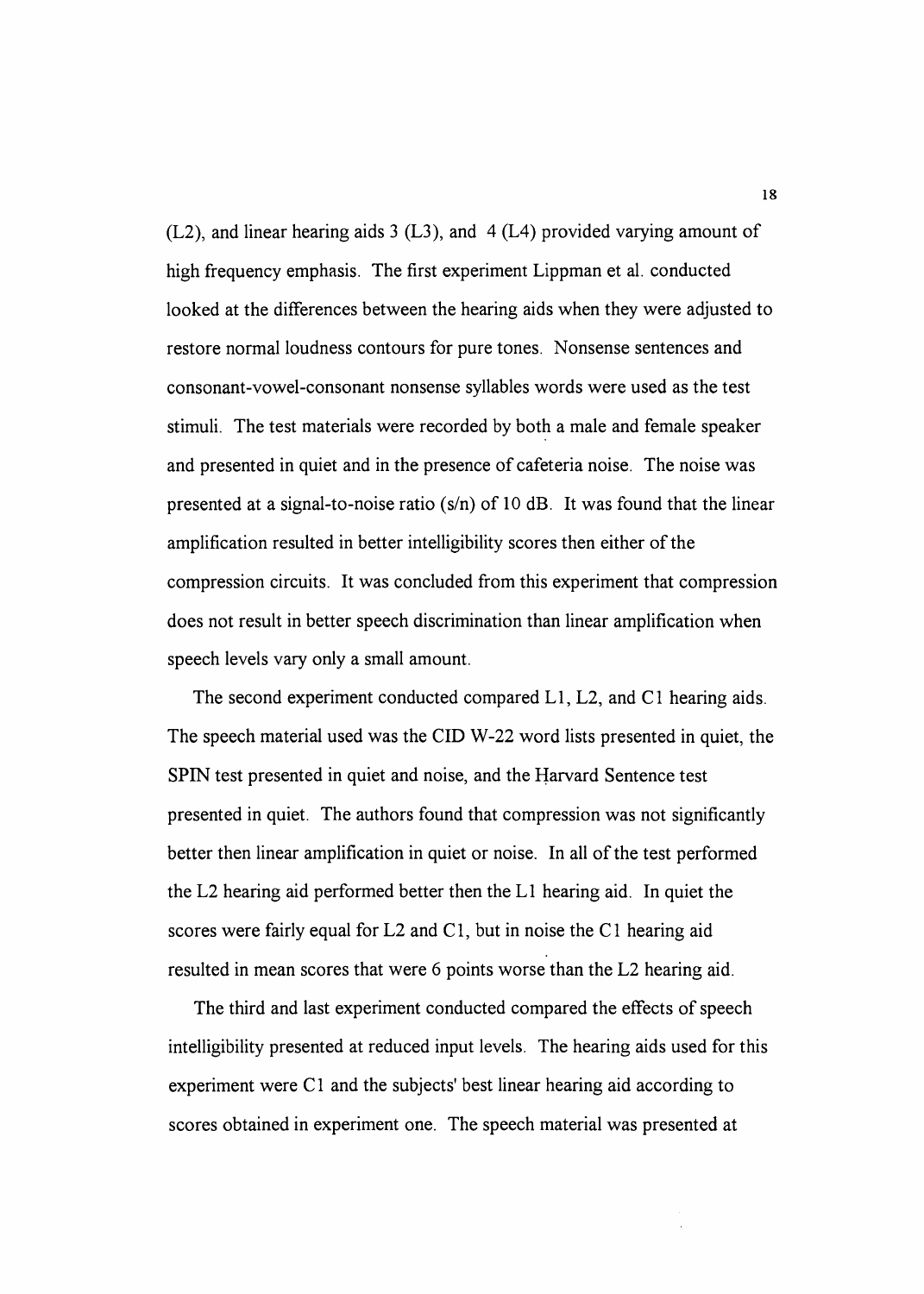0 dB, 8 dB, 16 dB, and 24 dB below the most comfortable listening level (MCL) for each subject. The compression circuit and liner circuit were equivalent when speech was presented at the MCL. However, it was found that compression resulted in much better scores than linear amplification at lower levels.

Crain and Yund (1995) completed a similar study to Lippman, Braida and Durlach (1981), which compared two types of multichannel compression in order to evaluate vowel and stop consonant discrimination. A flat and a shaped multichannel compression (MCC) circuit were compared. The flat compression system consisted of the same compression ratio in each channel, while the shaped compression was adjusted accordingly to the subject's area of audibility in each channel.

Crain and Yund (1995) scored recognition of vowels in quiet and vowelconsonant-vowel combination recognition in quiet. The overall results for both experiments concluded that multichannel compression can result in degraded vowel and voiced stop consonants only in extreme compression conditions. With the shaped compression condition, it was concluded that the number of channels did not effects discrimination. It was found in the flat compression conditions, however that discrimination abilities decreased as the number of channels increased. Overall the results of this study are not consistent with the theory that hearing aids which operate with a MCC circuit with greater then two channels degrades the speech signal which decrease speech recognition.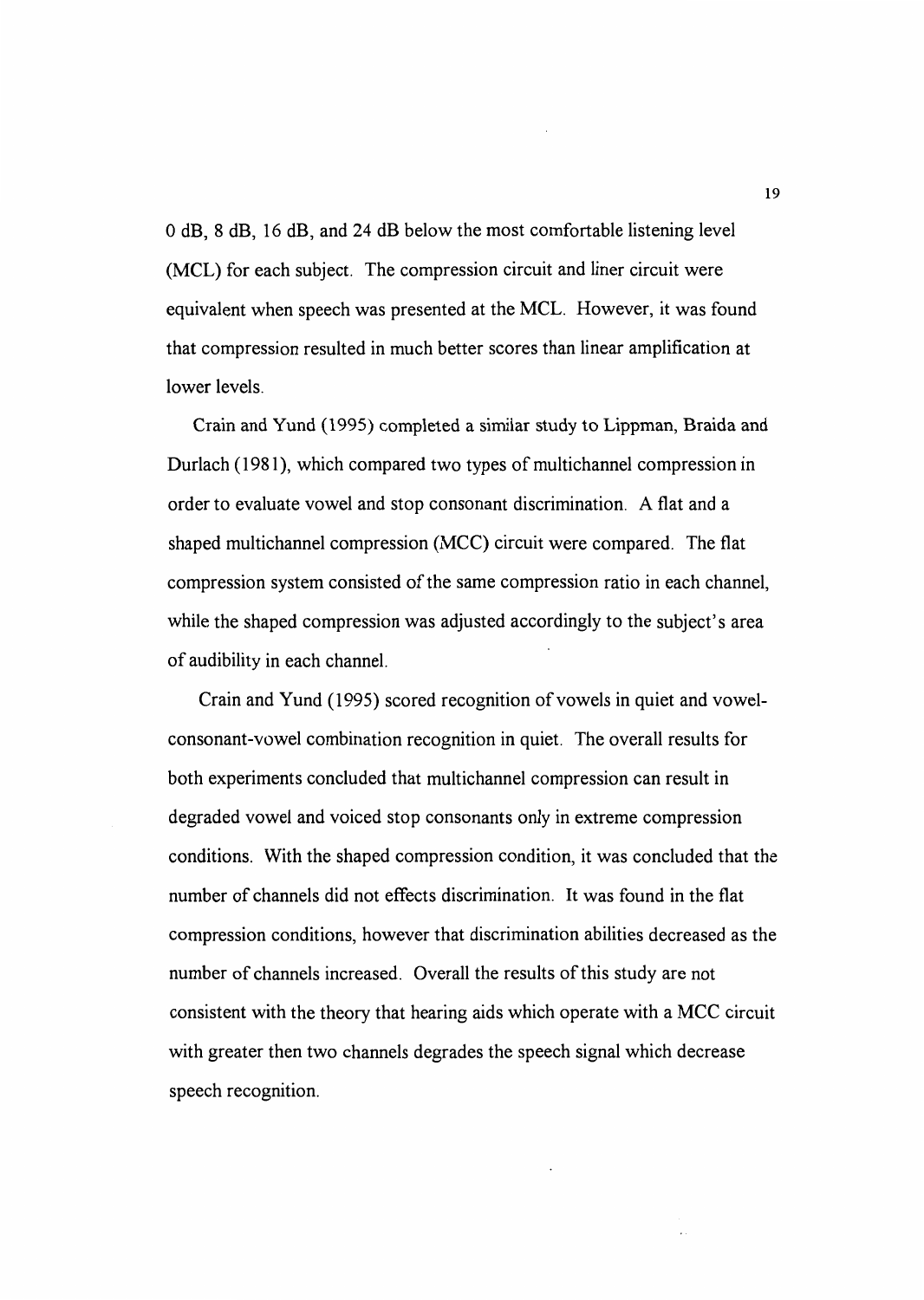#### **CHAPTER** III

#### **METHODS**

The Linear, BILL, and TILL circuits were compared in the presence of industrial noise and in quiet. CID W-22 word lists were used to assess speech intelligibility for the four conditions.

#### **Subjects**

Twenty-four volunteer subjects participated in this study. The subjects were asked by the researcher to participate in the study. If they agreed to participate, then a screening process was begun. To qualify for the study, the subjects had to have pure tone thresholds of 20 dB HL (ANSI S3.6, 1989) or less, for audiometric test frequencies from 250 Hz through 8000 Hz. All subjects had negative histories of auditory pathologies.

#### **Instrumentation**

#### The Stimulus Tape

For each test condition, a tape recording of hearing aid output with speech and/or noise as input was produced through the following procedures. Industrial noise was presented via a TEAC DA-P20 digital audio tape(DAT) recorder and the Central Institute for the Deaf (CID) W-22 word list was presented via a Sony CD player model CDP-C505. The DAT recorder was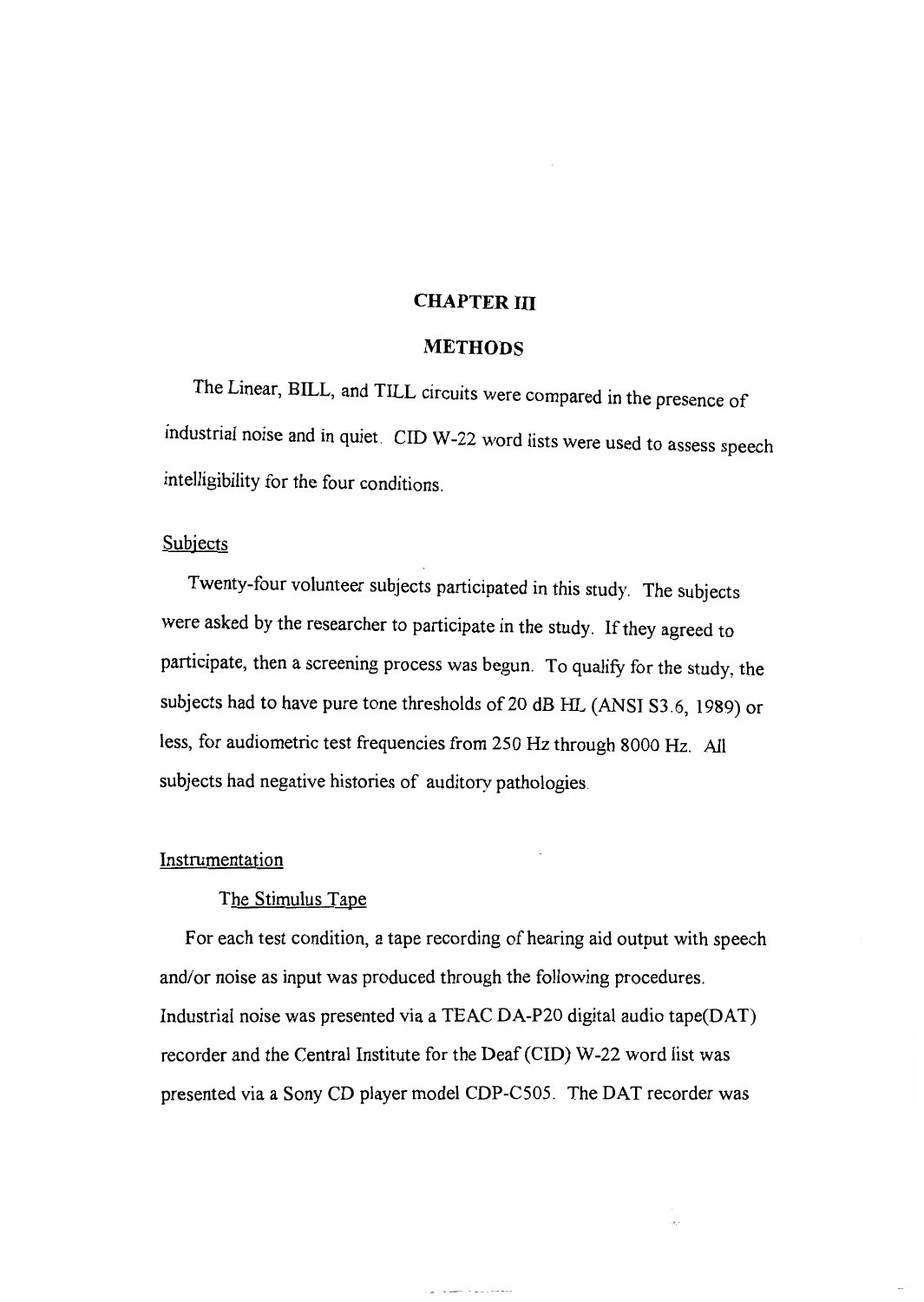connected to the left channel of a NAD 2240DE amplifier and the CD player was connected to the right channel of the amplifier. The output of the amplifier was led to the input of two separate Leader LAT-45 attenuators. The output of each attenuator was led to two separate Realistic Nova 15 loudspeakers. The loudspeakers were placed inside a sound treated room, and the speakers were placed at a 45 degree angle and a 135 degree angel to KEMAR's ear<sup>1</sup>. One loudspeaker presented the industrial noise at a time weighted average of 80 dBA while the other loud speaker presented the speech signal at an average of 70 dB SPL. It was ensured that the industrial noise was a time weighted average of 85 dBA by monitoring the noise at the level of the microphone of the hearing aid using a Larson Davis 821 integrated sound level meter. KEMAR was placed so that his ear was 30 inches from the speakers and centered between the speakers. The speech and industrial noise was amplified by a programmable Danavox Aura 143u hearing aid which was placed on the ear of KEMAR and coupled via a silicone earmold to a Zwislocki coupler. The output of the hearing aid was transduced by an ACO Pacific 1/2 inch pressure microphone which was connected to an ACC Pacific preamplifier and ACO Pacific Acoustical Interface. Output of the power supply was amplified by a Rane PE17 parametric equalizer and routed to a Proton 740 audio cassette recorder. A Danavox Aura 143u programmable hearing aid was used in this study.

<sup>&</sup>lt;sup>1</sup> Knowles Electronics Mannequin for Auditory Research (KEMAR) is a representation of the average adult head and torso. KEMAR's pinna and ear canal approximate a human's natural resonance and impedance properties. A Zwislocki coupler is placed inside KEMAR located at the ear canal. The Zwislocki coupler was also designed to approximate the resonant characteristics of a human ear.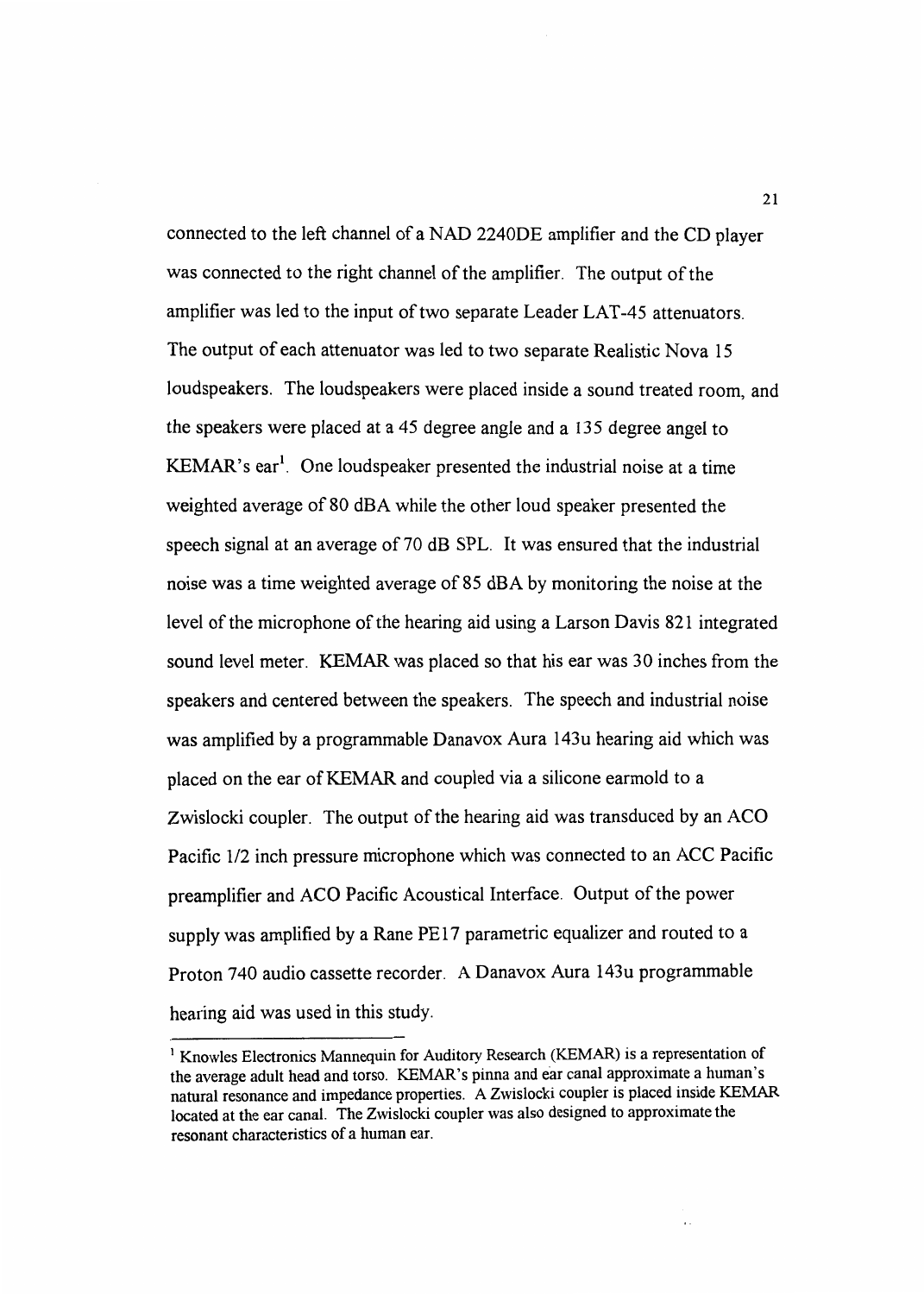

Fig. 1 Block diagram of instrumentation used to record digital master tape.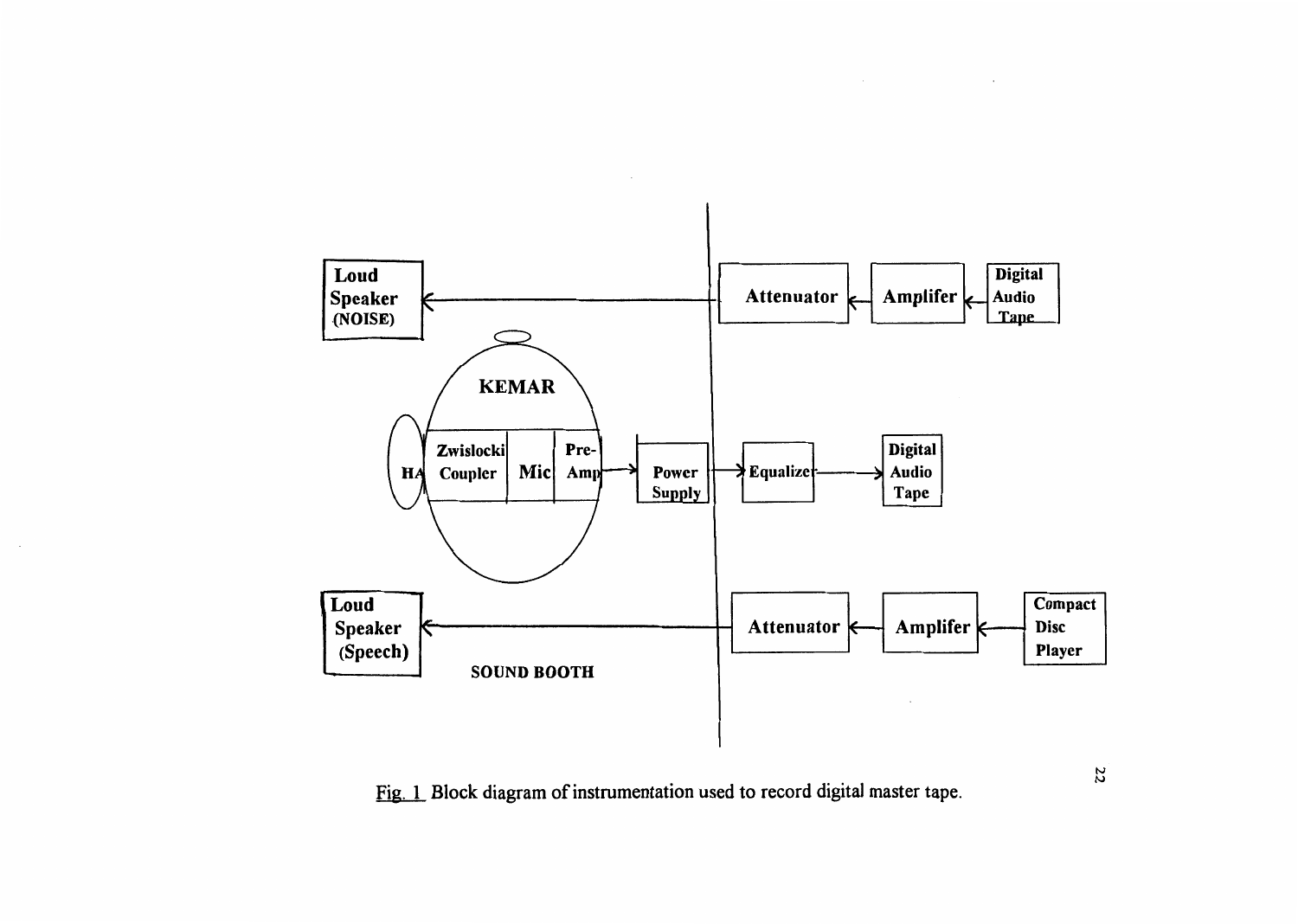The hearing aid was programmed to function like a linear circuit, a BILL circuit, and a TILL circuit (Appendix A). A hypothetical hearing loss was used to program the gain of the hearing aid (Table I). The output of the aid for each of the three programs was recorded onto a cassette tape which was presented to each subject

#### Procedures

The industrial noise used for this study was recorded at the Beaver Heat Treating Company in Milwaukee. The measurements were recorded using a TEAC model DA-P20 digital audio tape recorder and an 812 Larson-Davis sound level meter.

The speech stimuli used for this experiment was the Central Institute for the DeafW-22 word lists. This test consists of four list of fifty monosyllabic word lists. The CID W-22 speech test was recorded onto a compact disc by the Hearing and Speech Sciences Laboratory at Brigham Young University.

Each subject was seated in a sound-treated room. The subject was read the instruction for completing the speech testing (Appendix B). The recorded speech and noise were delivered to the listener by means of a Proton 740 cassette deck. Output of the cassette deck was connected to the left channel of a Grason Stadler 16 Audiometer and transduced through a TDH-39 headphone. Each subject was asked to write down each response. After the completion of the testing, the responses of the subject were marked as either right or wrong by the researcher. The speech recognition score was then determined by tallying the number of correct responses in comparison to the total number of possible words.

 $\epsilon_{\rm B}$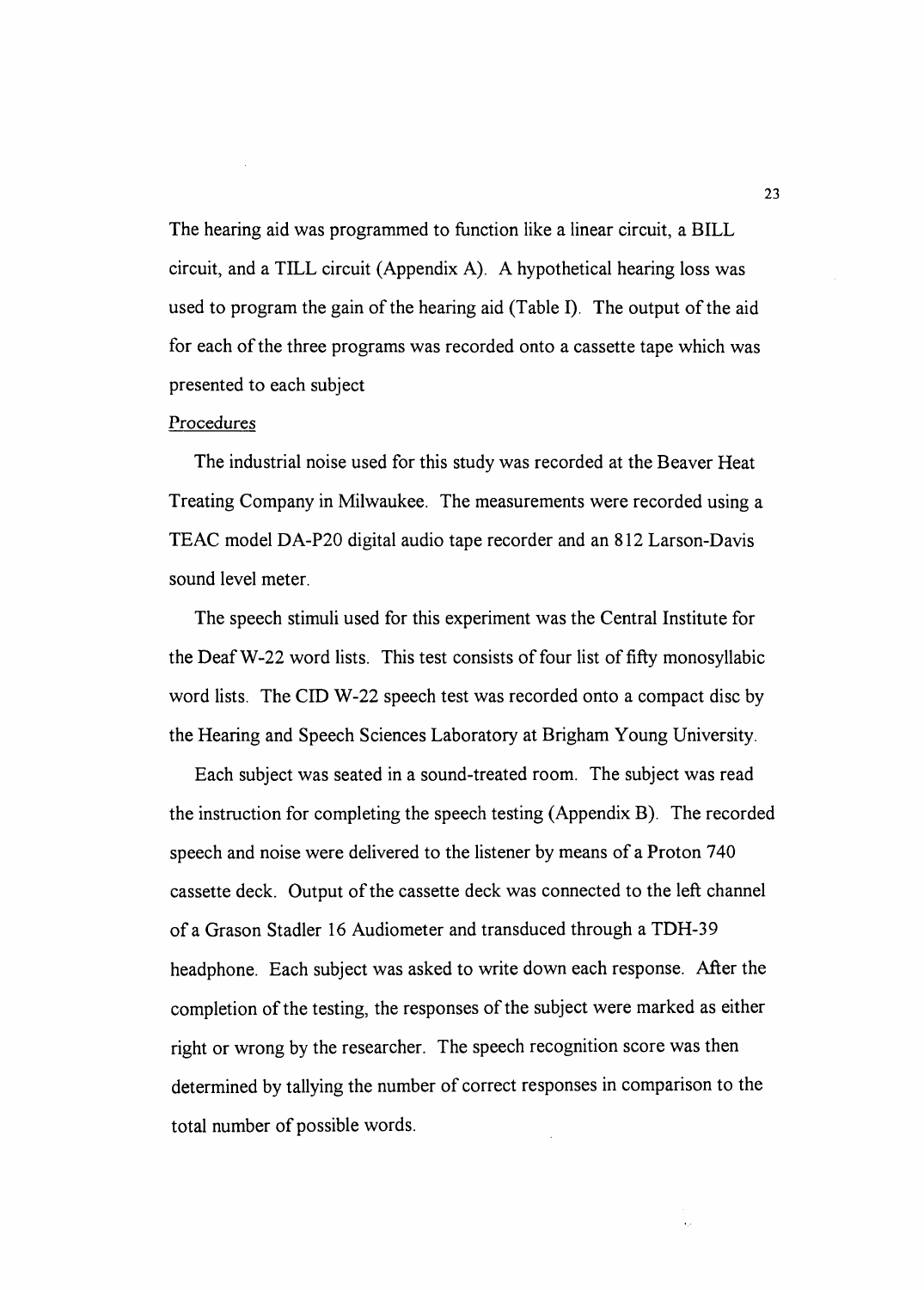### **Table I**

### **Hypothetical Hearing** Loss

 $\bar{z}$ 

 $\bar{\beta}$ 

| Frequency (Hz) | $dB$ HL |
|----------------|---------|
| 250            | 35      |
| 500            | 35      |
| 1000           | 30      |
| 2000           | 50      |
| 3000           | 70      |
| 4000           | 75      |
| 6000           | 75      |
| 8000           | 85      |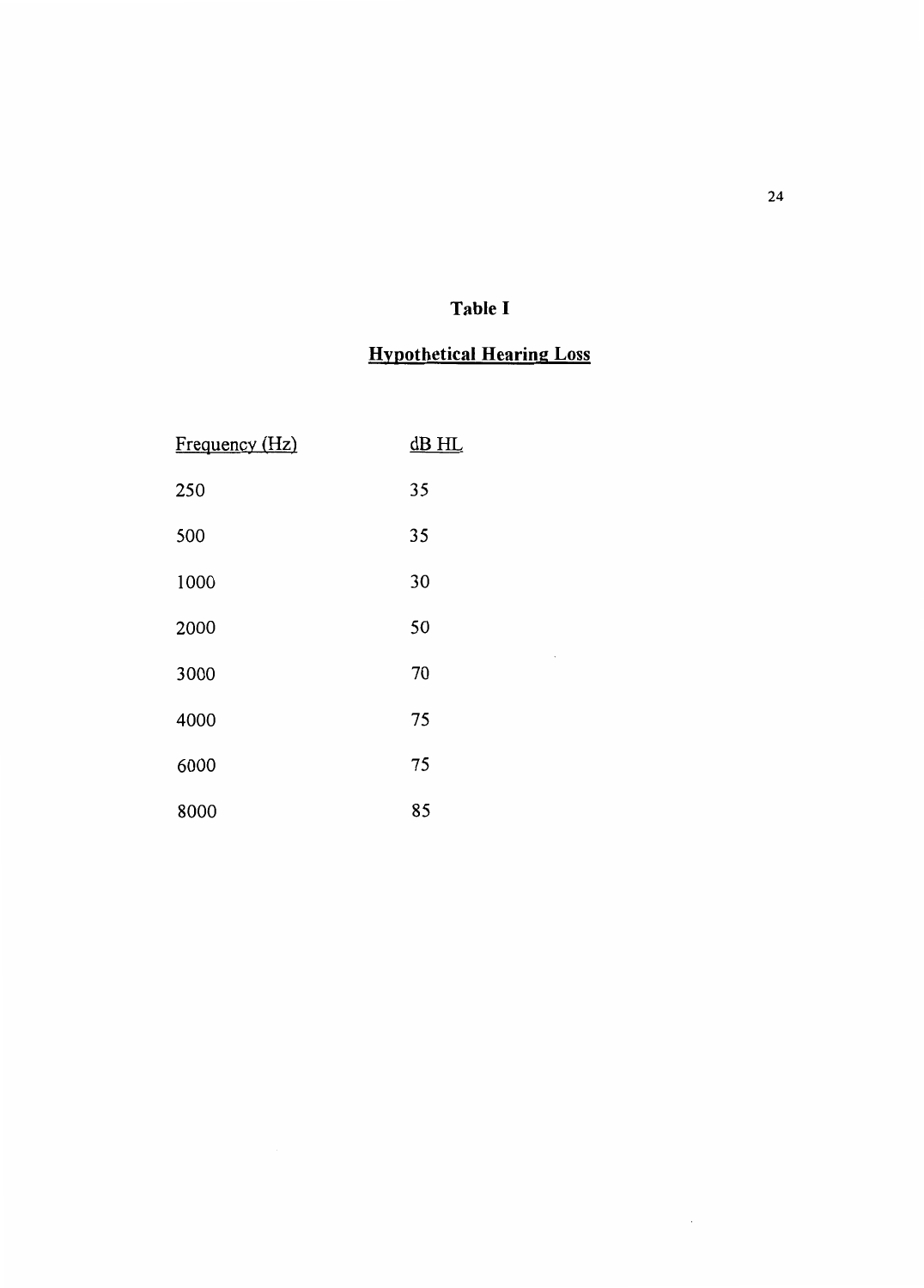Four different conditions were tested using the CID W-22 speech recognition test. To minimize order effect each of the four word lists were counter balanced with each of the four hearing aid conditions. The order of the hearing aid conditions was also counter balanced across subjects (see appendix C for specific order).

 $\sim$ 

 $\epsilon$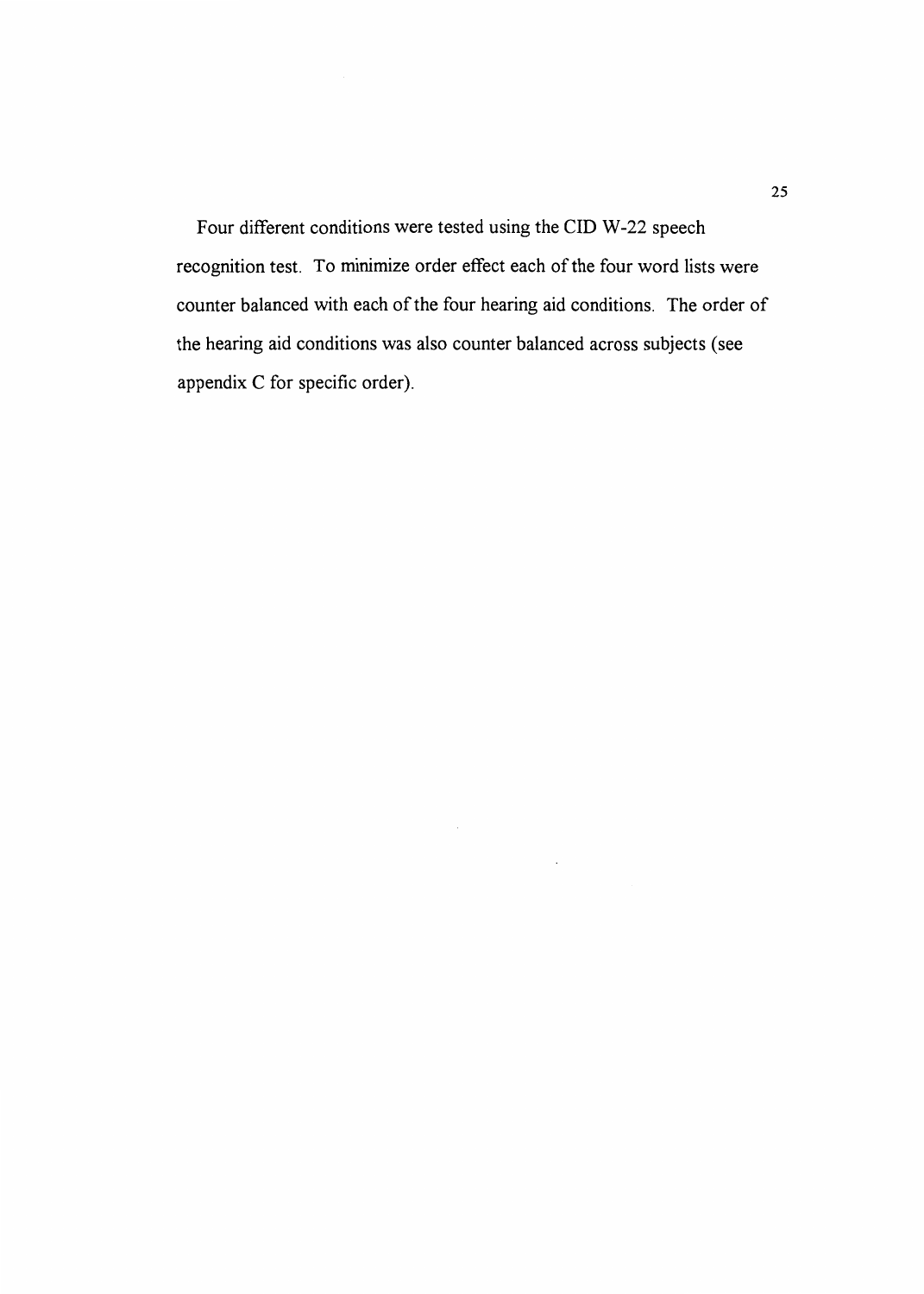#### CHAPTER IV

#### RESULTS

#### Data Analysis

Speech intelligibility scores of twenty-four normal hearing subjects were obtained to determine if a particular hearing aid circuit would result in better speech understanding in the presence of industrial noise. The individual scores for the CID W-22 word lists are given in Table II. The bar graph in Figure 1 represents the mean percentage of correct responses for twenty-four subjects for each test condition: linear in quiet; linear in noise; TILL in noise and BILL in noise. The mean score for the Linear circuit in quiet was 90. 6% with a range of 78-96% with a standard deviation of 4.1. Scores were drastically lower when the speech was presented in industrial noise. The mean score for the linear circuit when presented in the presence of industrial noise was 11.8%, with a range of 2-28% and a standard deviation of 6.2. The BILL circuit resulted in a mean score of  $9.5\%$  with a range of 0-18% and a standard deviation of 5.5. The last circuit, TILL, resulted in a mean score of 19.2% with a range of 8-40% and a stand deviation of 8.2. Thus, when the speech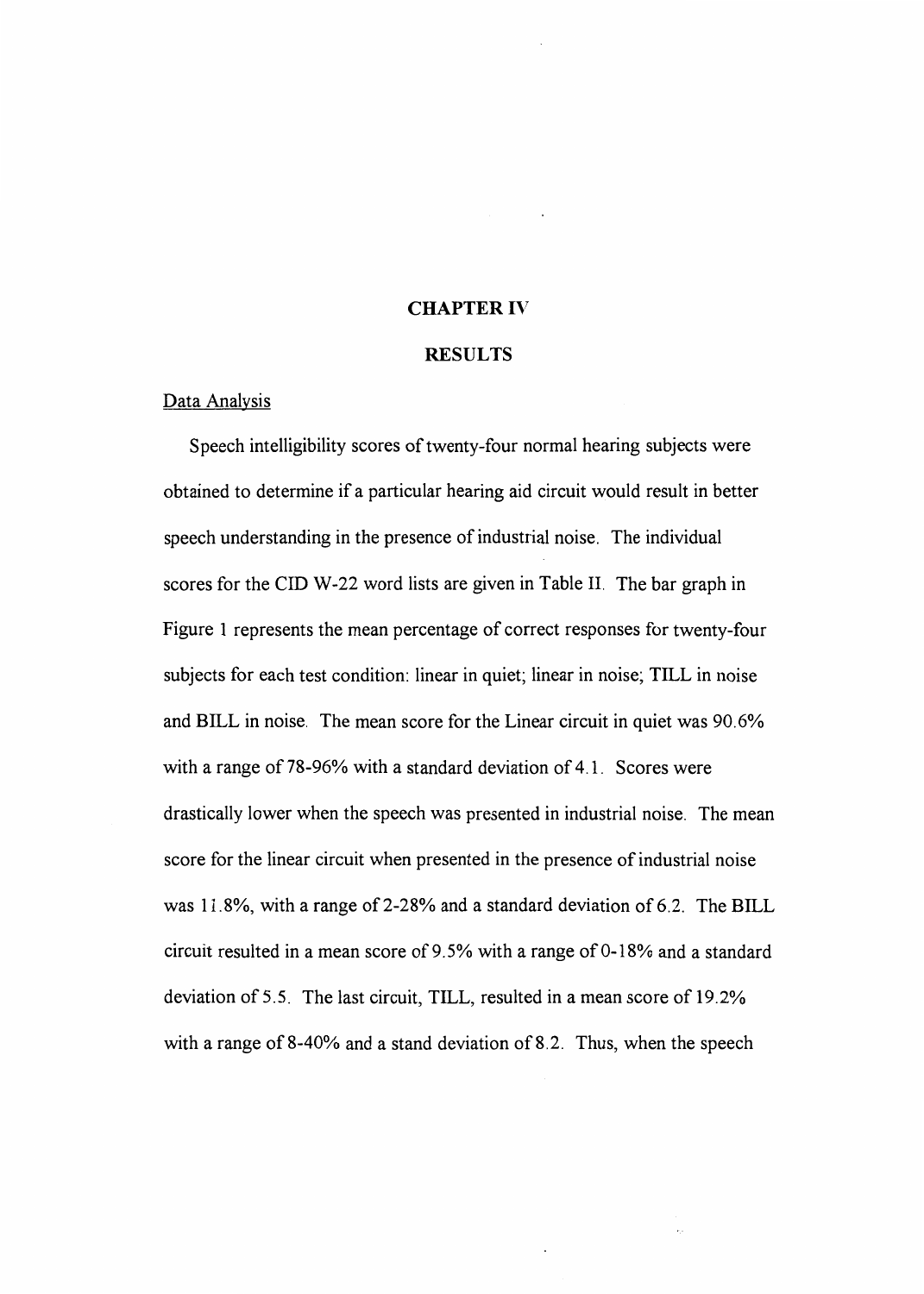was presented in industrial noise the subjects tended to score the highest with the TILL circuit.

The data were subjected to a one-way analysis of variance, the results of which are given in Table III. The test conditions main effect was significant (P<.001). Follow-up t-tests on paired samples revealed that the scores in the linear in quiet condition were significantly higher than in all other conditions (P<.001). Significantly higher scores were obtained for the TILL condition than were obtained for the Linear in noise (P<. 003) and BILL condition (P<.001). The linear in noise was not significantly different form the BILL (P<.129), however.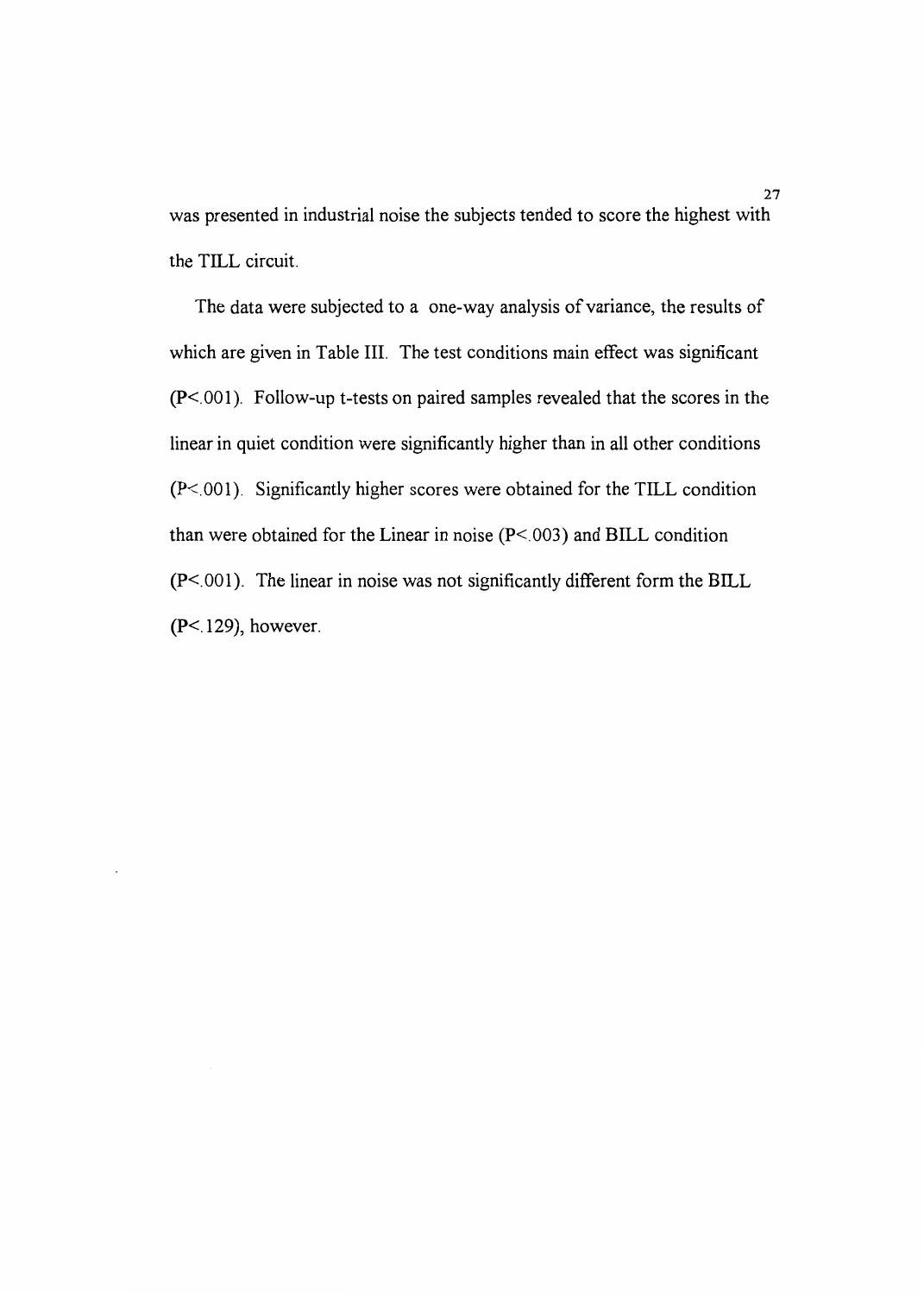### TABLE II

### Individual Intelligibility Scores

| <b>SUBJECT</b> | LINEAR QUIET | <b>LINEAR NOISE</b>     | <b>BILL</b>             | TILL |
|----------------|--------------|-------------------------|-------------------------|------|
| ı              | 86           | 16                      | 12                      | 20   |
| $\mathbf{2}$   | 92           | 12                      | 10                      | 40   |
| 3              | 94           | 8                       | 4                       | 24   |
| 4              | 94           | 16                      | 16                      | 28   |
| 5              | 86           | $\overline{\mathbf{c}}$ | 0                       | 20   |
| 6              | 78           | $\overline{c}$          | 4                       | 16   |
| 7              | 90           | 12                      | 4                       | 8    |
| 8              | 88           | 16                      | 2                       | 16   |
| 9              | 92           | 16                      | $\overline{\mathbf{4}}$ | 14   |
| 10             | 88           | 28                      | 18                      | 14   |
| 11             | 94           | 22                      | 6                       | 18   |
| 12             | 94           | 20                      | 12                      | 16   |
| 13             | 84           | 10                      | 10                      | 12   |
| 14             | 92           | 12                      | 6                       | 8    |
| 15             | 92           | 8                       | 18                      | 12   |
| 16             | 90           | 16                      | 8                       | 18   |
| 17             | 90           | 10                      | 4                       | 16   |
| 18             | 96           | 10                      | 6                       | 8    |
| 19             | 92           | 6                       | 12                      | 22   |
| 20             | 96           | 8                       | 14                      | 34   |
| 21             | 90           | $\overline{\mathbf{4}}$ | 10                      | 22   |
| 22             | 94           | 10                      | 18                      | 22   |
| 23             | 92           | 12                      | 16                      | 34   |
| 24             | 90           | 8                       | 14                      | 18   |

28

 $\frac{d\mathcal{L}}{dt} = \frac{1}{2\pi}\frac{d\mathcal{L}}{dt}$ 

 $\mathcal{L}_{\mathcal{A}}$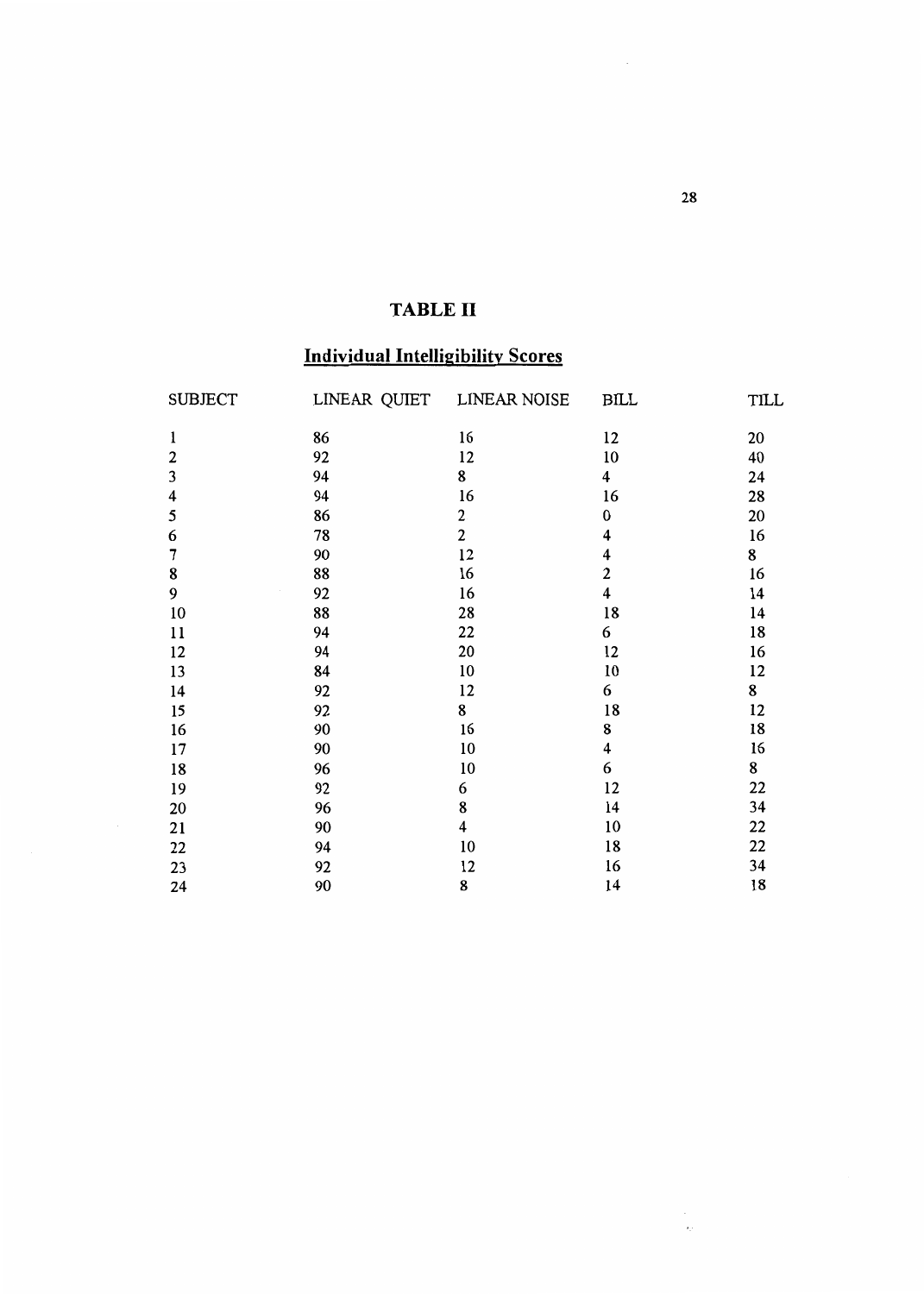



# . N • 24

 $\ddot{\phantom{a}}$ 

Fig. 2 Bar Graph of Percent correct scores.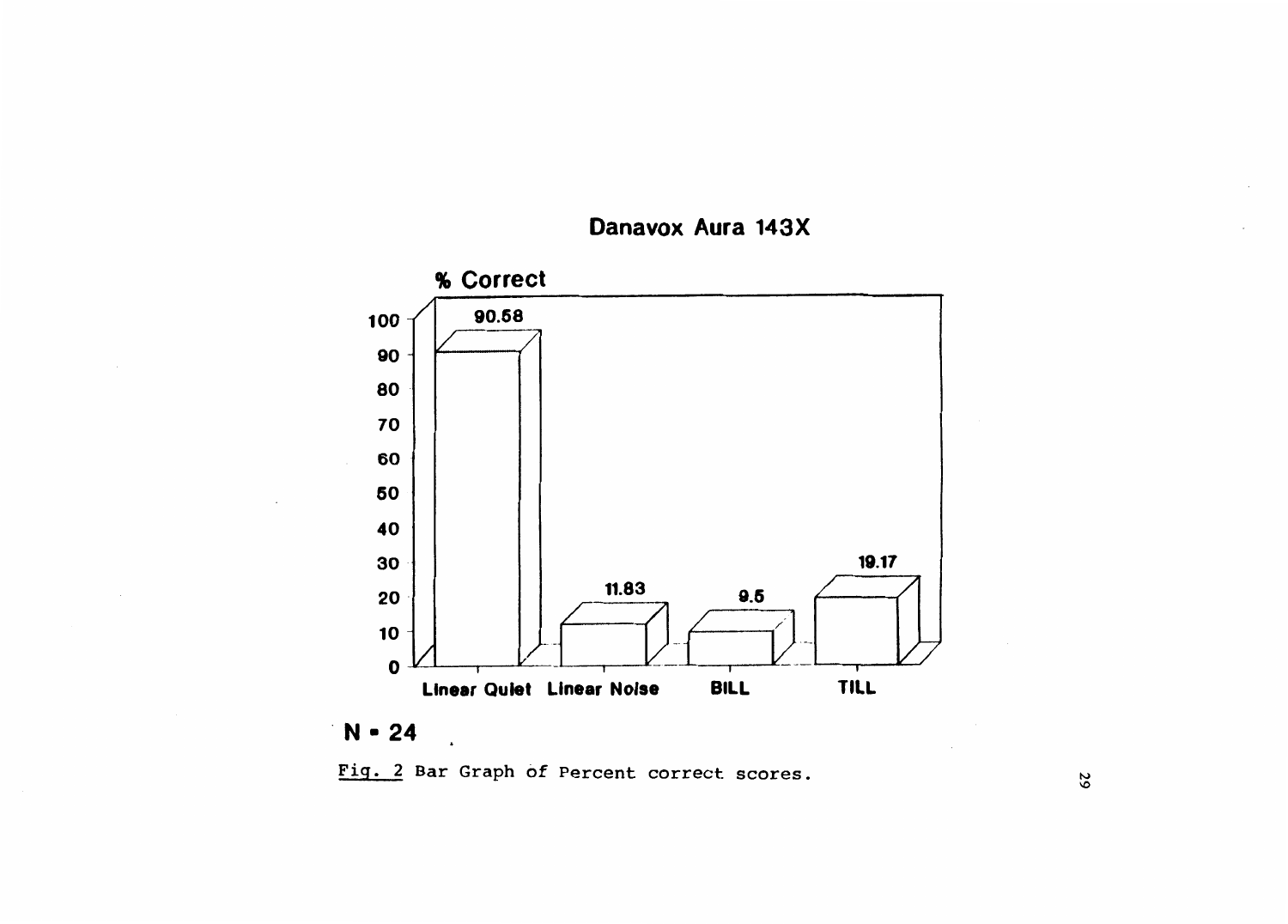### Table IIII

### Results of One-way Analysis of Variance

| SS DF                    | MS.            | F | p  |
|--------------------------|----------------|---|----|
| Circuit 108174.5 3       | 36058.2 1116.4 |   | 00 |
| Error 2228.542 69 32.298 |                |   |    |

30

 $\sim$   $\sim$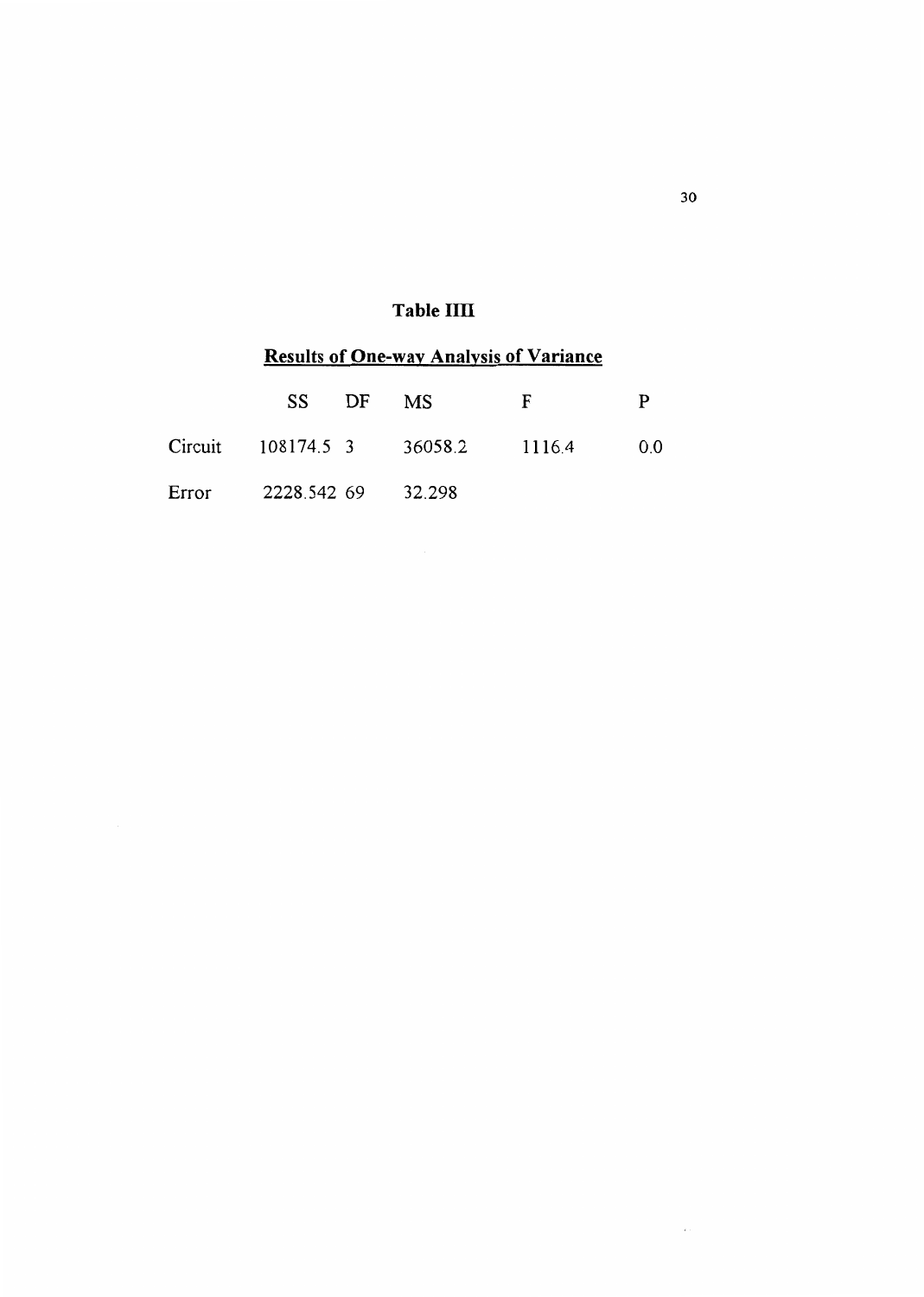#### **CHAPTER V**

#### DISCUSSION AND CONCLUSIONS

Many hearing aid users have difficulty distinguishing or understanding speech in the presence of background noise. Researchers have studied the effectiveness of various hearing aid circuits in the presence of background noise, such as cafeteria noise, babble noise and speech weighted noise (Yund et al., 1987; Bustamante & Braida, 1987; Dreschler 1988b; Moore et al., 1991; Moore et al.' 1992; and Moore, 1987) However, very little research has been completed regarding the improvement of a hearing aid user's ability to understand speech in the presence of industrial noise with regards to various types of circuits.

The purpose of this study was to determine if non-linear amplification would provide a significant difference in speech intelligibility when used in the presence of industrial noise. The four CID W-22 word lists were recorded in the presence of industrial noise. Each subject identified as many words as possible and the percentage of words correctly identified was calculated.

It was found that speech intelligibility was greatly reduced when the words were presented in background noise relative to when words were presented in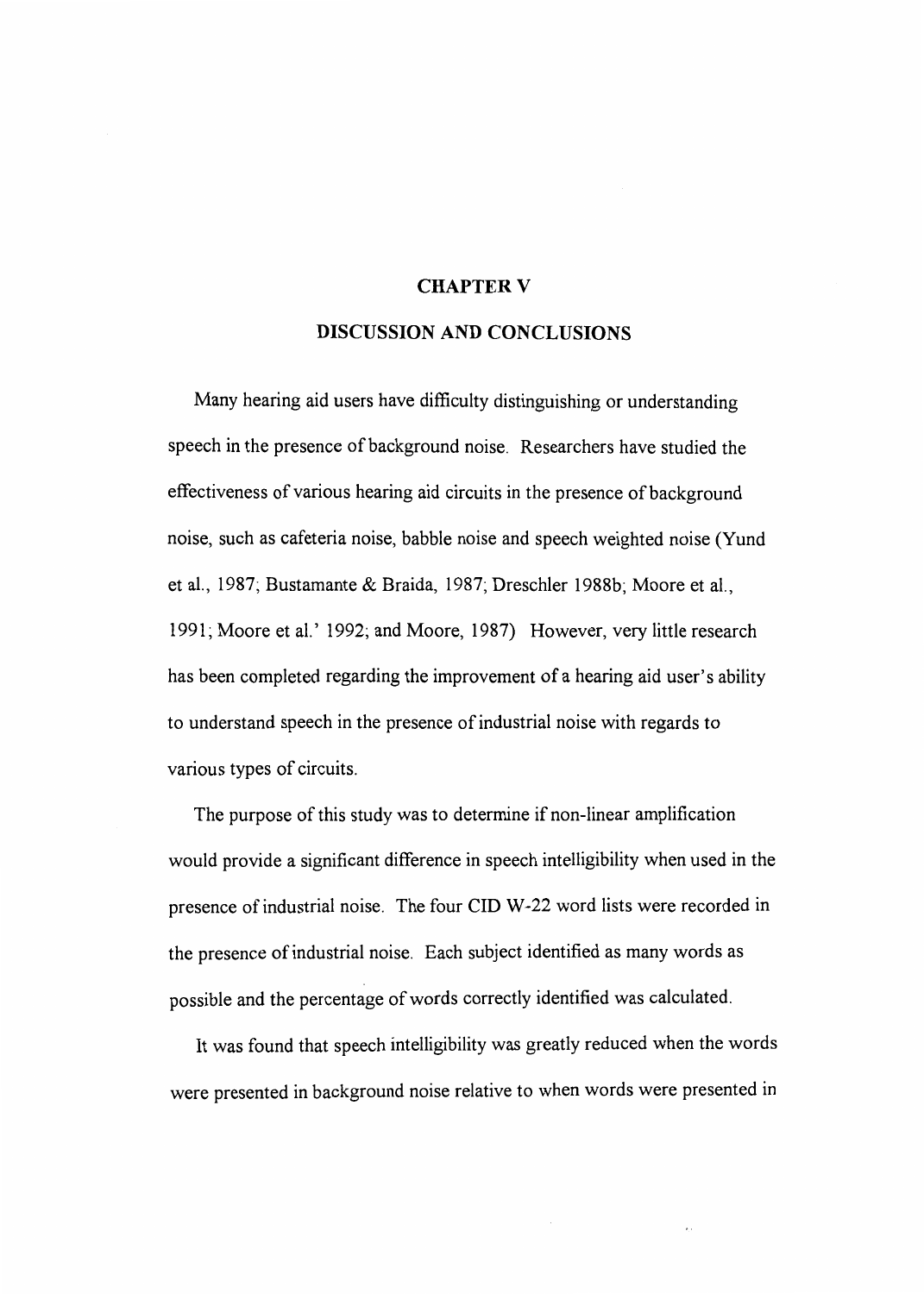quiet. No improvement was seen with the BILL circuit, which reduces low frequencies in the presence of a high level input. However, the TILL circuit, which reduces high frequencies in the presence of high level inputs, resulted in a statistically significant higher score than the BILL or Linear circuits in the noise condition.

It is possible that the TILL circuit provided greater speech understanding because the noise was primarily weighted in the higher frequency range. This would mean that the high frequency portion of the noise would not be amplified as greatly as it would be for either the BILL or Linear condition. This would result in less masking of the speech signal, which in tum would provide better speech intelligibility. In contrast the BILL circuit would reduce only low frequencies, and not reduce the higher frequency noise. This would result in a higher noise level than what was present in the TILL condition, thus causing the high frequency consonants to be masked more by the noise, thus reducing speech intelligibility. It is hypothesized that the TILL circuit provided better speech understanding than the linear circuit because the linear circuit uses peak clipping to reduce the output of the hearing aid in the presence of high level inputs. Peak clipping will cause distortion in the speech signal, thus making it less intelligible.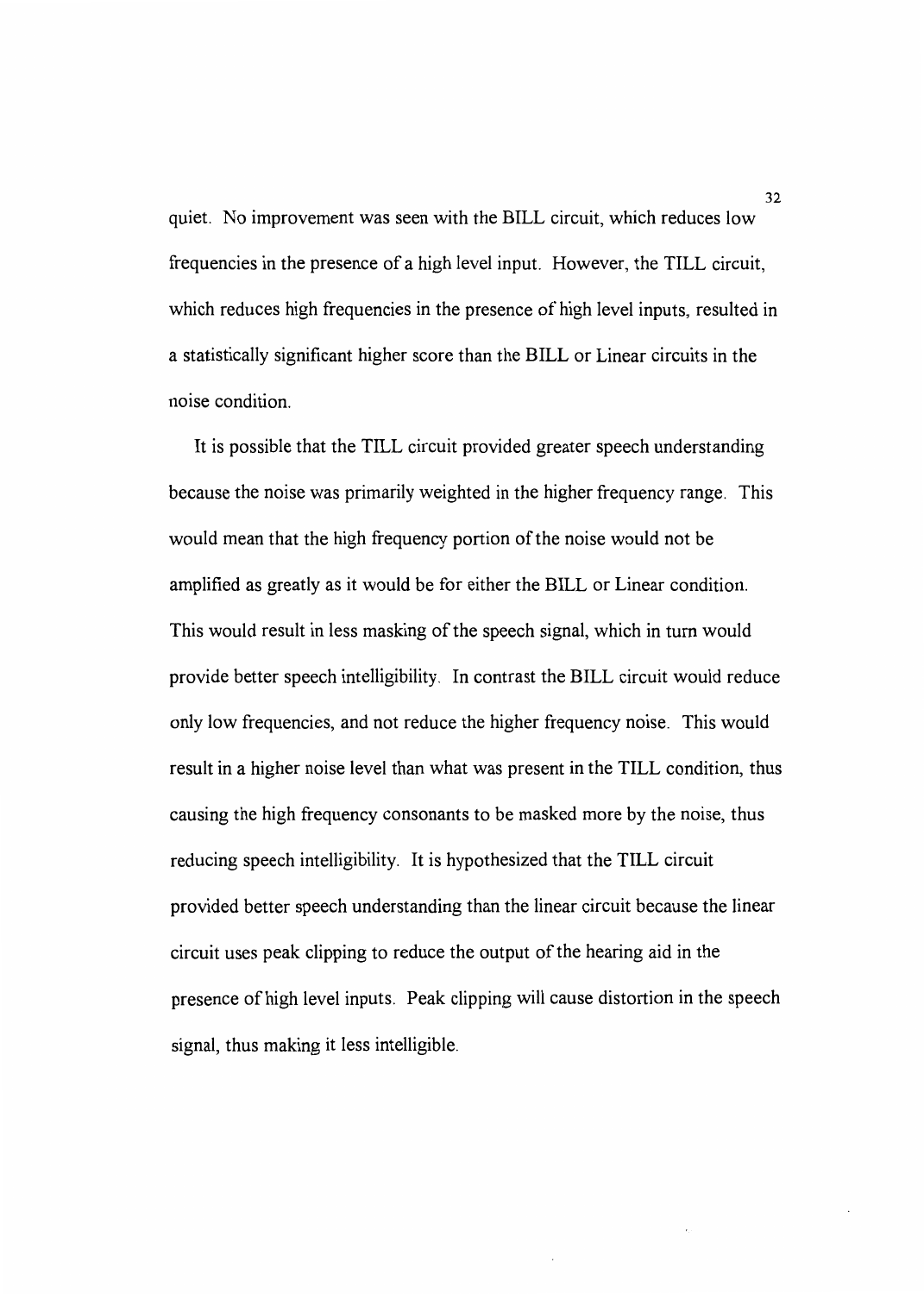#### Implications

The results of this study have shown that the TILL circuit can significantly improve an individual's speech intelligibility in the presence of the industrial noise. This may allow individuals who wear hearing aids and work in these types of noise environments the ability to understand speech better. Along with improved speech understanding while wearing a hearing aid with a TILL circuit, this may also provide the employee a safer work environment because it also reduces noise exposure. The awareness of sounds and understanding of other co-workers to warn the hearing aid user of danger while working in noise could be better provided when wearing a TILL amplification hearing aid.

#### **Limitations**

The subjects used in this study were all normal hearing subjects. Further research should be completed using the same test conditions, but with hearing impaired subjects. It may or may not be found that hearing impaired subjects' speech intelligibility scores would vary from those obtained from normal hearing subjects. Individuals with a sensorineural hearing loss tend to have a reduction in speech discrimination. This may be a result of the reduced acuity of sound transmission through the auditory system, specifically in the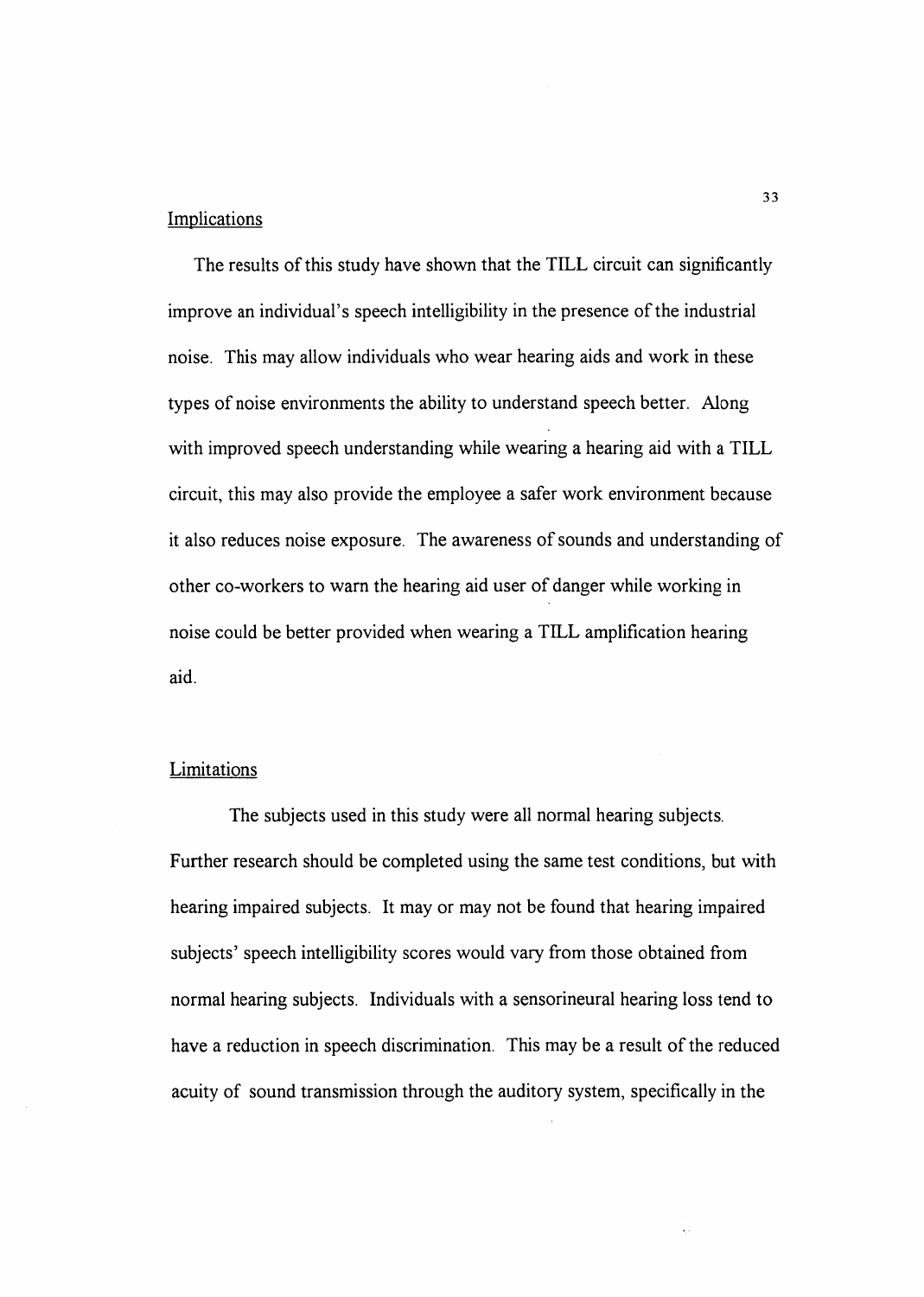cochlea and auditory nerve. The individual with a high frequency hearing loss is also not hearing high frequency consonants. The high frequency consonants provide speech cues which in tum improves speech discrimination or intelligibility. Therefore, a high frequency hearing loss may result in reduction of speech intelligibility in comparison to a normal hearing individual particularly when noise is introduced which tends to mask out even more of the speech cues than in a quiet listening situation.

It is also recommended that following parameters be addressed: the signal to noise ratio, the type of industrial noise used, and the speech test used to calculate speech intelligibility.

The signal to noise ratio may alter the outcome of speech intelligibility scores. This study was completed as a signal to noise ratio of -10 dB. This signal to noise ratio makes speech recognition very difficult. In normal listening situations, an individual will naturally increase the intensity of his or her voice to over come the noise. This increase in the intensity of the speech would result in a much lower signal to noise ratio possibly making speech more intelligible.

The speech signal used for this study was single syllable words not connected speech discourse. In the "natural" work environment the employee would converse with other co-workers using connected discourse, therefore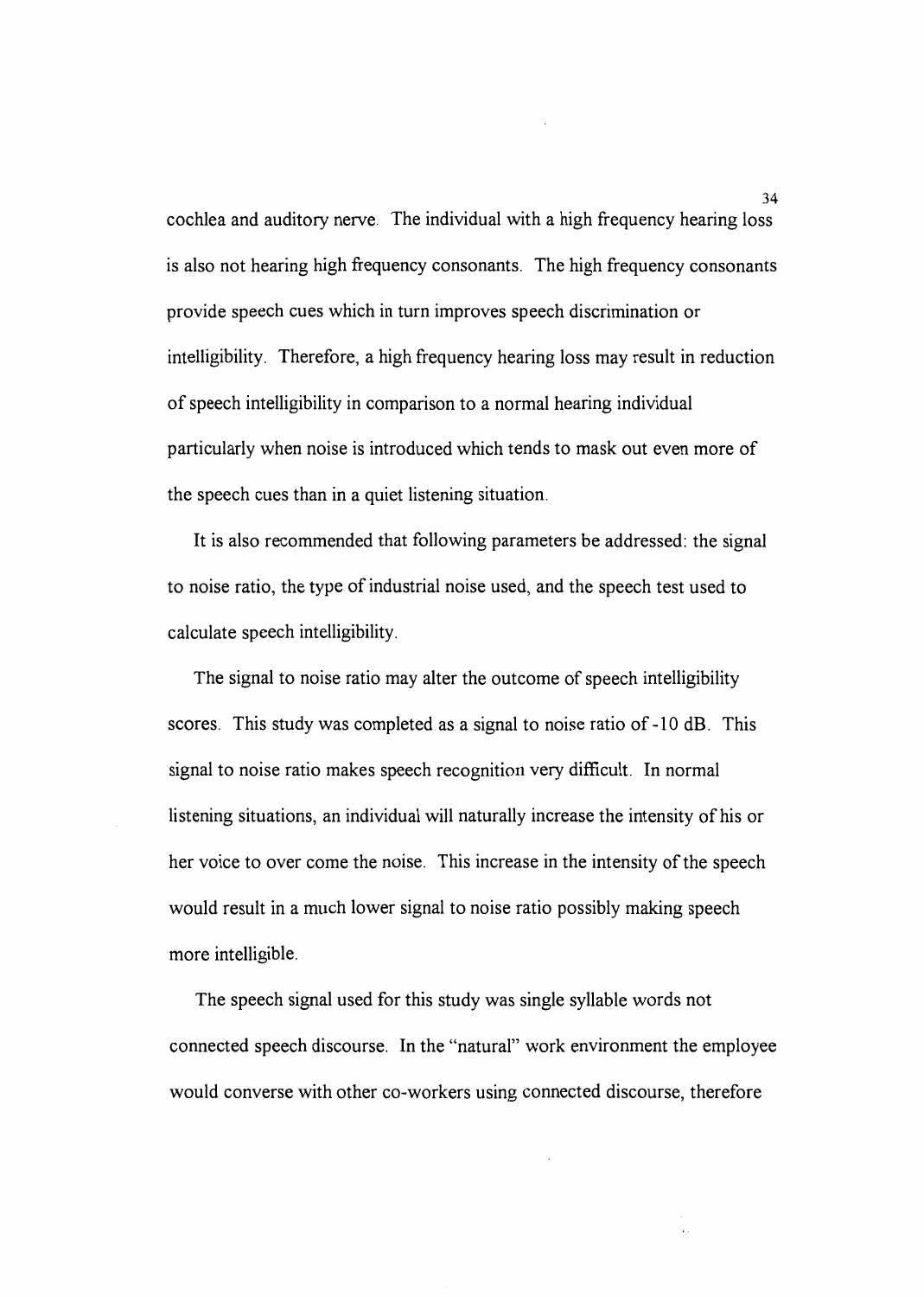the speech material used in this study is not an accurate replica of the normal interactions of individuals. Further research could be completed using a standardized speech intelligibility test which consists of complete sentences.

Finally, the industrial noise used in this study was recorded at a steel plant, therefore the results may not correlate to other noisy work environments. It would be recommended that further studies be completed using the same test conditions, but have the words be presented in the presence of other types of industrial noise.

i,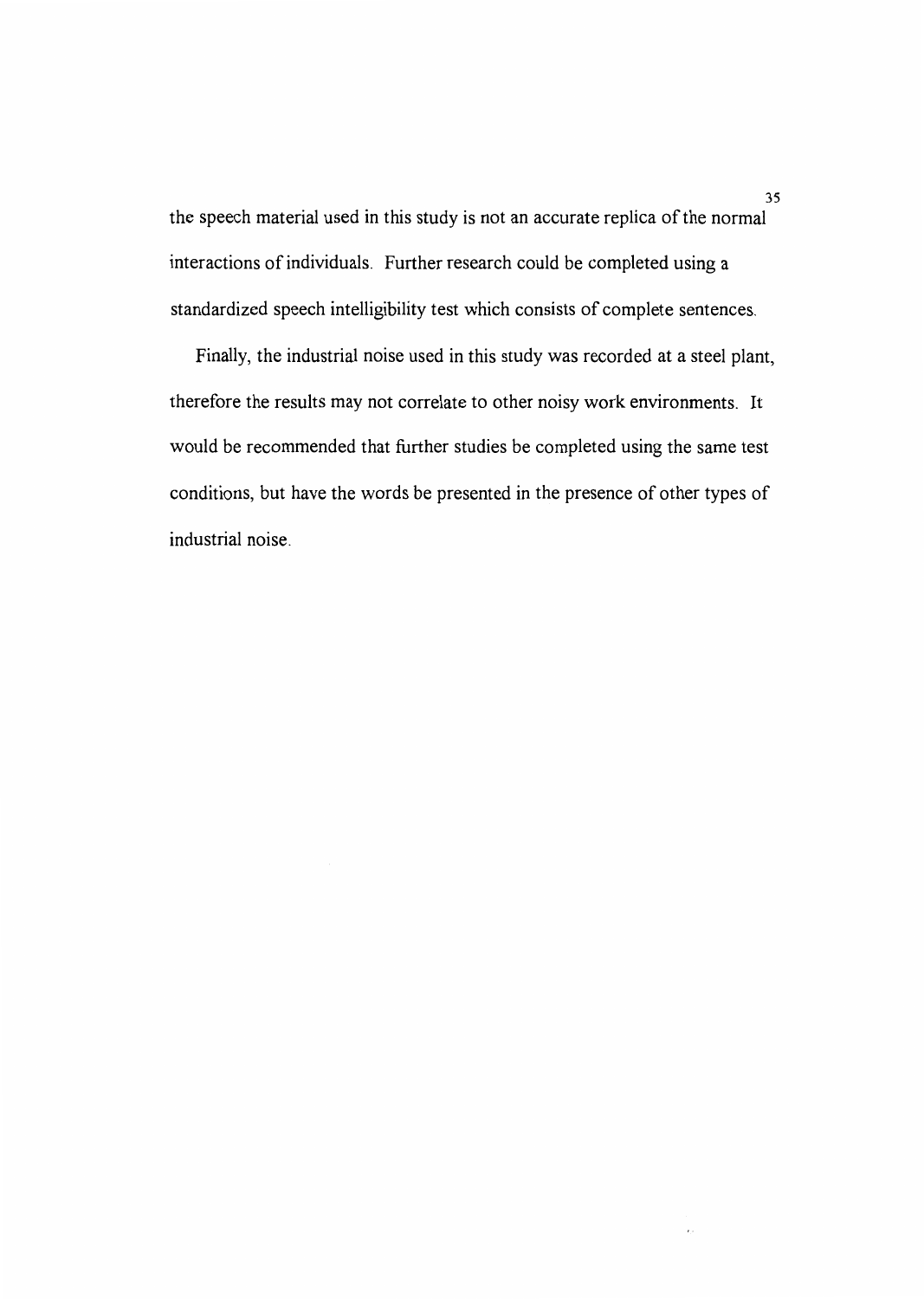#### REFERENCES

- Bellefleur, P., & Van Dyke, R. (1968). The effects of high gain amplification on children in a residential school for the deaf. Journal of Speech and Hearing Research, 11, 343-347.
- Bustamante, D., & Braida, L. (1987). Multiband compression limiting for hearing-impaired listeners. Journal of Rehabilitation Research and Development, 24, 149-160.
- Crain, T. & Yund, W. (1995). The effect of multichannel compression on vowel and stop-consonant discrimination in normal-hearing and hearingimpaired subjects. Ear and Hearing,  $16$ , 529-543.
- Dempsey, J. (1987). Effect of automatic signal-processing amplification on speech recognition in noise for persons with sensorineural hearing loss. Ann Otol Rhinol Laryngol, 96, 251-253.
- Dolan, T., Maurer, J., & O'Connor, J. (1992). Noise exposure associated with hearing aid use in industry. American Auditory Society, 17, 10-12.
- Dolan, T., & Maurer, J. (1994). Reducing noise exposure among hearing aid users in industry. ASHA, Oct., 157.
- Dolan, T., & Maurer, J. (1996). Noise exposure associated with hearing aid use in industry. **ASHA**, 39, 251-260.
- Dreschler, W. (1988a). Dynamic range reduction by peak clipping or compression and its effects on phoneme perception in hearing impaired listeners. Scandinavian Audiology, 17, 45-51.
- Dreschler, W. (1988b). The effects of specific compression settings on phoneme identification in hearing impaired subjects. Scandinavian Audiology, 17, 35-43.

 $\ddot{\phantom{a}}$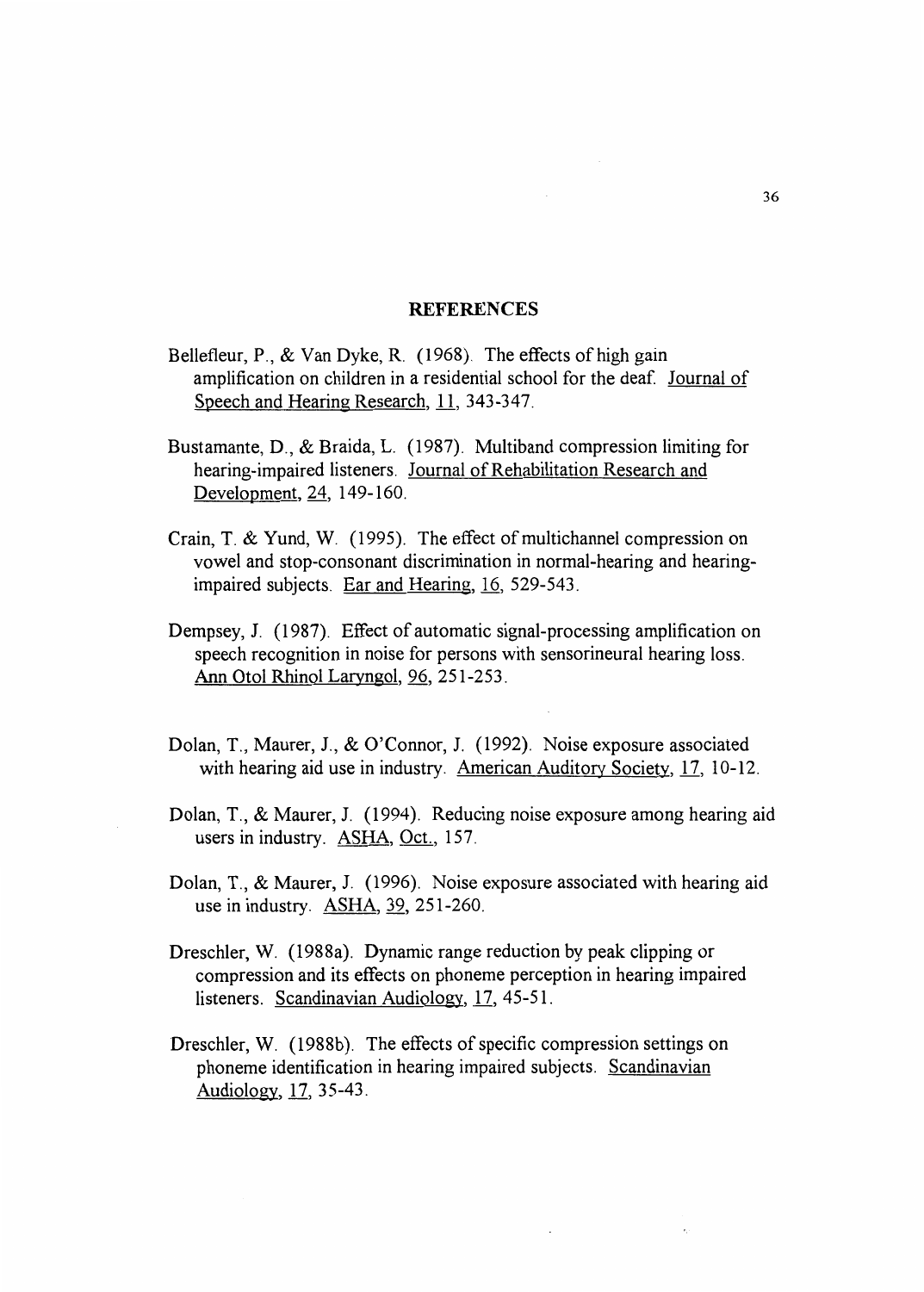- Dreschler, W., Eberhardt, D., & Melk, P. (1984). The use of single-channel compression for the improvement of speech intelligibility. Scandinavian Audiology,  $13,231-236$ .
- Hannley, M. (1986). Basic Principles of Auditory Assessment. Cal.: College-Hill Press, Inc.
- Harford, E., & Markle, D. (1995). The atypical effect of a hearing aid on one patient with congenital deafness. Laryngoscope, 65, 970-972.
- Hirsh, I., Davis, H., Silverman, S., Reynolds, E., Eldert, E., & Benson, R. (1952). Development of materials for speech audiometry. Journal of Speech and Hearing Disorders, 17, 321-337.
- Hickson, L. (1994). Compression amplification in hearing aids. American Journal of Audiology, Nov, 51-65.
- Humes, L. (1978). TTS resulting from hearing-aid usage. The Journal of the Acoustical Society of America, 63, supp. 1, S65.
- Humes, L., & Bess, F. (1981). Tutorial on the potential deterioration in hearing aid usage. Journal of Speech and Hearing Research, 46, 3-15.
- Jerger, J. (Ed.). (1973). Modern Developments in Audiology. New York: Academic Press.
- Jerger, J., & Lewis, N. (1975). Binaural hearing aids: are they dangerous for children? Arch Ololaryngol, 101, 480-483.
- Katz, J. (1994). Handbook of Clinical Audiology, 4th Edition. Baltimore: Williams & Wilkin.
- Killion, M., Staab, W., & Preves, D. (1990). Classifying automatic signal processors. Hearing Instruments, 41, 24 & 25.
- Kuk, F. (1996). The effects of distortion on user satisfaction with hearing aids. In Valente, M. (Ed.). Hearing aids: standards. options, and limitations, New York: Thiemen Medical Publishers, Inc.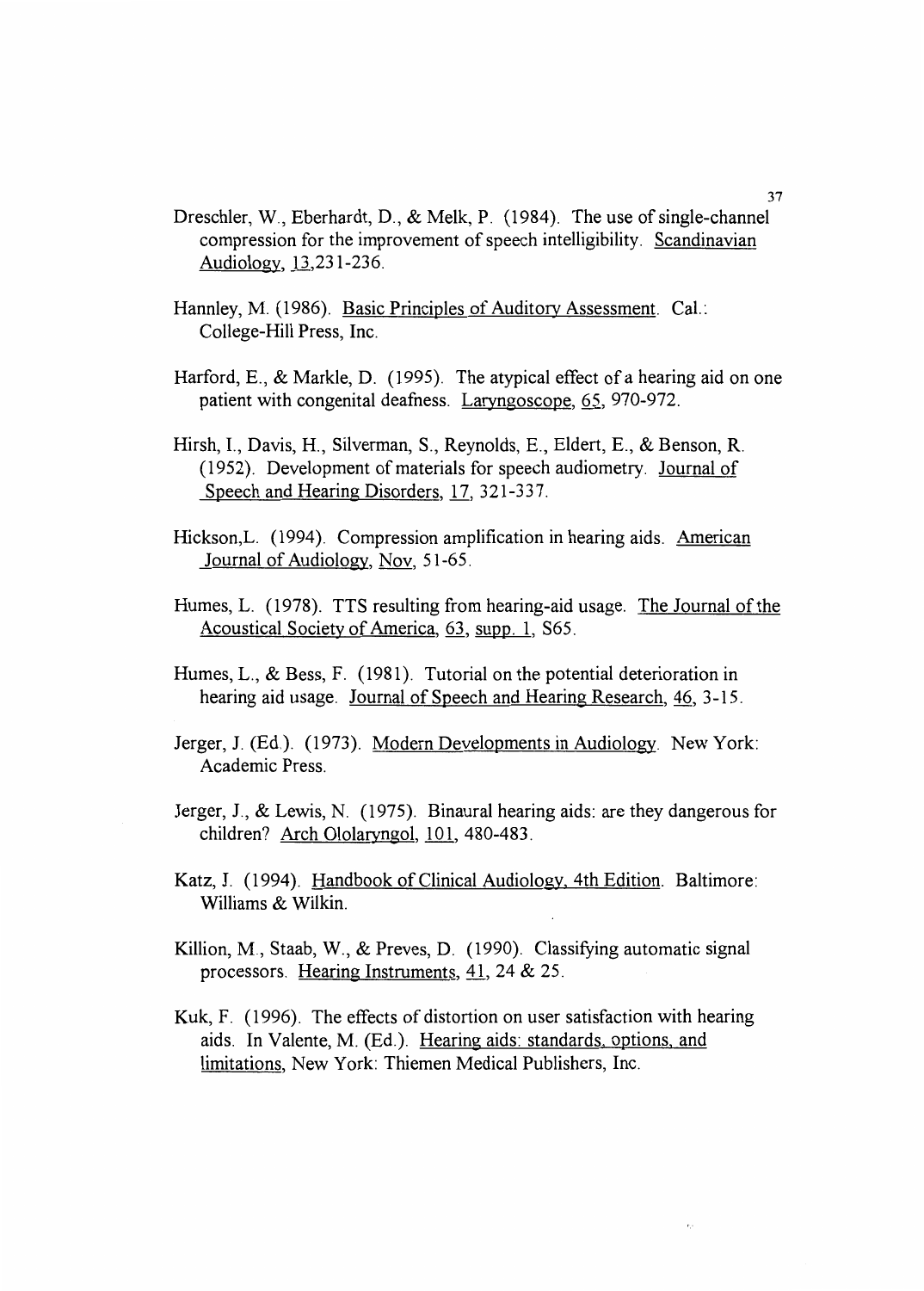- Lee-Feldstein, A. (1993). Five-year follow-up study of hearing loss at several locations within a large automobile company. American Journal of Industrial Medicines, 24, 41-54.
- Lipmann, R., Braida, L., & Durlach, N. (1981). Study of multichannel amplitude compression and linear amplification for persons with sensorineural hearing loss. Journal of the Acoustical Society of America, 69, 524-534.
- Macrae, J. (1968). TTS and recovery from TTS after use of powerful hearing aids. The Journal of the Acoustical Society of America, 43, 1145-1146.
- Macrae, J. (1991). Permanent threshold shift associated with over simplification by hearing aids. Journal of Speech and Hearing Research, 34, 403-414.
- Macrae, J., & Farrant, R. (1965). The effect of hearing aid use on the residual hearing of children with sensorineural deafness. Annals of Otology, Rhinology & Laryngology, 74, 409-419.
- Mare, M., Dreschler, W., & Verschuure, H. (1992). The effects of inputoutput configuration in syllabic compression on speech perception. Speech and Hearing Research, 35, 675-685.
- Markides, A. (1976). The effect of hearing aid use on the user's residual hearing. Scandinavian Audiology, 5, 205-210.
- Moore, B. (1987). Design and evaluation of a two-channel compression hearing aid. Journal of Rehabilitation Research and Development, 24, 181-192.
- Moore, B., Glasberg, B., & Stone, M. (1991). Optimization of a slow-acting automatic gain control system for use in hearing aids. British Journal of Audiology, 25. 171-182.
- Moore, B., Johnson, J., Clark, T., & Pluvinage, V. (1992). Evaluation of a dual-channel full dynamic range compression system for people with sensorineural hearing loss. Ear and Hearing, 13, 349-370.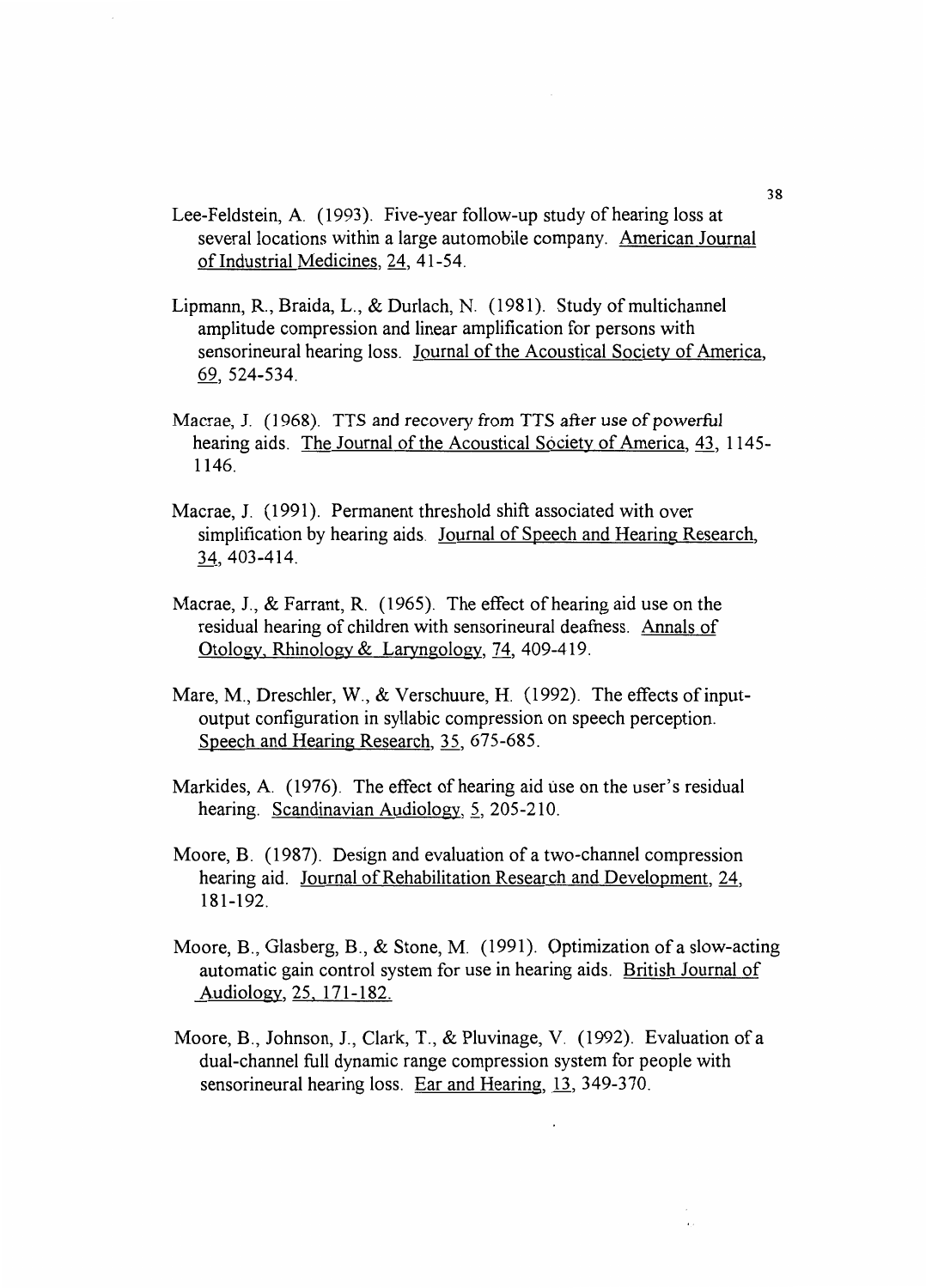- Nabelek, I. (1983). Performance of hearing-impaired listeners under various types of amplitude compression. Journal of the Acoustical Society of America, 74, 776-791.
- Naunton, R. (1957). The effect of hearing aid use upon the user's residual hearing. Laryngoscope, 67, 569-576.
- Occupational Safety and Health Administration. (1983). Occupational noise exposure: Hearing conservation amendment, 29 CFR 1910 (vol. 48, no. 46). Washington, DC: Department of Labor.
- Ono, H., Kanzaki, J., & Mizoi, K. (1983). Clinical results of hearing aid with noise-level-controlled selective amplification. Audiology, 22, 494-515.
- Plomp, R. (1994). Noise, amplification, and compression: considerations of three main issues in hearing aid design. Ear and Hearing,  $15$ ,  $2-12$ .
- Pollack, M. (1975). Amplification for the Hearing-Impaired. New York: Grin & Stratton.
- Preves, D. (1992). The K-Amp circuit. American Journal of Audiology, March, 5-7.
- Preves, D. (1993). Flexibility in frequency response shaping and signal processing with analog hearing aids. American journal of Audiology, July, 29-40.
- Preves, D., & Newton, J. (1989). The headroom problem and hearing aid performance. Hearing Journal, 42, 19-26.
- Riko, K., McShane, D., Hyde, M., & Albert, P. (1990). Hearing aid usage in occupational hearing loss claimants. The Journal of Otolaryngology, 19, 25-30.
- Roberts, C. (1970). Can hearing aids damage hearing? Acta Otolaryngolica, 69, 123-125.
- Ross, M., & Lerman, J. (1967). Hearing-aid usage and its effect upon residual hearing. Arch Otolaryngolica, 86, 57-62.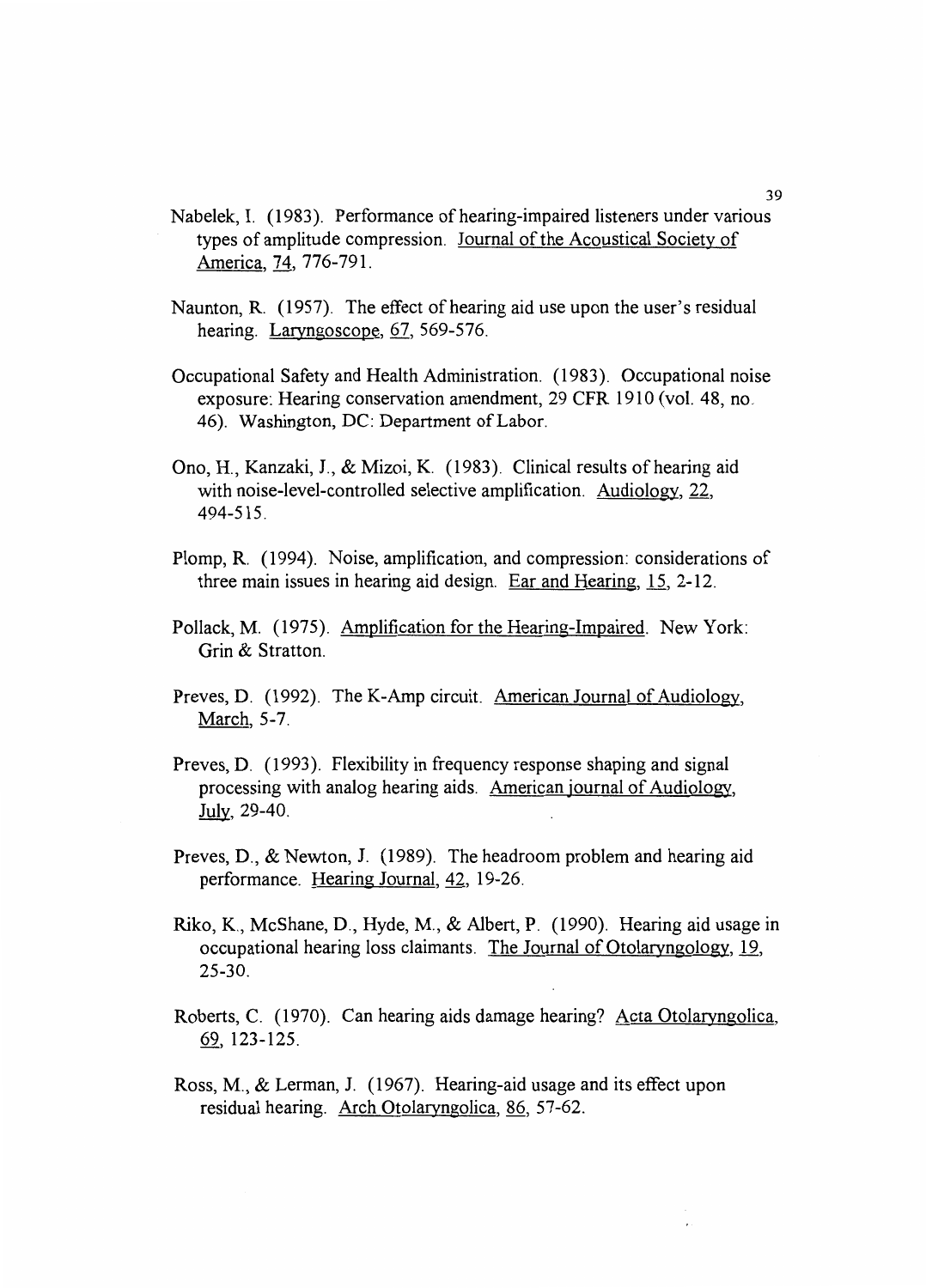- Ross, M., & Truex, H. (1965). Protecting residual hearing in hearing aid user. Arch Otolaryngolica, 82, 615-617.
- Schum, D. (1996). Speech understanding in background noise. In Valente, M. (Ed.). Hearing aids: standards. options. and limitations, New York: Thiemen Medical Publishers, Inc.
- Skinner, M. (1988). Hearing Aid Evaluation. New Jersey: Prentice Hall.
- Teder, H. (1993). Compression the time domain. American Journal of Audiology, 41-46.
- Van Tasell, D. (1993). Hearing loss, speech, and hearing aids. Journal of Speech and Hearing Research, 36, 228-244.
- Van Tasell, D. & Crain, T. (1992). Noise reduction hearing aids: release from masking and release from distortion. Ear and Hearing, 13, 114-121.
- Walker, G., Byrne, D., & Dillon, H. (1984). The effects of multichannel compression/expansion amplification on the intelligibility of nonsense syllables in noise. The Journal of the Acoustical Society of America, 76, 746-757.
- Yund, W., Simon, H., & Efron, R. (1987). Speech discrimination with an 8 channel compression hearing aid and conventional aids in background of speech-band noise. Journal of Rehabilitation Research and Development, 24, 161-180.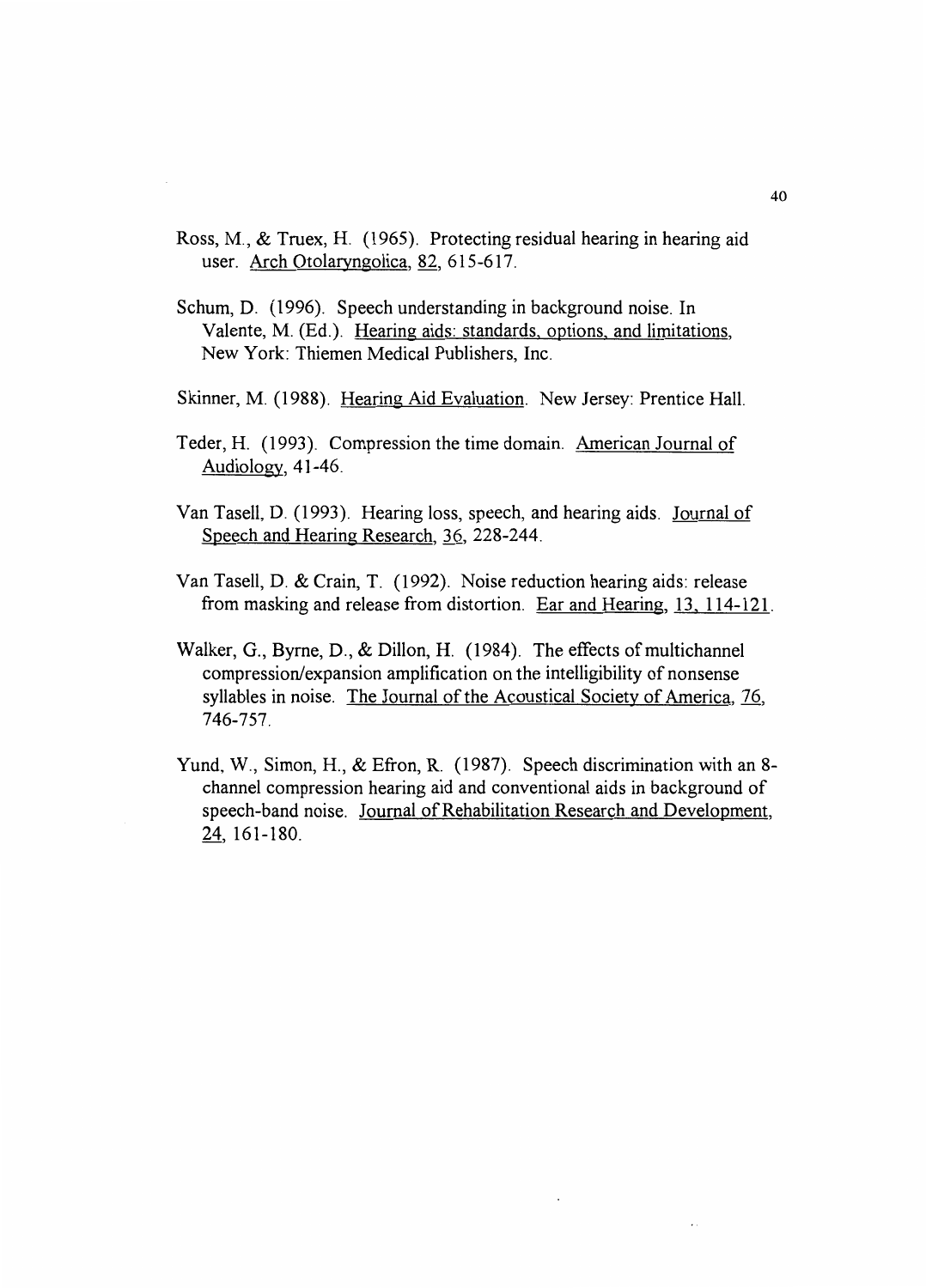### APPENDIX A

 $\frac{1}{2}$ 

 $\mathcal{A}^{\mathcal{A}}$  .

### Hearing Aid Parameters

|                   | LINEAR             | BILL               | TILL               |
|-------------------|--------------------|--------------------|--------------------|
| <b>MAX SSPL90</b> | $119.6 \text{ dB}$ | $117.5 \text{ dB}$ | $111.5 \text{ dB}$ |

| Freq. Bands | Frequency Range, Hz | Compression Threshold, dB SPL |      |
|-------------|---------------------|-------------------------------|------|
|             |                     | <b>BILL</b>                   | TILL |
| LOW         | 0-600               | 60                            | 90   |
| MID         | 600-3000            | 70                            | 70   |
| HIGH        | 3000-6000           | 90                            | 60   |

 $\frac{1}{\alpha_{\rm c}}$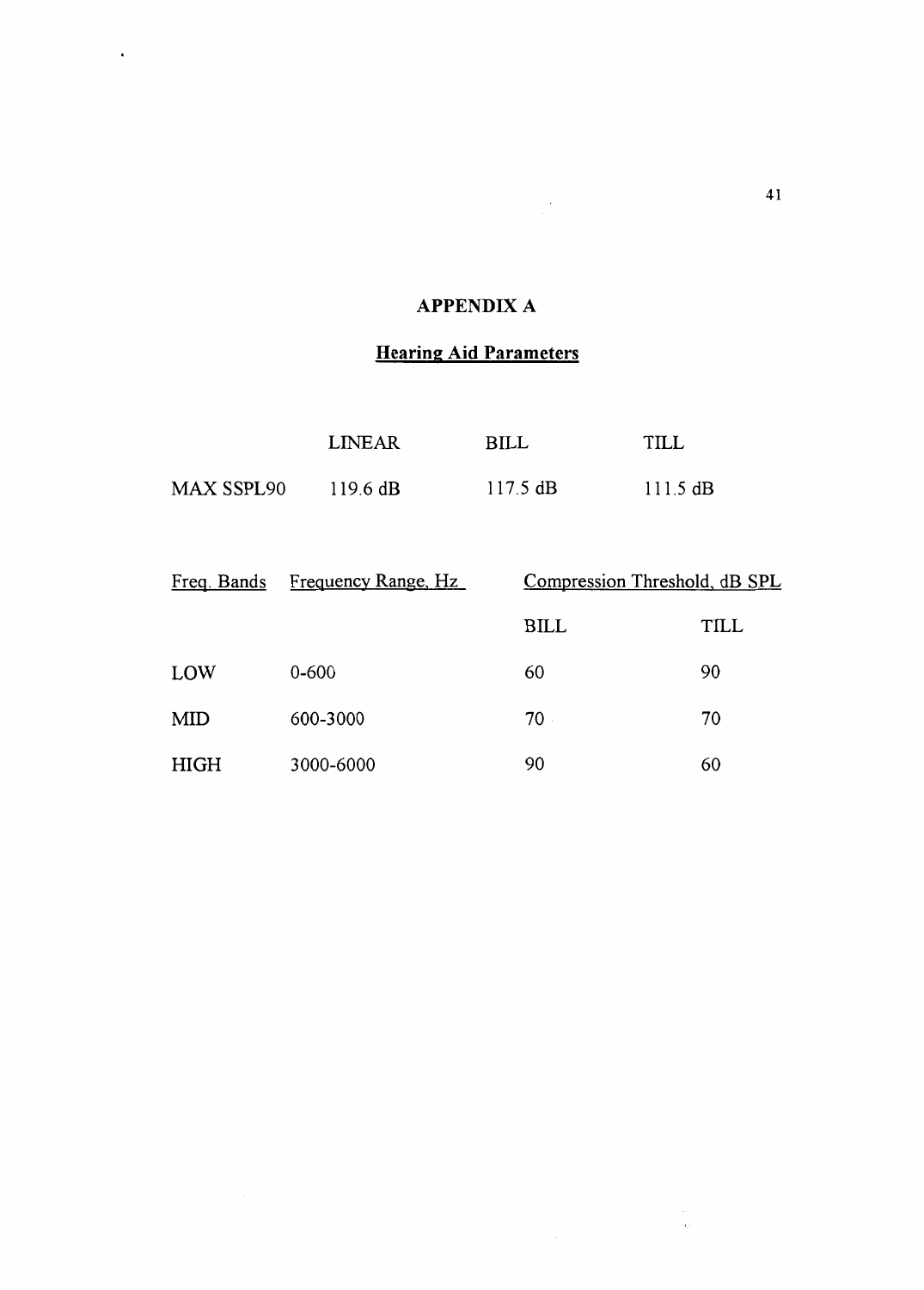#### **APPENDIX B**

#### Subject Instructions

You first will hear a noise in one ear, which will be present for the entire testing time. You will then hear a man's voice presenting single syllable words in the same ear that the noise is being presented to. You will hear nothing in the other ear.

You will be ask to identify four lists of words consisting of fifty single syllable words. You will be required to write down your response to each word. There will be a short pause in between each word in order to give you time to write the word down. If you are unsure of the word go ahead and guess. You will be notified between each of the four word lists when one word list has finished and when the next one will begin.